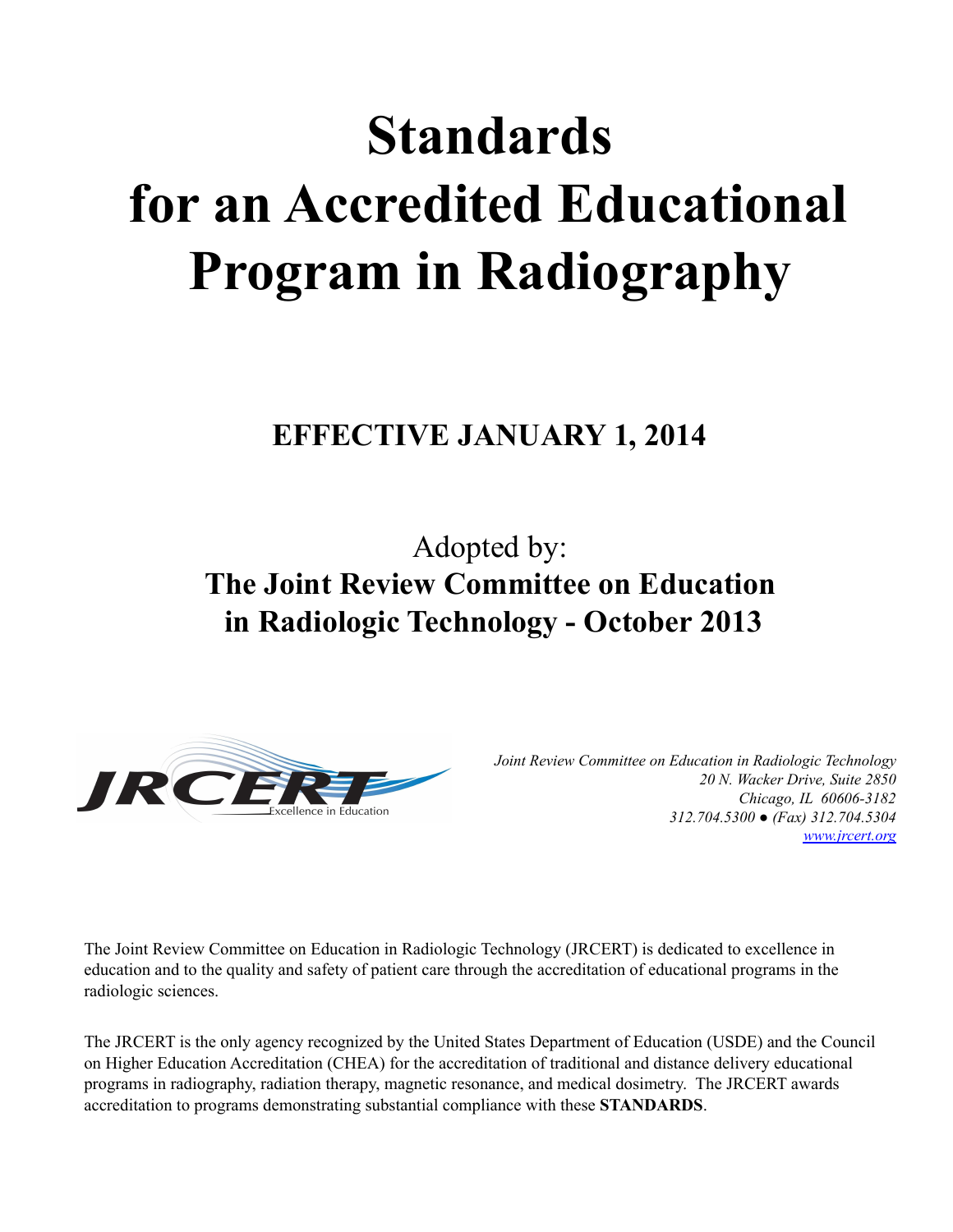Copyright © 2014 by the JRCERT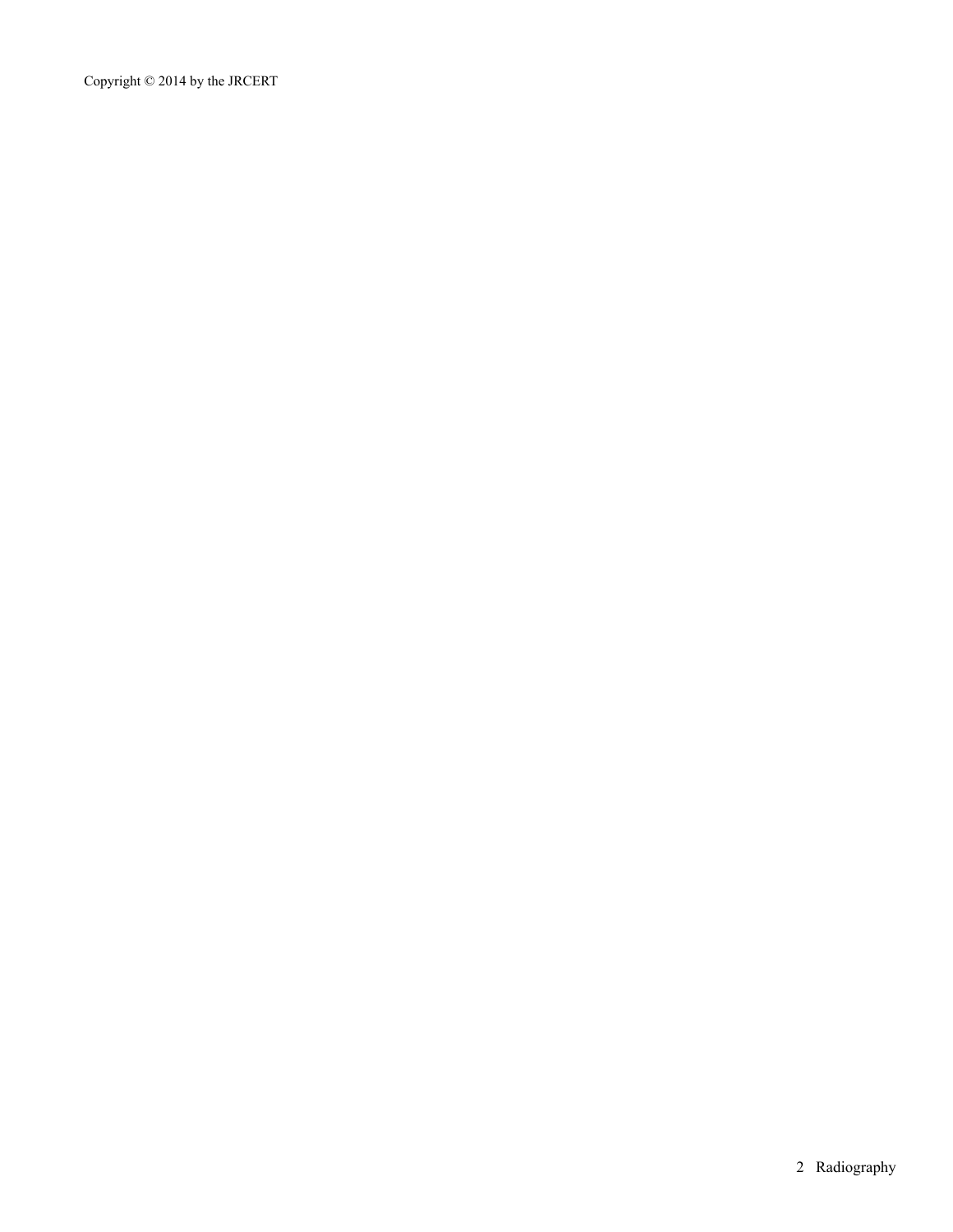## **Introductory Statement**

The Joint Review Committee on Education in Radiologic Technology (JRCERT) **Standards for an Accredited Educational Program in Radiography** are designed to promote academic excellence, patient safety, and quality healthcare. The **STANDARDS** require a program to articulate its purposes; to demonstrate that it has adequate human, physical, and financial resources effectively organized for the accomplishment of its purposes; to document its effectiveness in accomplishing these purposes; and to provide assurance that it can continue to meet accreditation standards.

The JRCERT accreditation process offers a means of providing assurance to the public that a program meets specific quality standards. The process helps to maintain program quality and stimulates program improvement through program assessment.

There are six (6) standards. Each standard is titled and includes a narrative statement supported by specific objectives. Each objective, in turn, includes the following clarifying elements:

- **Explanation** provides clarification on the intent and key details of the objective.
- **Required Program Response** requires the program to provide a brief narrative and/or documentation that demonstrates compliance with the objective.
- **Possible Site Visitor Evaluation Methods** identifies additional materials that may be examined and personnel who may be interviewed by the site visitors at the time of the on-site evaluation to help determine if the program has met the particular objective. Review of additional materials and/or interviews with listed personnel is at the discretion of the site visit team.

Following each standard, the program must provide a **Summary** that includes the following:

- Major strengths related to the standard
- Major concerns related to the standard
- The program's plan for addressing each concern identified
- Describe any progress already achieved in addressing each concern
- Describe any constraints in implementing improvements

**The submitted narrative response and/or documentation, together with the results of the on-site evaluation** conducted by the site visit team, will be used by the JRCERT Board of Directors in determining the program's **compliance with the STANDARDS.**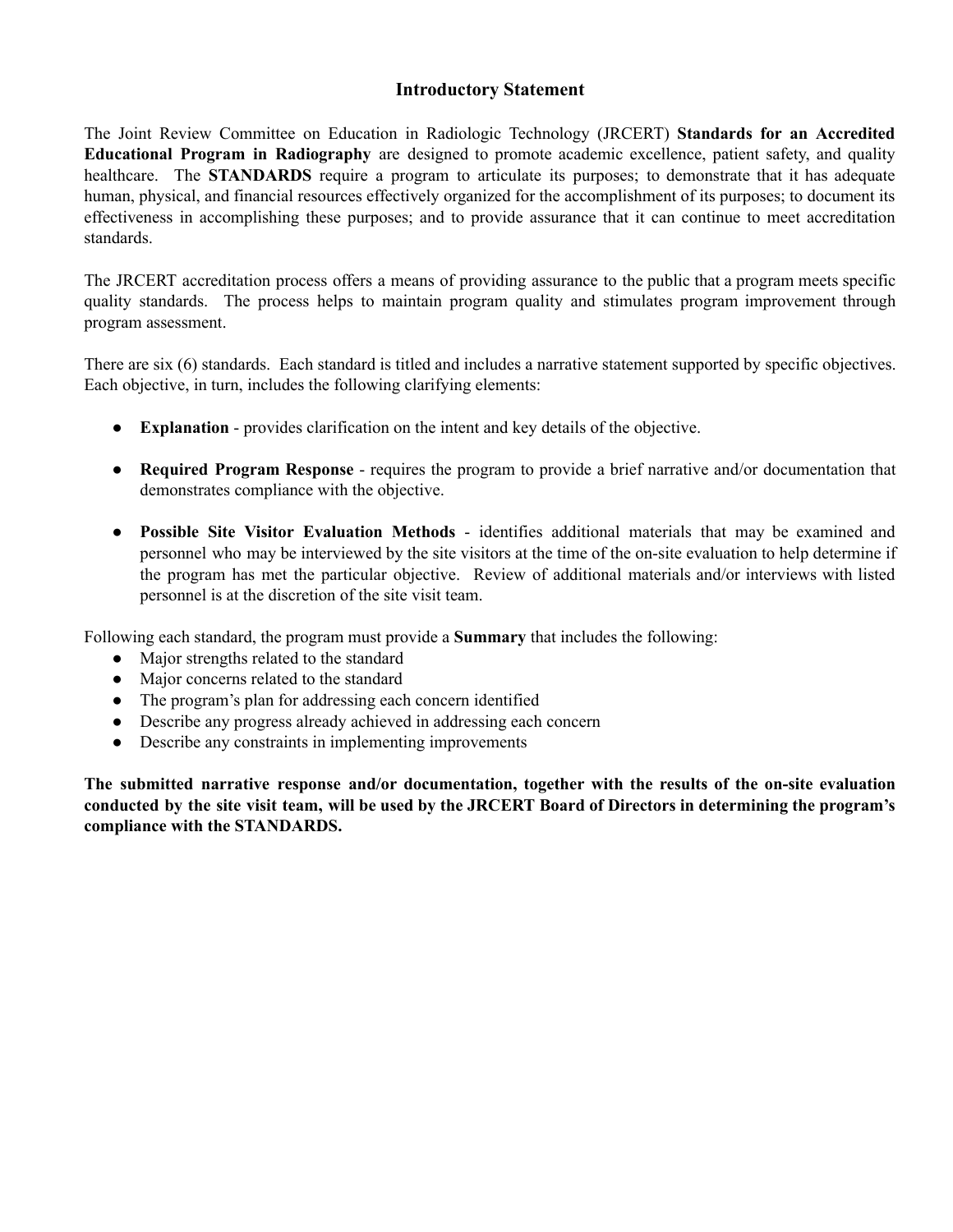# **Table of Contents**

| <b>Standard One: Integrity</b>                                                                               | $\overline{\mathbf{4}}$ |
|--------------------------------------------------------------------------------------------------------------|-------------------------|
| The program demonstrates integrity in the following: representations to communities of                       |                         |
| interest and the public, pursuit of fair and equitable academic practices, and                               |                         |
| treatment of, and respect for, students, faculty, and staff.                                                 |                         |
| <b>Standard Two: Resources</b>                                                                               | 23                      |
| The program has sufficient resources to support the quality and effectiveness of the<br>educational process. |                         |
| <b>Standard Three: Curriculum and Academic Practices</b>                                                     | 35                      |
| The program's curriculum and academic practices prepare students for professional                            |                         |
| practice.                                                                                                    |                         |
| <b>Standard Four: Health and Safety</b>                                                                      | 47                      |
| The program's policies and procedures promote the health, safety, and optimal use of                         |                         |
| radiation for students, patients, and the general public.                                                    |                         |
| <b>Standard Five: Assessment</b>                                                                             | 57                      |
| The program develops and implements a system of planning and evaluation of student                           |                         |
| learning and program effectiveness outcomes in support of its mission.                                       |                         |
| <b>Standard Six: Institutional/Programmatic Data</b>                                                         | 64                      |
| The program complies with JRCERT policies, procedures, and <b>STANDARDS</b> to achieve and                   |                         |
| maintain specialized accreditation.                                                                          |                         |
| <b>Awarding, Maintaining, and Administering Accreditation</b>                                                | 73                      |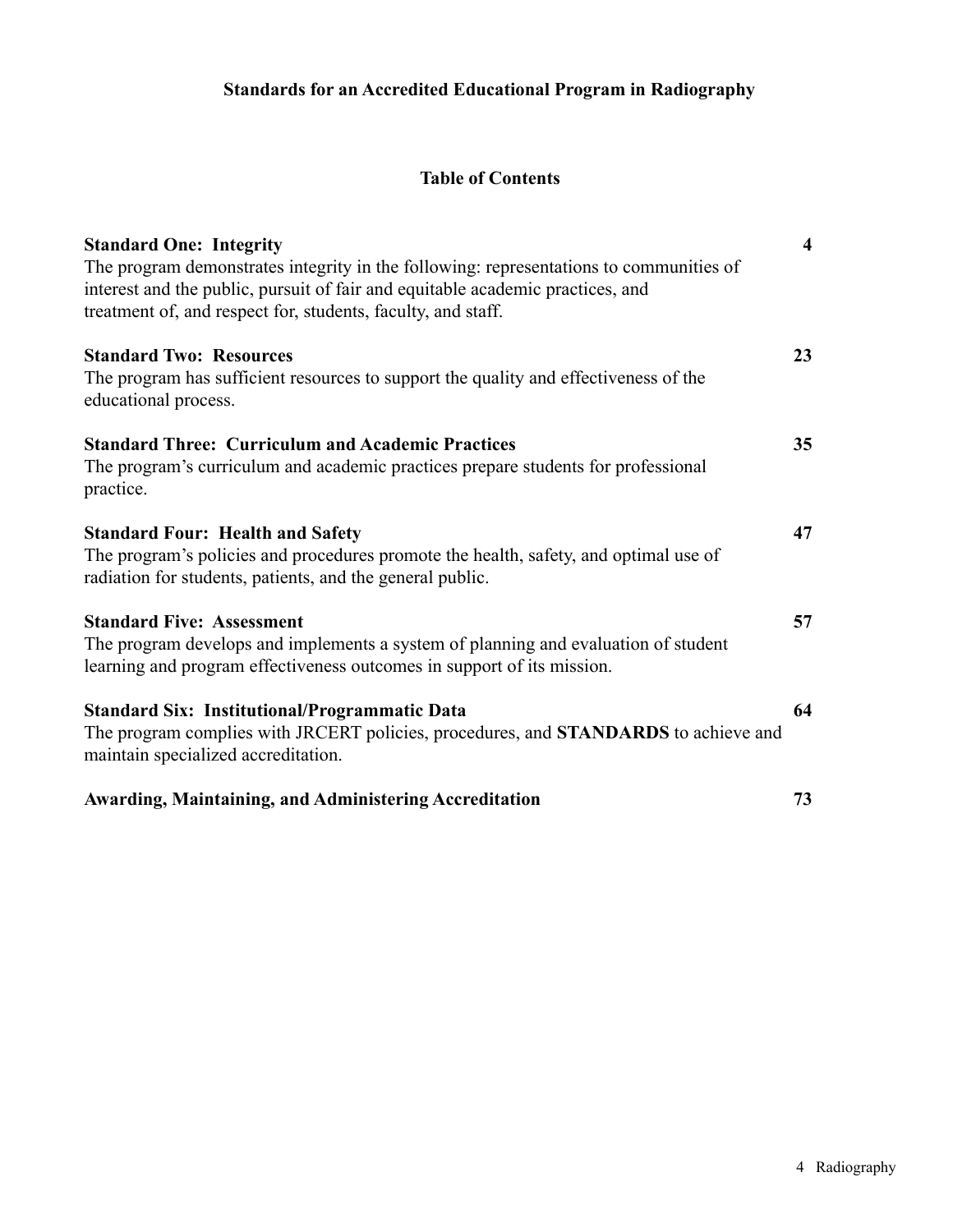# **Standard One** *Integrity*

**Standard One: The program demonstrates integrity in the following:**

- **Representations to communities of interest and the public,**
- **Pursuit of fair and equitable academic practices, and**
- **Treatment of, and respect for, students, faculty, and staff**.

#### **Objectives:**

In support of **Standard One**, the program:

- 1.1 Adheres to high ethical standards in relation to students, faculty, and staff.
- 1.2 Provides equitable learning opportunities for all students.
- 1.3 Provides timely, appropriate, and educationally valid clinical experiences for each admitted student.
- 1.4 Limits required clinical assignments for students to not more than 10 hours per day and the total didactic and clinical involvement to not more than 40 hours per week.
- 1.5 Assures the security and confidentiality of student records, instructional materials, and other appropriate program materials.
- 1.6 Has a grievance procedure that is readily accessible, fair, and equitably applied.

1.7 Assures that students are made aware of the JRCERT **Standards for an Accredited Educational Program in Radiography** and the avenue to pursue allegations of non-compliance with the **STANDARDS**.

- 1.8 Has publications that accurately reflect the program's policies, procedures, and offerings.
- 1.9 Makes available to students, faculty, and the general public accurate information about admission policies, tuition and fees, refund policies, academic calendars, clinical obligations, grading system, graduation requirements, and the criteria for transfer credit.
- 1.10 Makes the program's mission statement, goals, and student learning outcomes readily available to students, faculty, administrators, and the general public.
- 1.11 Documents that the program engages the communities of interest for the purpose of continuous program improvement.
- 1.12 Has student recruitment and admission practices that are non-discriminatory with respect to any legally protected status such as race, color, religion, gender, age, disability, national origin, and any other protected class.
- 1.13 Has student recruitment and admission practices that are consistent with published policies of the sponsoring institution and the program.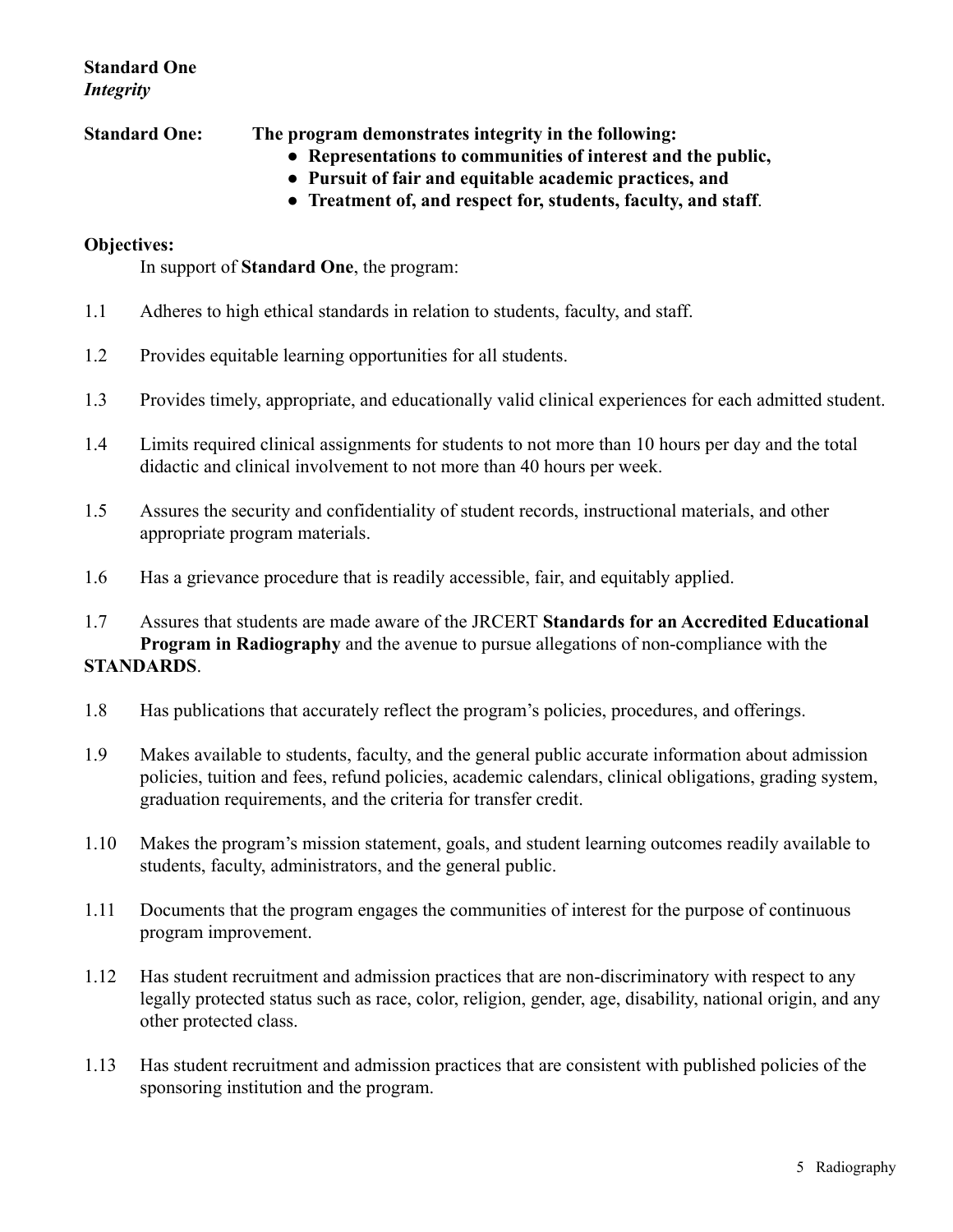- 1.14 Has program faculty recruitment and employment practices that are non-discriminatory with respect to any legally protected status such as race, color, religion, gender, age, disability, national origin, and any other protected class.
- 1.15 Has procedures for maintaining the integrity of distance education courses.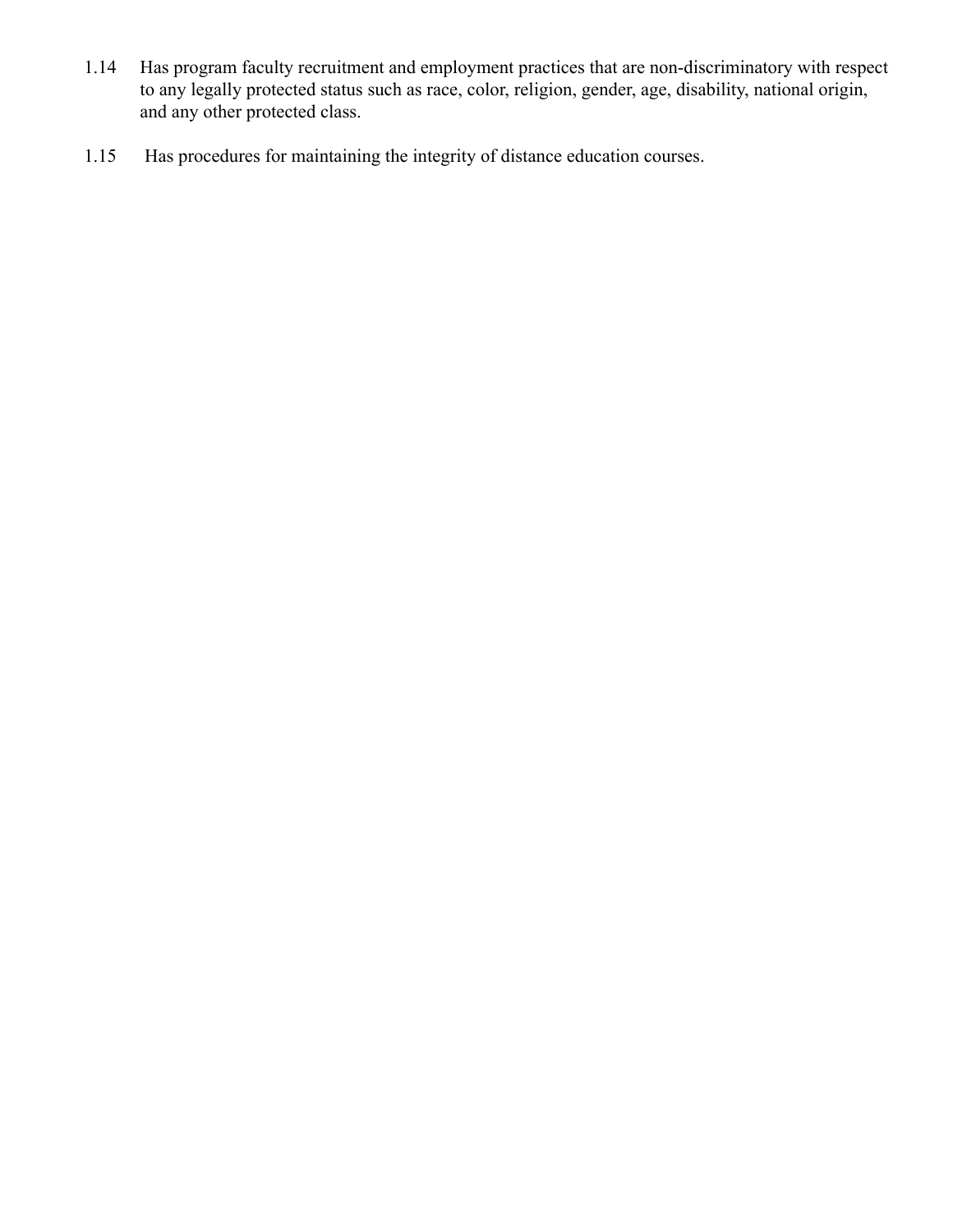## **1.1 Adheres to high ethical standards in relation to students, faculty, and staff.**

## *Explanation:*

High ethical standards help assure that the rights of students, faculty, and staff are protected. Policies and procedures must be fair, equitably applied, and promote professionalism.

## *Required Program Response:*

- Describe the procedure for making related policies and procedures known.
- Provide copies of policies and procedures that assure equitable treatment of students, faculty, and staff.

- Review of student handbook
- Review of employee/faculty handbook
- Review of course catalog
- Review of student records
- Interviews with faculty
- Interviews with students
- Interviews with staff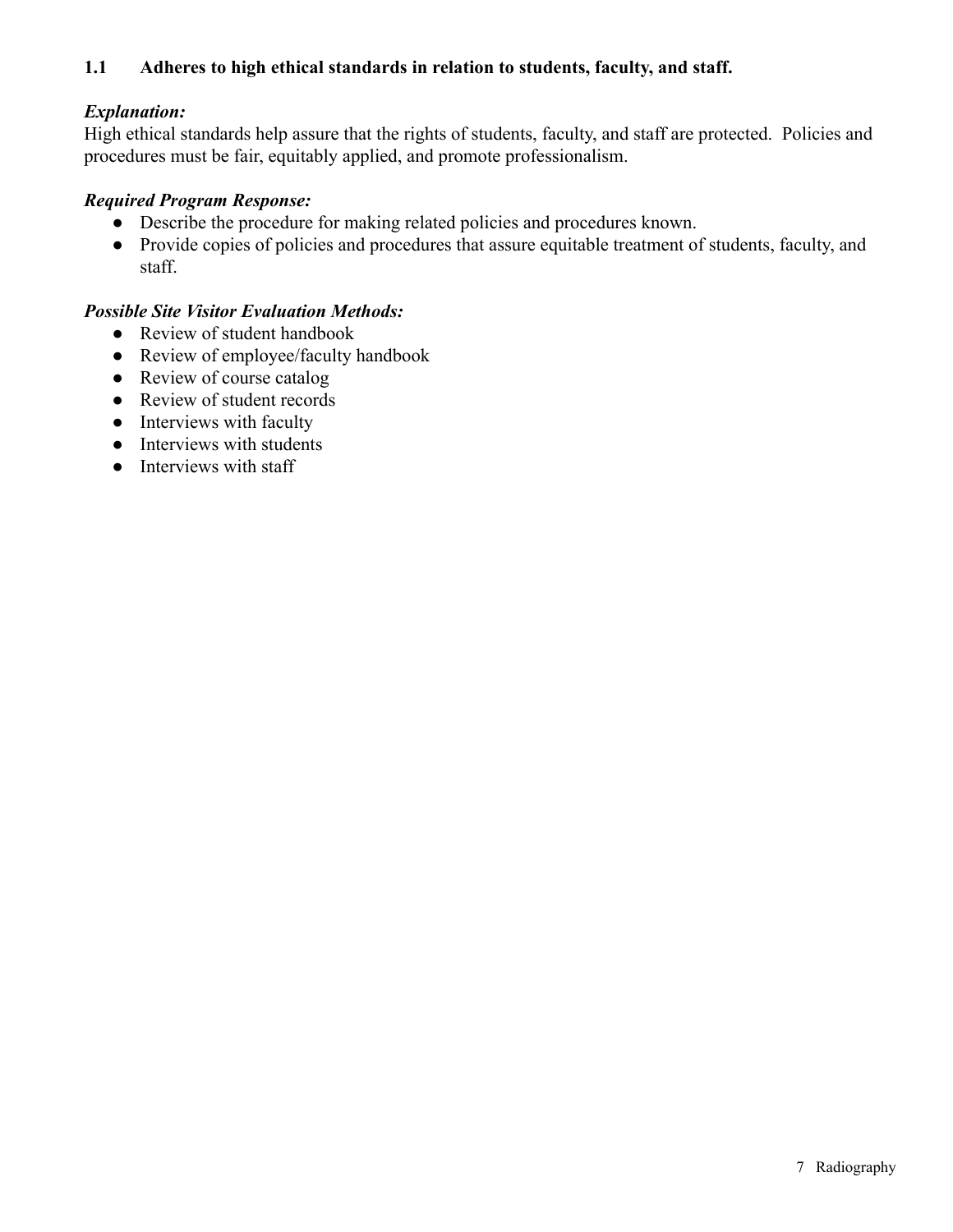# **1.2 Provides equitable learning opportunities for all students.**

## *Explanation:*

The provision of equitable learning activities promotes a fair and impartial education and reduces institutional and/or program liability. The program must provide equitable learning opportunities for all students regarding learning activities and clinical assignments. For example, if an opportunity exists for students to observe or perform breast imaging, then all students must be provided the same opportunity. If evening and/or weekend rotations are utilized, this opportunity must be equitably provided for all students.

## *Required Program Response:*

Describe how the program assures equitable learning opportunities for all students.

- Review of published program materials
- Review of master plan of education
- Review of course objectives
- Review of student clinical assignment schedules
- Interviews with faculty
- Interviews with clinical instructors
- Interviews with clinical staff
- Interviews with students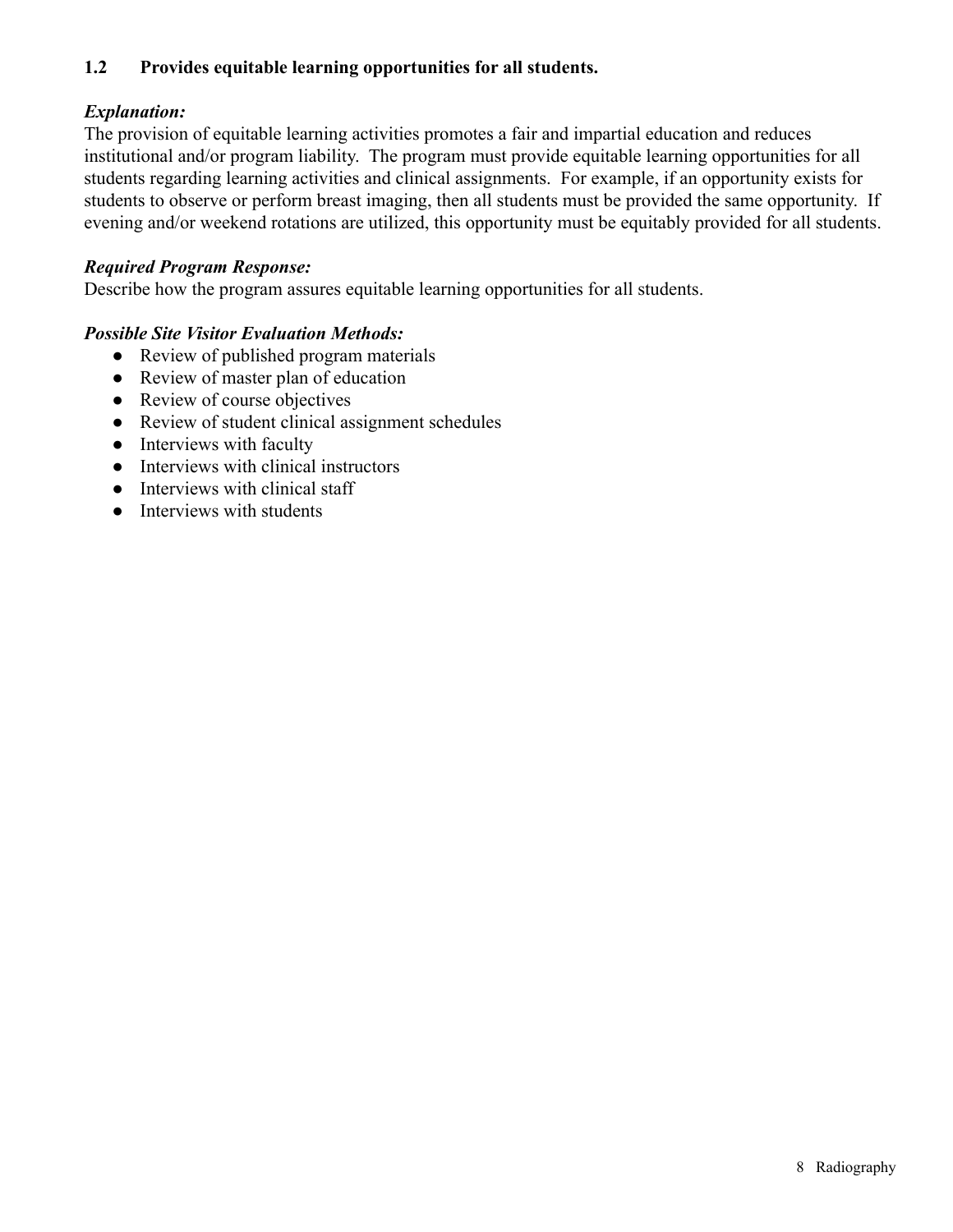# **1.3 Provides timely, appropriate, and educationally valid clinical experiences for each admitted student.**

#### *Explanation:*

Programs must have a process in place to provide timely, appropriate, and educationally valid clinical experiences to all students admitted to the program. Students must have sufficient access to clinical settings that provide a wide range of procedures for competency achievement including mobile, surgical, and trauma examinations. Clinical settings may include hospitals, clinics, specialty/imaging centers, orthopedic centers, and other facilities. With the exception of observation site assignments, students must be provided the opportunity to complete required program competencies during clinical assignments. Clinical placement must be non-discriminatory in nature and solely determined by the program.

A meaningful clinical education plan assures that activities are educationally valid and prevents the use of students as replacements for employees. The maximum number of students assigned to a clinical setting must be supported by sufficient human and physical resources. The number of students assigned to the clinical setting must not exceed the number of clinical staff assigned to the radiography department. The student to radiography clinical staff ratio must be 1:1. However, it is acceptable that more than one student may be temporarily assigned to one technologist during uncommonly performed procedures.

Students assigned to advanced imaging modalities, such as computed tomography, magnetic resonance, angiography, and sonography, are not included in the calculation of the authorized clinical capacity (unless the clinical setting is recognized exclusively for advanced imaging modality rotations). Once the students have completed the advanced imaging assignments, the program must assure that there are sufficient clinical staff to support the students upon reassignment to the radiography department.

The utilization of clinical assignments such as file room, reception area, and patient transportation should be limited.

Additionally, traditional programs that require students to participate in clinical education during evenings and/or weekends must assure that:

- students' clinical clock hours spent in evening and/or weekend assignments must not exceed 25% of the total clinical clock hours.
- program total capacity is not increased through the use of evening and/or weekend assignments.

The JRCERT defines the operational hours of traditional programs as Monday - Friday, 5:00 a.m. - 7:00 p.m.

Programs may permit students to make up clinical time during term or scheduled breaks; however, they may not be assigned to clinical settings on holidays that are observed by the sponsoring institution. Program faculty need not be physically present; however, students must be able to contact program faculty during makeup assignments. Also, the program must assure that its liability insurance covers students during these makeup assignments.

#### *Required Program Response:*

- Describe the process for student clinical placement.
- Provide current student assignment schedules in relation to student enrollment.
- Describe how the program assures a 1:1 student to radiography clinical staff ratio at all clinical settings.
- Describe how the program assures that all students have access to a sufficient variety and volume of procedures to achieve program competencies.
- Submit evening and/or weekend rotation(s) calculations, if applicable.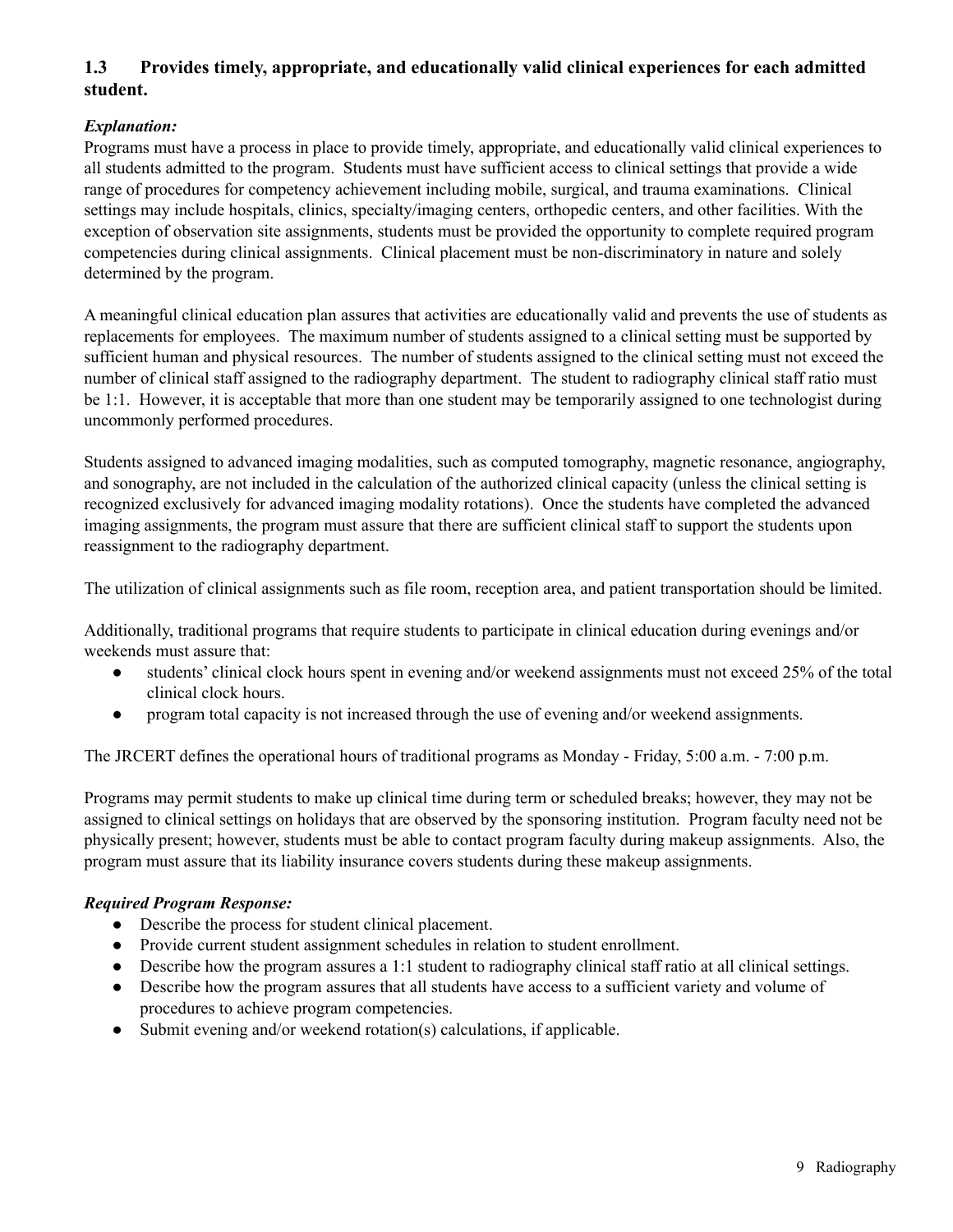- Review of published program materials
- Review listing of enrolled students in relation to clinical assignments, including evening and/or weekend, if applicable
- Review of clinical placement process
- Review of student clinical records
- Interviews with faculty
- Interviews with clinical instructors
- Interviews with students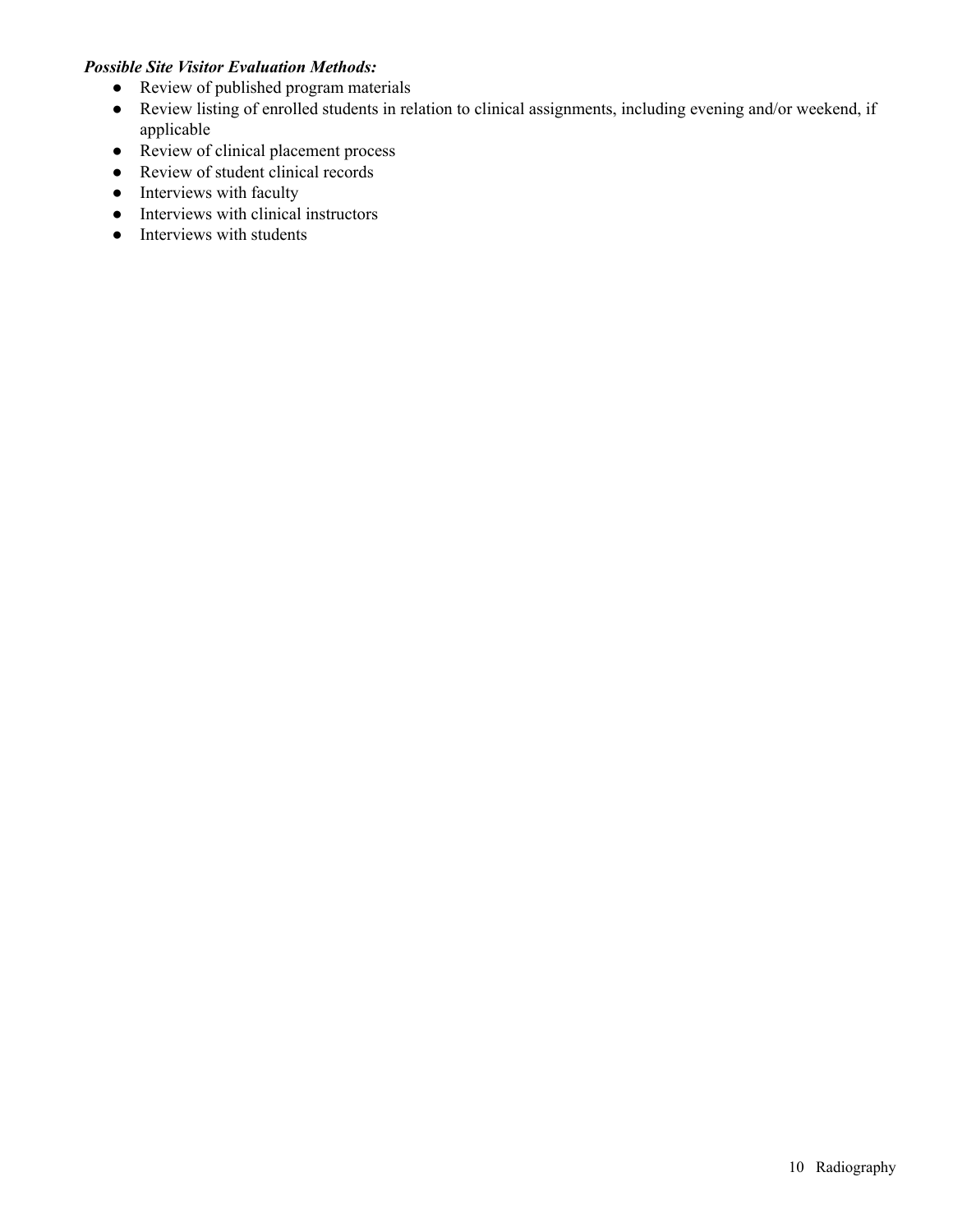## **1.4 Limits required clinical assignments for students to not more than 10 hours per day and the total didactic and clinical involvement to not more than 40 hours per week.**

## *Explanation:*

This limitation helps assure that students are treated ethically. For the safety of students and patients, not more than ten (10) clinical hours shall be scheduled in any one day. Scheduled didactic and clinical hours combined cannot exceed forty (40) hours per week. Hours exceeding these limitations must be voluntary on the student's part.

## *Required Program Response:*

- Describe the process for assuring that time limitations are not exceeded.
- Provide documentation that required student clinical assignments do not exceed ten (10) hours in any one day and the total didactic and clinical involvement does not exceed forty (40) hours per week.

- Review of master plan of education
- Review of published program materials
- Review of student schedules
- Interviews with faculty
- $\bullet$  Interviews with clinical instructor(s)
- Interviews with clinical staff
- Interviews with students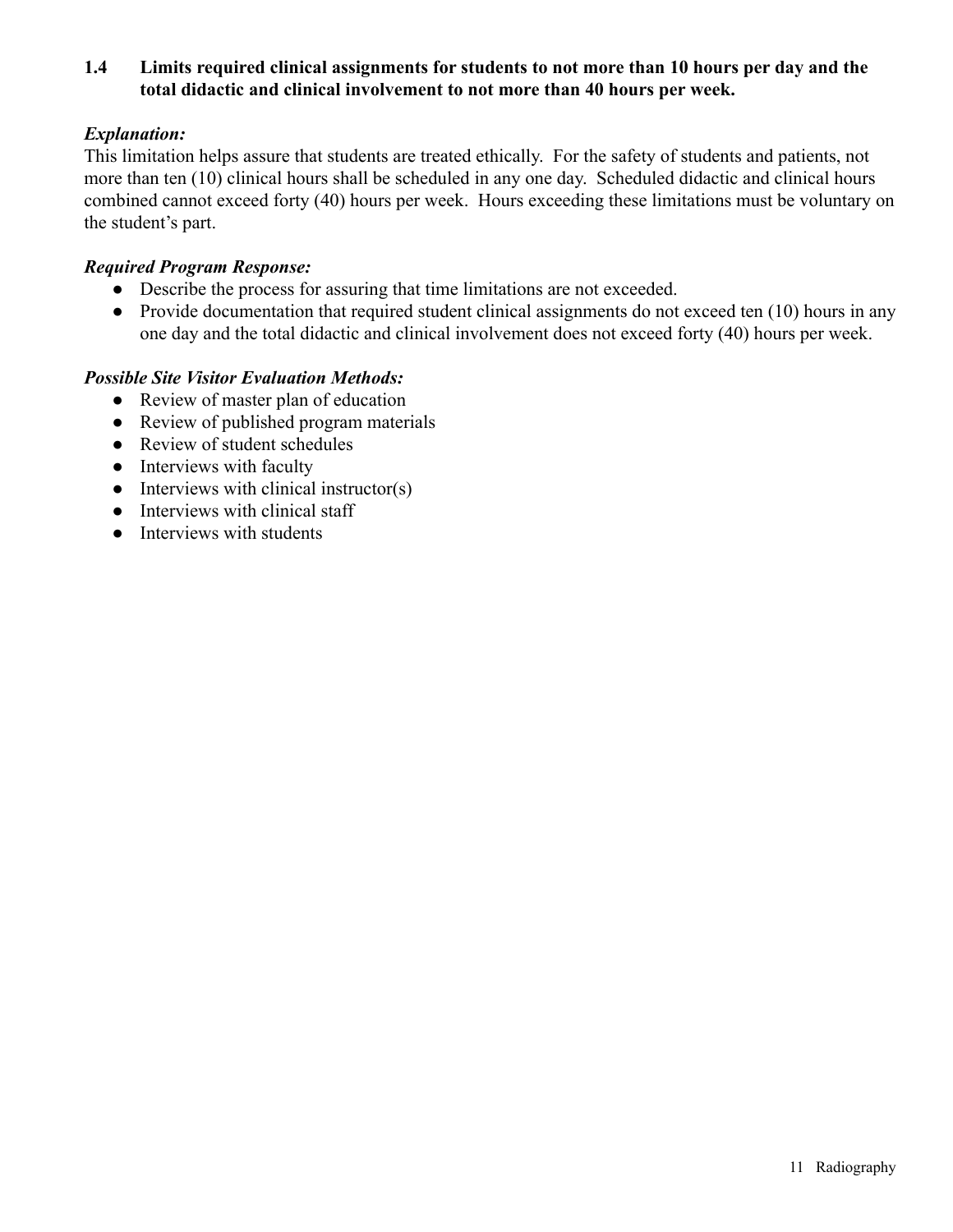# **1.5 Assures the security and confidentiality of student records, instructional materials, and other appropriate program materials.**

# *Explanation:*

Appropriately maintaining the security and confidentiality of student records and other program materials protects the student's right to privacy. Student records must be maintained in accordance with the Family Education Rights and Privacy Act (Buckley Amendment). If radiation monitoring reports contain students' dates of birth and/or social security numbers, this information must be maintained in a secure and confidential manner.

## *Required Program Response:*

Describe how the program maintains the security and confidentiality of student records and other program materials.

- Review of institution's/program's published policies/procedures
- Review of student academic and clinical records
- Tour of program offices
- $\bullet$  Tour of clinical setting(s)
- Interviews with administrative personnel
- Interviews with faculty
- $\bullet$  Interviews with clinical instructor(s)
- Interviews with clinical staff
- Interviews with students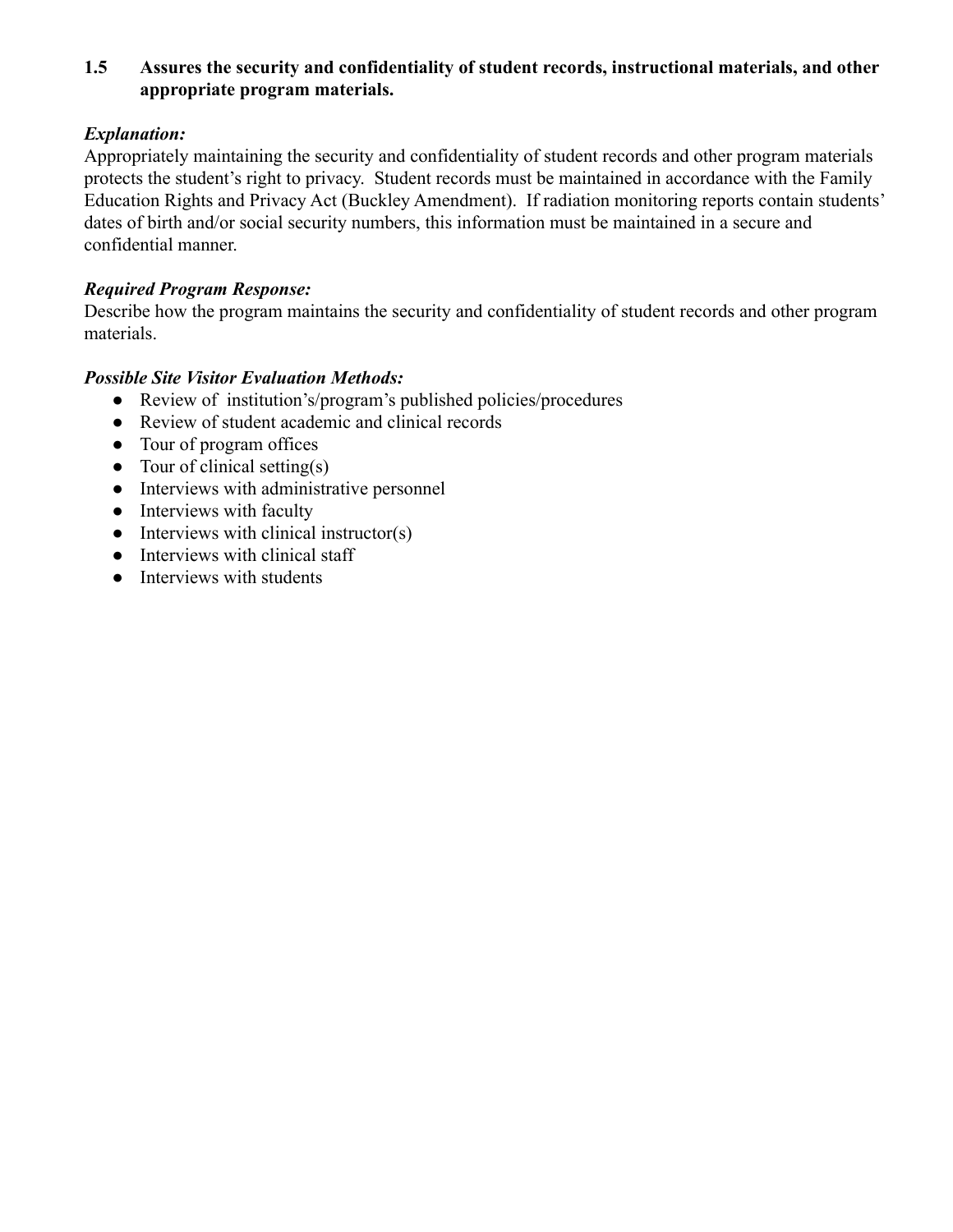## **1.6 Has a grievance procedure that is readily accessible, fair, and equitably applied.**

## *Explanation:*

A grievance is defined as a claim by a student that there has been a violation, misinterpretation, or inequitable application of any existing policy, procedure, or regulation. The program must have procedures to provide students an avenue to pursue grievances. The procedure must outline the steps for formal resolution of any grievance. The final step in the process must not include any individual(s) directly associated with the program (e.g., program director, clinical coordinator, clinical instructors, diagnostic imaging department director). The procedure must assure timely resolution. The program must maintain a record of all formal grievances and their resolution. Records must be retained in accordance with the institution's/program's retention policies/procedures. The records must include information on how the grievance was resolved and assurance that there are no trends that could negatively affect the quality of the educational program.

Additionally, the program must have a procedure to address any complaints apart from those that require invoking the grievance procedure. The program must determine if a pattern of complaint exists that could negatively affect the quality of the educational program (e.g., cleanliness of the classroom).

#### *Required Program Response:*

Describe the nature of any formal grievance(s) that would jeopardize the program's ability to meet its mission. Describe the nature of any complaint(s) that would jeopardize the program's ability to meet its mission. Provide a copy of the grievance procedure.

Provide a copy of any formal grievance(s) resolution.

- Review of institutional catalog
- Review of student handbook
- Review of formal grievance(s) record(s), if applicable
- Review of complaint(s) record(s), if applicable
- Interviews with faculty
- Interviews with students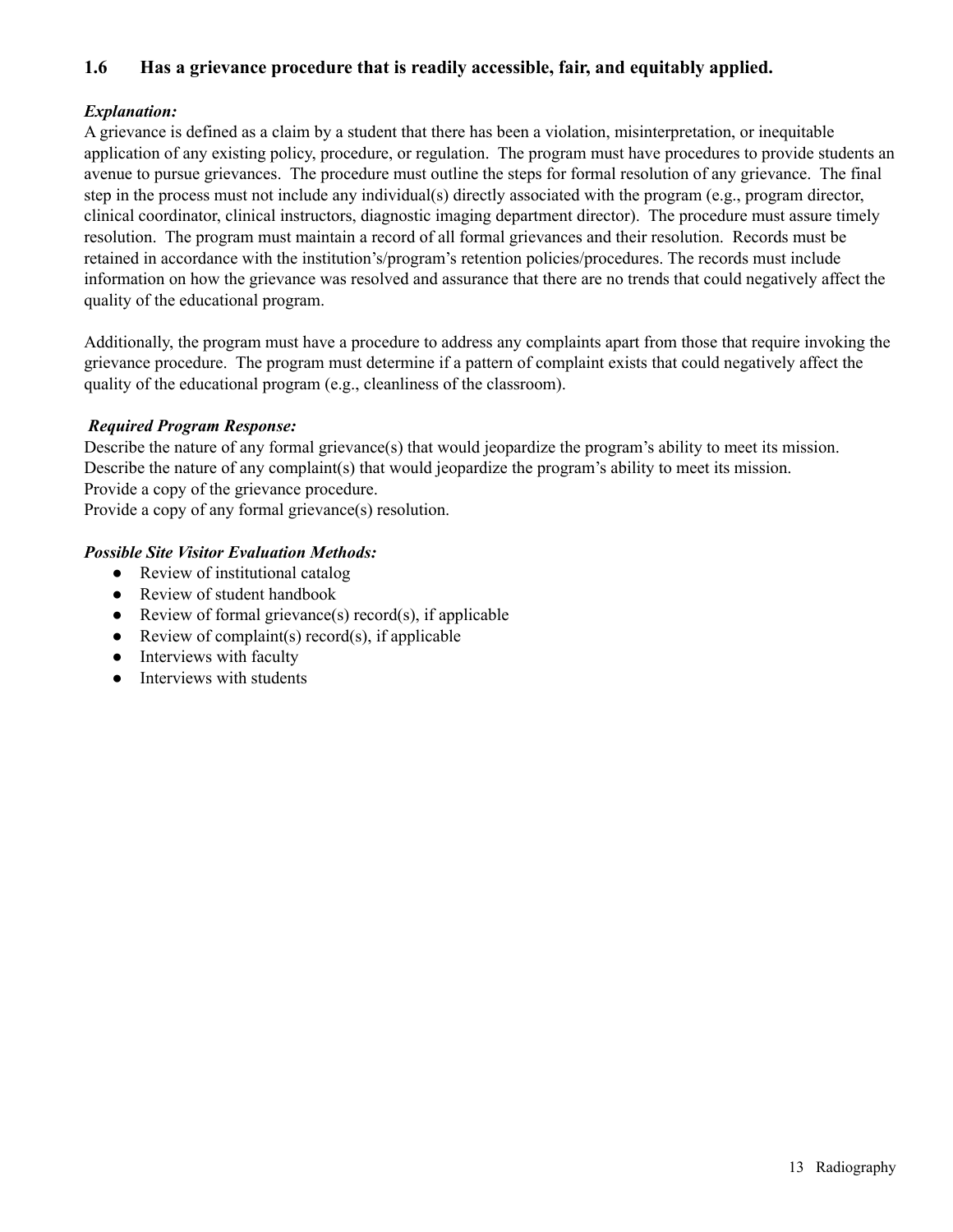## **1.7 Assures that students are made aware of the JRCERT Standards for an Accredited Educational Program in Radiography and the avenue to pursue allegations of non-compliance with the STANDARDS.**

## *Explanation:*

The program must assure students are cognizant of the **STANDARDS** and must provide contact information for the JRCERT.

Students have the right to submit allegations against a JRCERT-accredited program if there is reason to believe that the program has acted contrary to JRCERT accreditation standards or that conditions at the program appear to jeopardize the quality of instruction or the general welfare of its students.

Contact of the JRCERT should not be a step in the formal institutional/program grievance procedure. The individual must first attempt to resolve the complaint directly with institution/program officials by following the grievance procedures provided by the institution/program. If the individual is unable to resolve the complaint with institution/program officials or believes that the concerns have not been properly addressed, he or she may submit allegations of non-compliance directly to the JRCERT.

## *Required Program Response:*

- Describe the procedure for making students aware of the **STANDARDS**.
- Describe how students are provided contact information for the JRCERT.

- Review of program publications
- Interviews with faculty
- Interviews with students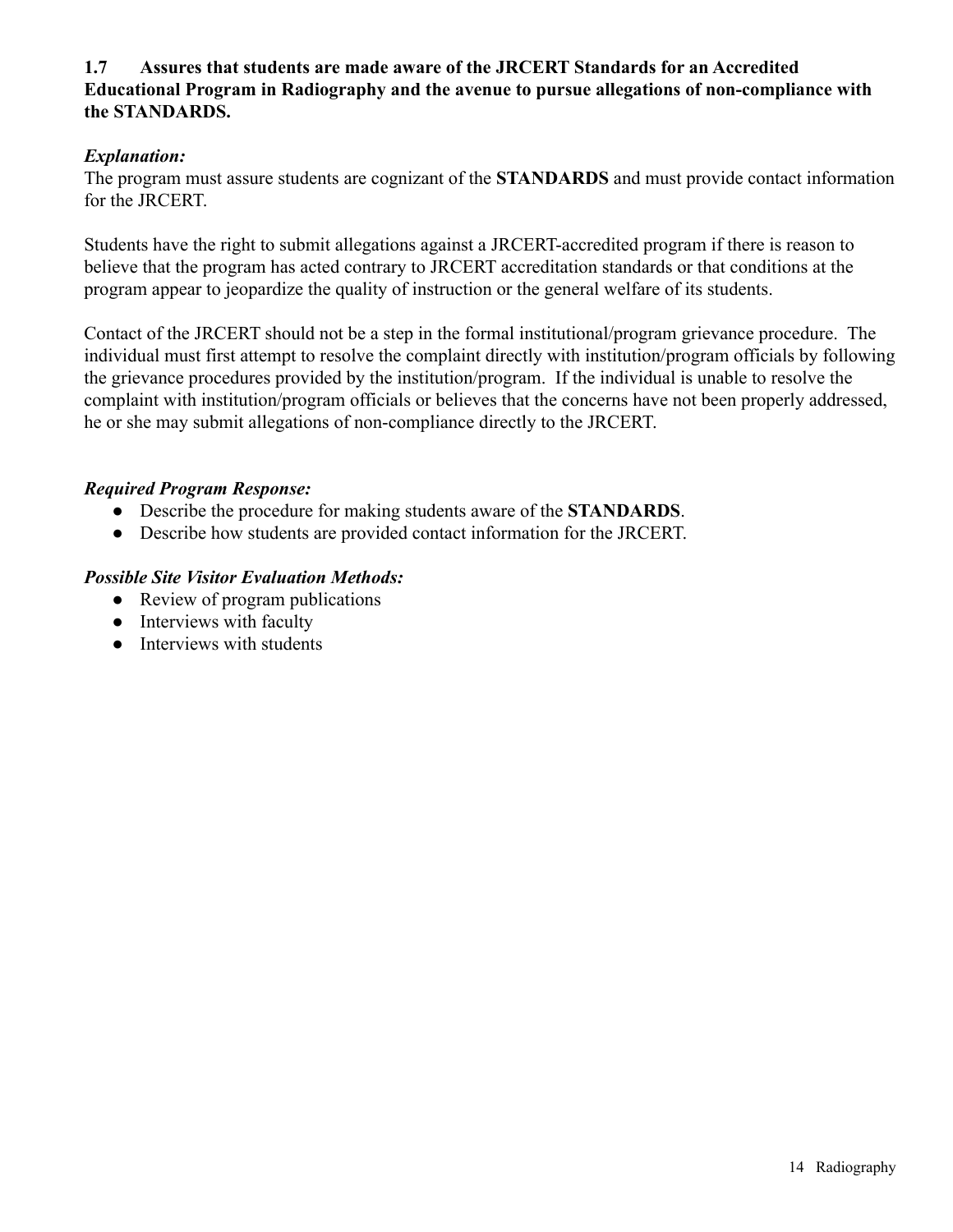## *Explanation:*

Maintaining published information regarding the program's current policies, procedures, and offerings provides interested parties with an accurate overview of program requirements and expectations.

## *Required Program Response:*

Provide program publications that reflect program policies, procedures and offerings.

- Review of published program materials
- Review of student handbook
- Interviews with faculty
- Interviews with students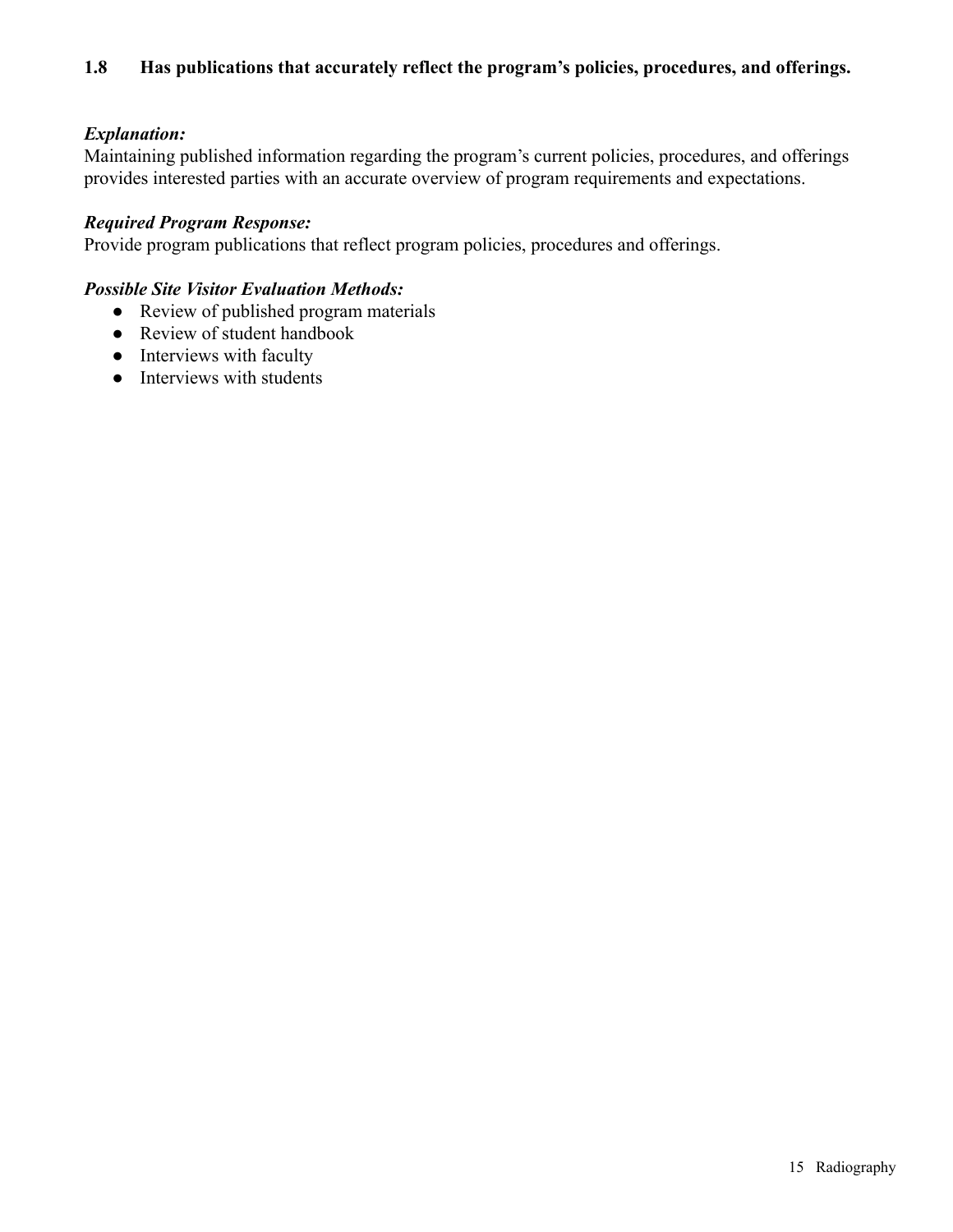## **1.9 Makes available to students, faculty, and the general public accurate information about admission policies, tuition and fees, refund policies, academic calendars, clinical obligations, grading system, graduation requirements, and the criteria for transfer credit.**

#### *Explanation:*

The institutional and/or program policies must be published and made readily available to students, faculty, and the general public on the institution's/program's Web site to assure transparency and accountability of the educational program. For example, requiring the general public to contact the institution/program to request program information is not adequate. Policy changes must be made known to students, faculty, and the general public in timely fashion. It is recommended that revision dates be identified on program publications.

The institution and/or program must establish and publicly disclose the criteria used when determining the transfer of credit earned from other institutions and/or programs. Also, programs must publicly disclose a list of institutions with which the program has established an articulation agreement.

The program's academic calendar must be published and, at a minimum, identify specific start and end dates for each term, holidays recognized by the sponsoring institution, and breaks.

Student clinical obligations (e.g., drug screening, background checks, and associated fees) must be clearly identified in appropriate program publications. Additionally, if evening and/or weekend clinical assignments are required or if students must travel to geographically-dispersed clinical settings, this information must also be included.

#### *Required Program Response:*

- Describe how institutional and/or program policies are made known to students, faculty, and the general public.
- Provide publications that include these policies.

- Review of institutional materials
- Review of published program materials
- Review of institutional and/or program Web site
- Interviews with faculty
- Interviews with Admissions personnel
- Interviews with Registrar
- Interviews with students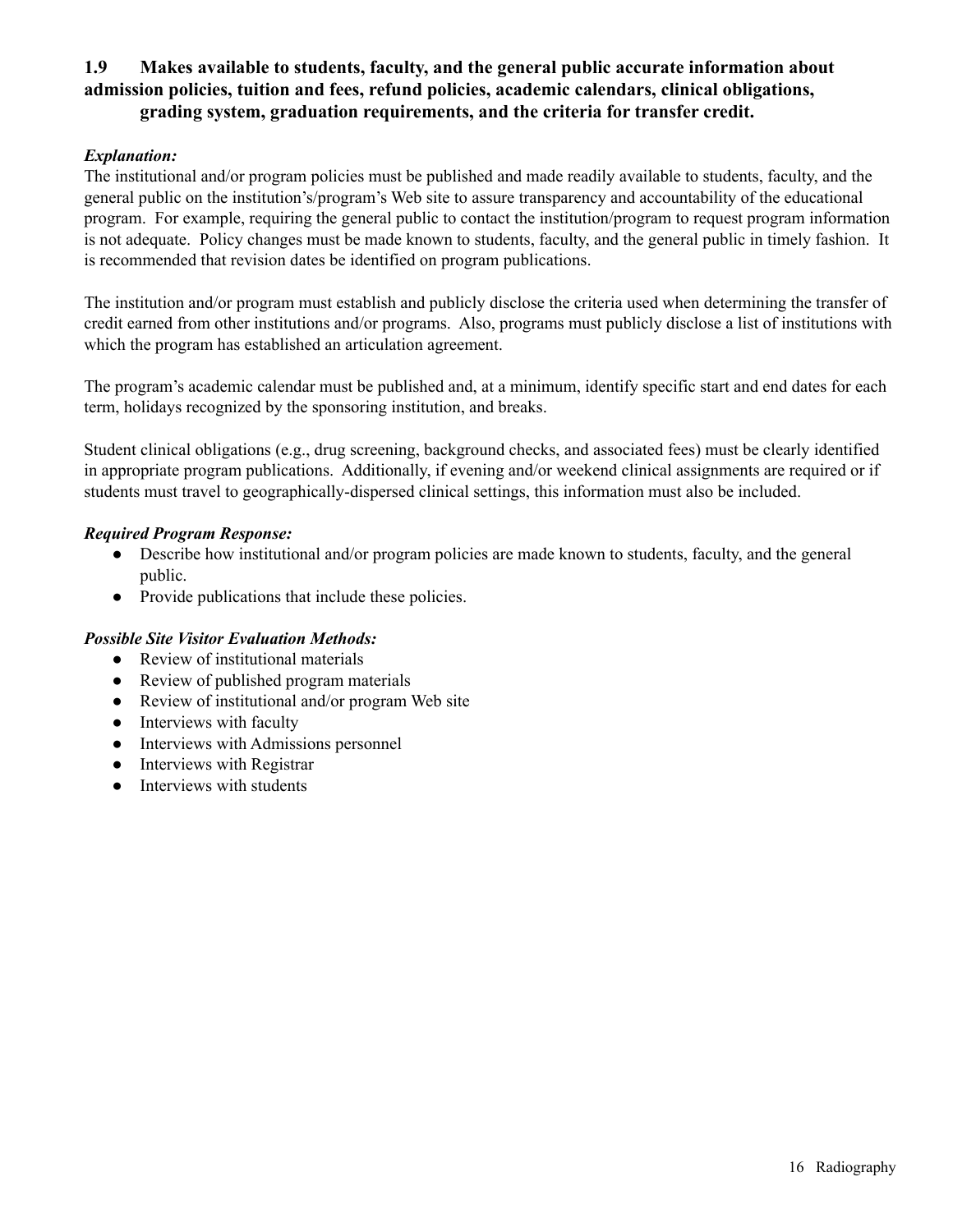## **1.10 Makes the program's mission statement, goals, and student learning outcomes readily available to students, faculty, administrators, and the general public.**

## *Explanation:*

Program accountability is enhanced by making its mission statement, goals, and student learning outcomes available to the program's communities of interest on the institution's/program's Web site to assure transparency and of the educational program. Requiring the general public to contact the institution/program to request program information is not adequate.

## **Example:**

#### **Mission:**

The mission of the radiography program is to prepare competent, entry-level radiographers able to function within the healthcare community.

#### **Goal: Students will be clinically competent.**

Student Learning Outcomes: Students will apply positioning skills. Students will select technical factors. Students will utilize radiation protection.

#### **Goal: Students will demonstrate communication skills.**

Student Learning Outcomes: Students will demonstrate written communication skills. Students will demonstrate oral communication skills.

#### **Goal: Students will develop critical thinking skills.**

Student Learning Outcomes: Students will adapt standard procedures for non-routine patients. Students will critique images to determine diagnostic quality.

#### **Goal: Students will model professionalism.**

Student Learning Outcomes: Students will demonstrate work ethics. Students will summarize the value of life-long learning.

#### *Required Program Response:*

- Describe how the program makes its mission statement, goals, and student learning outcomes available to students, faculty, administrators, and the general public.
- Provide copies of publications that contain the program's mission statement, goals, and student learning outcomes.

- Review of published program materials
- Review of institutional and/or program Web site
- Interviews with administrative personnel
- Interviews with faculty
- Interviews with students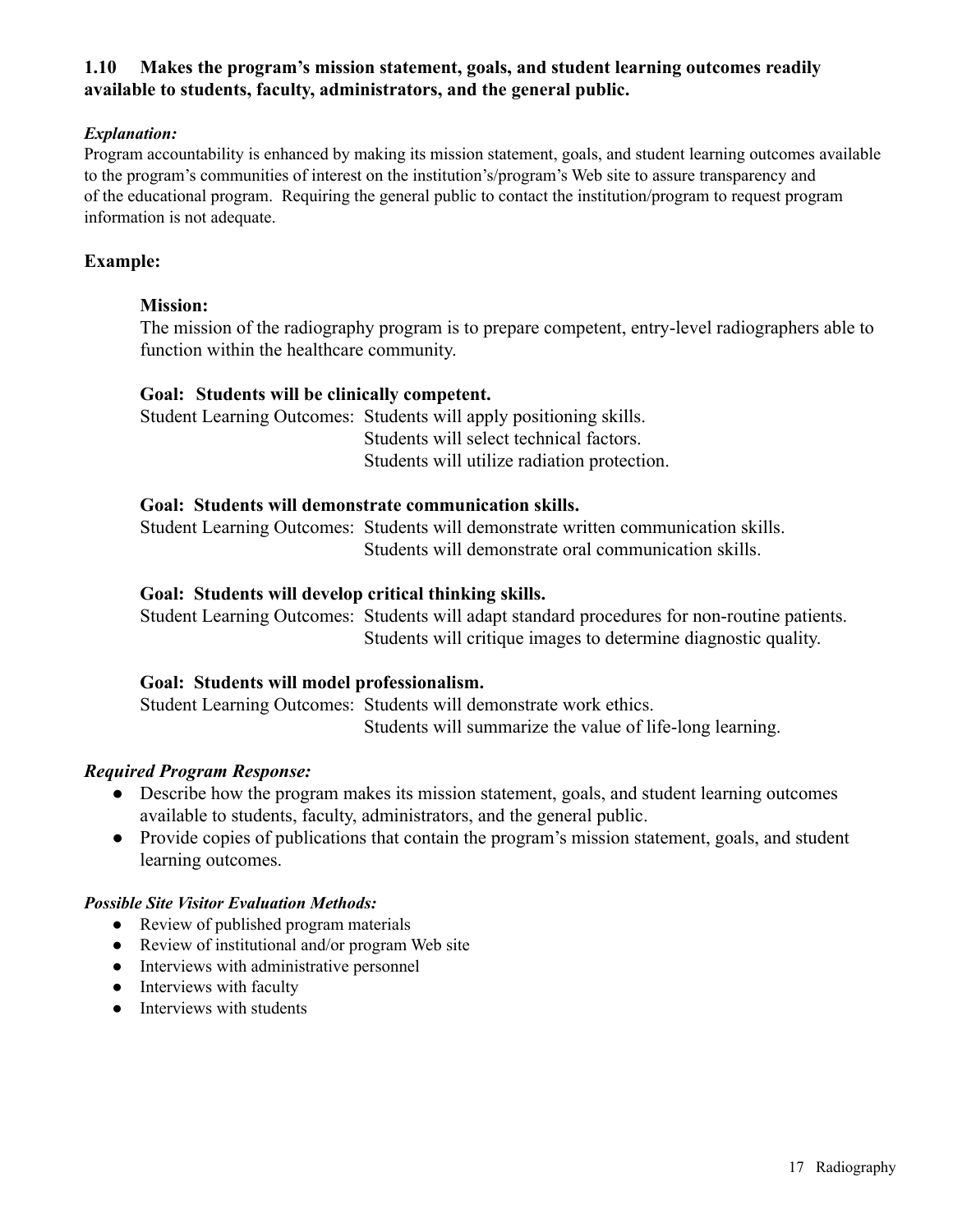## **1.11 Documents that the program engages the communities of interest for the purpose of continuous program improvement.**

# *Explanation:*

Communities of interest are defined as institutions, organizations, groups, and/or individuals interested in educational activities in radiography. Obtaining formal feedback on program operations, student progress, employer needs, etc. from communities of interest allows the program to determine if it is meeting expectations and assures continuous program improvement. The program can use a variety of tools to obtain this feedback.

## *Required Program Response:*

- Describe the process of obtaining feedback.
- Provide representative samples of appropriate meeting minutes, evaluations (e.g., course and faculty), and surveys (e.g., graduate and employer).

- Review of meeting minutes
- Review of evaluations
- Review of surveys
- Interviews with members of various communities of interest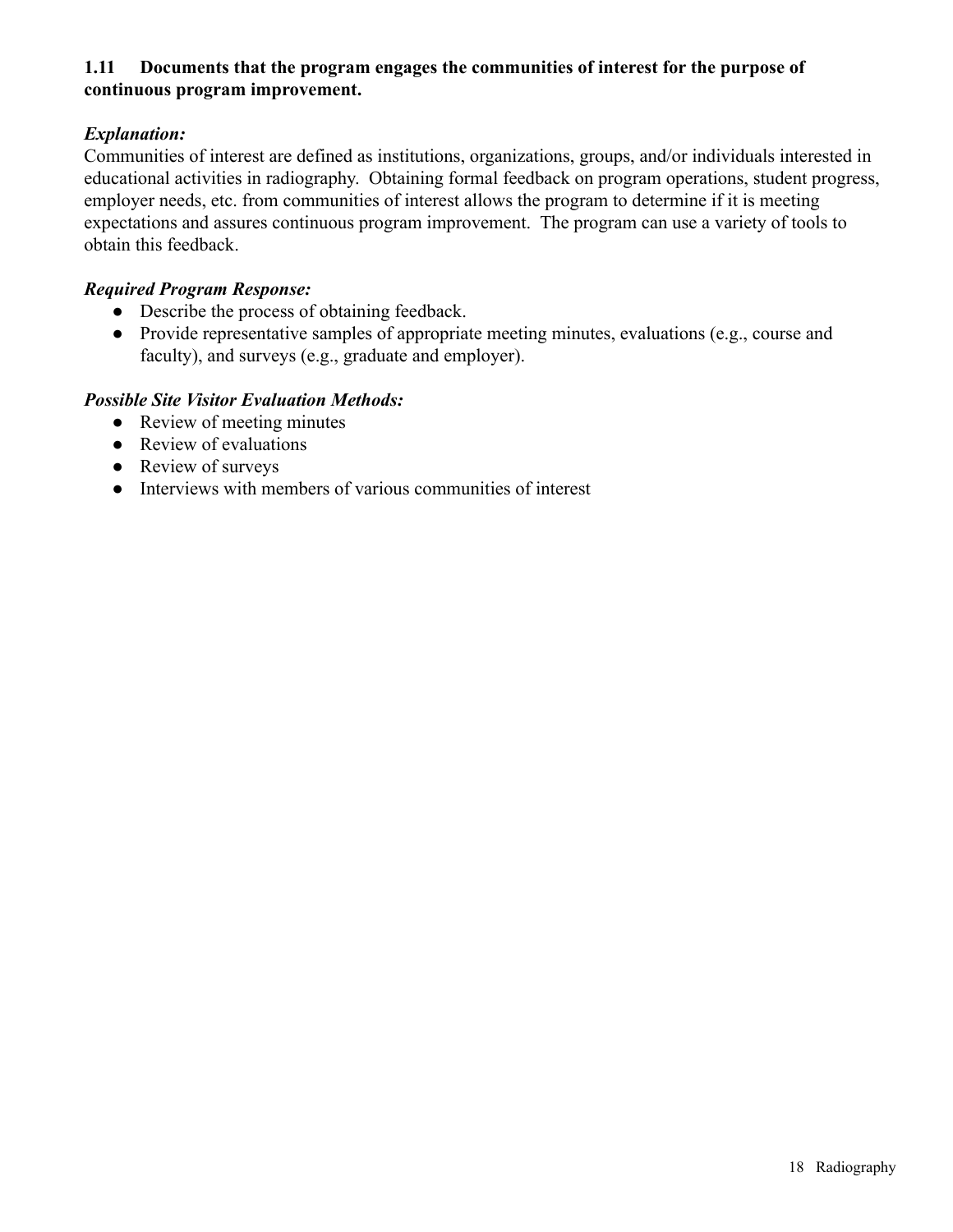**1.12 Has student recruitment and admission practices that are non-discriminatory with respect to any legally protected status such as race, color, religion, gender, age, disability, national origin, and any other protected class.**

#### *Explanation:*

Non-discriminatory practices assure applicants have equal opportunity for admission. Statistical information such as race, color, religion, gender, age, disability, national origin, and any other protected class may be collected; however, this information must be voluntarily provided by the student. Use of this information in the student selection process is discriminatory.

## *Required Program Response:*

- Describe how admission practices are non-discriminatory.
- Provide institutional and/or program admission policies.

- Review of published program materials
- Review of student records
- Interviews with faculty
- Interviews with Admissions personnel
- Interviews with students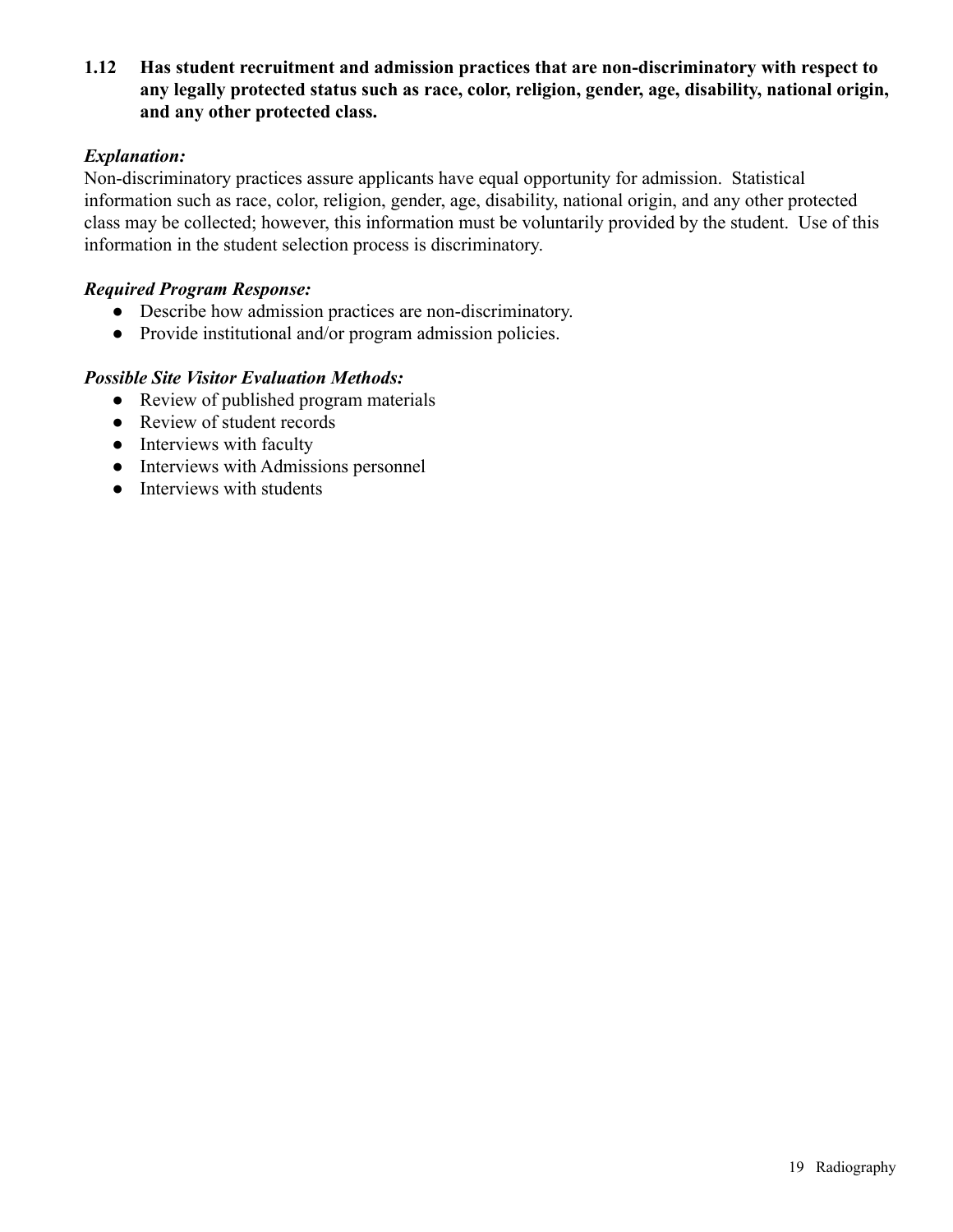## **1.13 Has student recruitment and admission practices that are consistent with published policies of the sponsoring institution and the program.**

## *Explanation:*

Defined admission practices facilitate objective student selection. In considering applicants for admission, the program must follow published policies and procedures.

#### *Required Program Response:*

- Describe the implementation of institutional and program admission policies.
- Provide institutional and program admission policies.

- Review of published program materials
- Interviews with faculty
- Interviews with Admissions personnel
- Interviews with students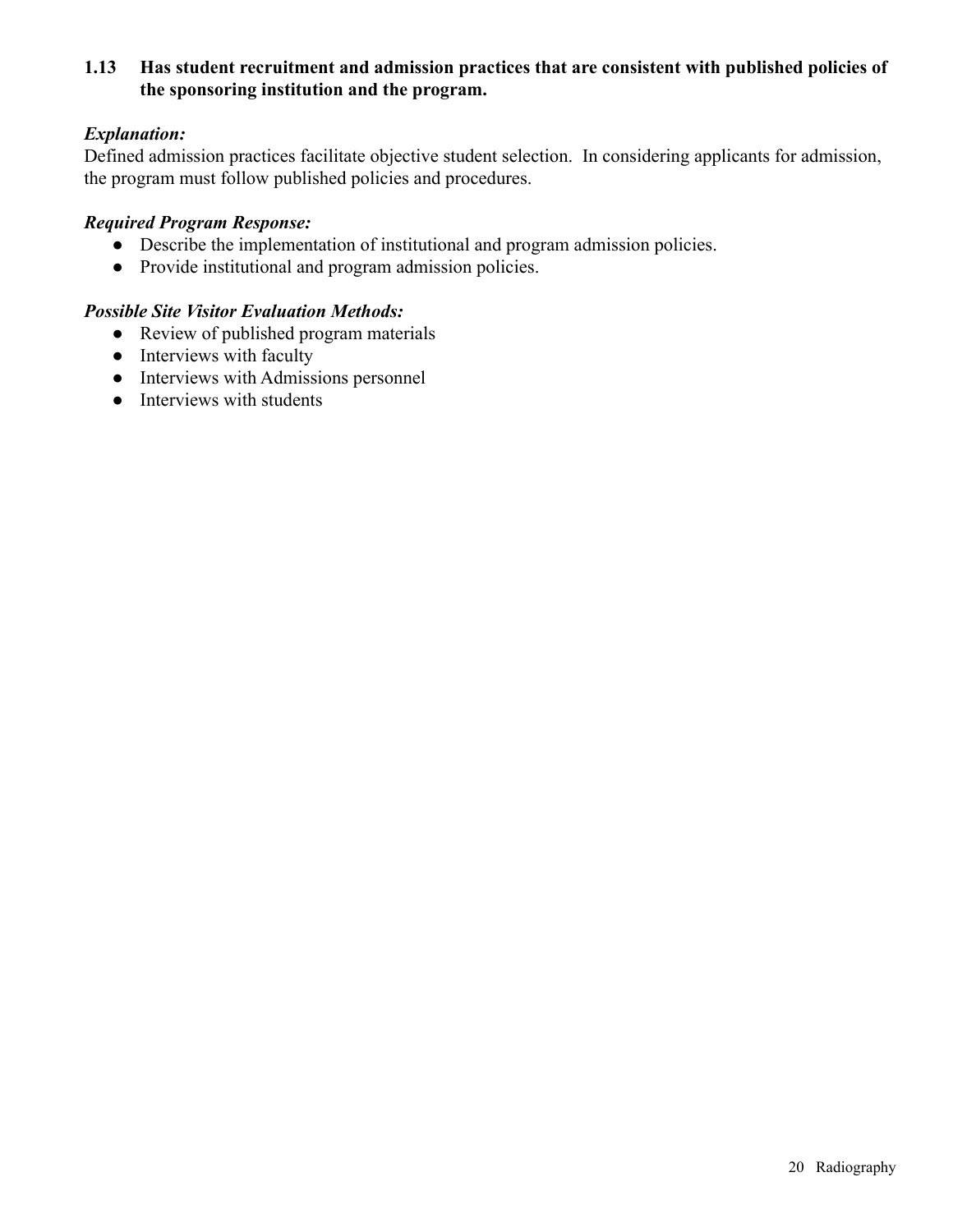## **1.14 Has program faculty recruitment and employment practices that are non-discriminatory with respect to any legally protected status such as race, color, religion, gender, age, disability, national origin, and any other protected class.**

## *Explanation:*

Recruitment and employment practices that are non-discriminatory assure fairness and integrity. Equal opportunity for employment must be offered to each applicant. Employment practices must be applied equitably to all faculty.

## *Required Program Response:*

- Describe how non-discriminatory employment practices are assured.
- Provide copies of employment policies and procedures that assure non-discriminatory practices.

- Review of employee/faculty handbook
- Review of employee/faculty application form
- Review of institutional catalog
- Interviews with faculty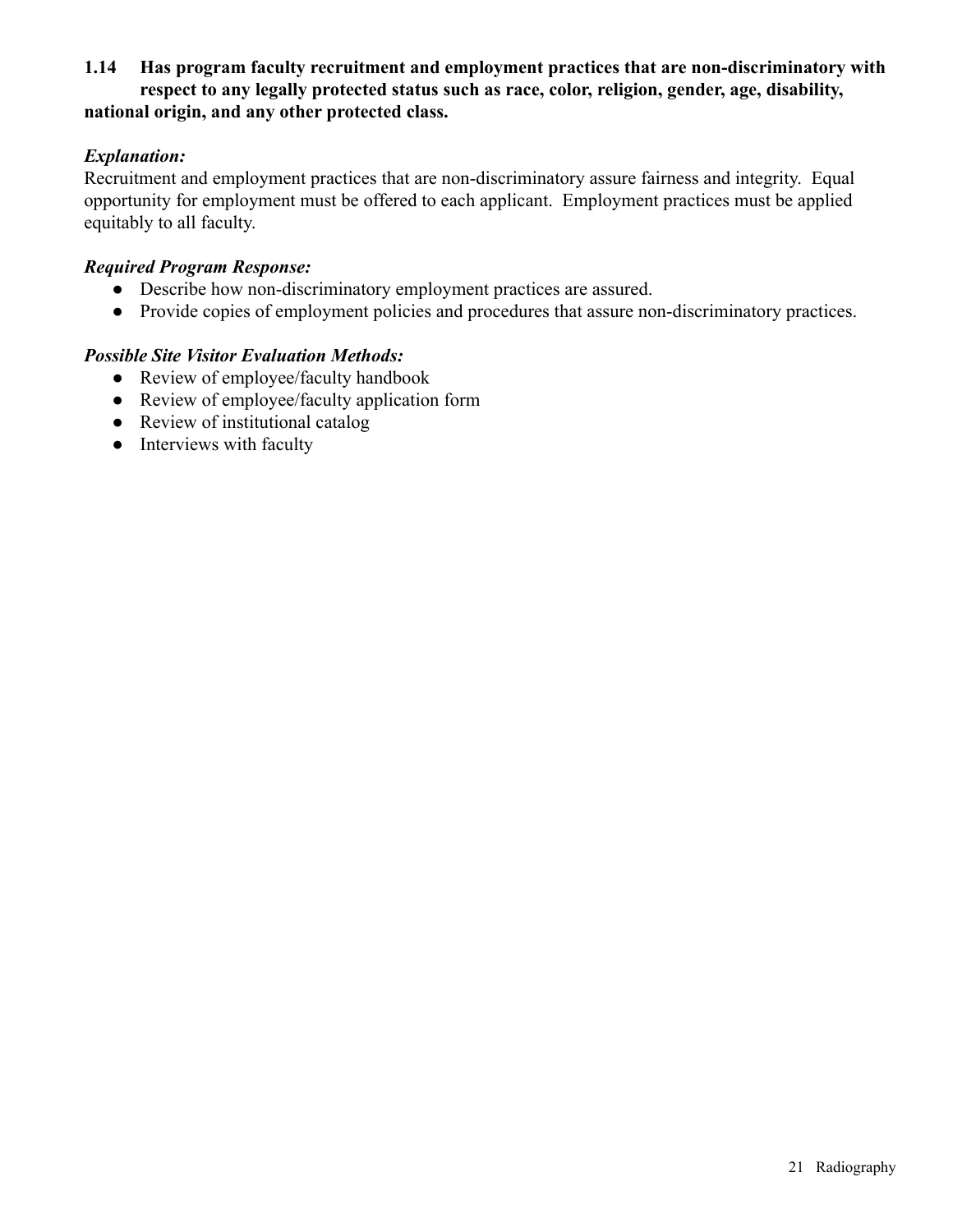## **1.15 Has procedures for maintaining the integrity of distance education courses.**

## *Explanation:*

Programs that offer distance education must have processes in place that assure that the students who register in the distance education courses are the same students that participate in, complete, and receive the credit. Programs must verify the identity of students by using methods such as, but not limited to: secure log-ins, pass codes, and/or proctored exams. These processes must protect the student's privacy. Student costs associated with distance education must be disclosed.

## *Required Program Response:*

- Describe the process for assuring the integrity of distance education courses.
- Provide published program materials that outline procedures for maintaining integrity of distance education courses.
- Provide published program materials that identify associated fees for students enrolled in distance education courses.

- Review of published program materials
- Review the process of student identification
- Review of student records
- Interviews with faculty
- Interviews with students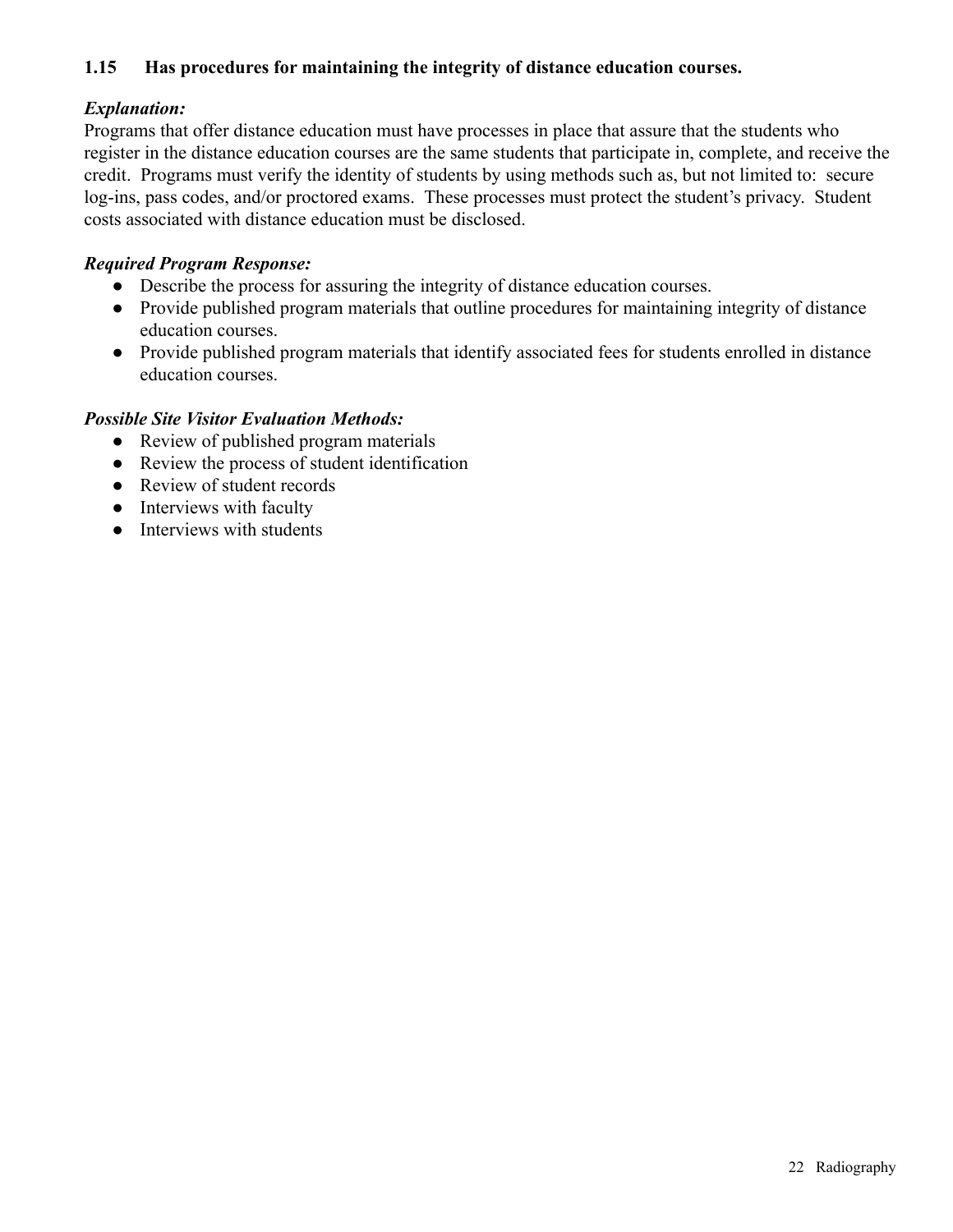## **Summary for Standard One**

1. List the major strengths of **Standard One**, in order of importance.

2. List the major concerns of **Standard One**, in order of importance.

3. Provide the program's plan for addressing each concern identified.

4. Describe any progress already achieved in addressing each concern.

5. Describe any constraints in implementing improvements.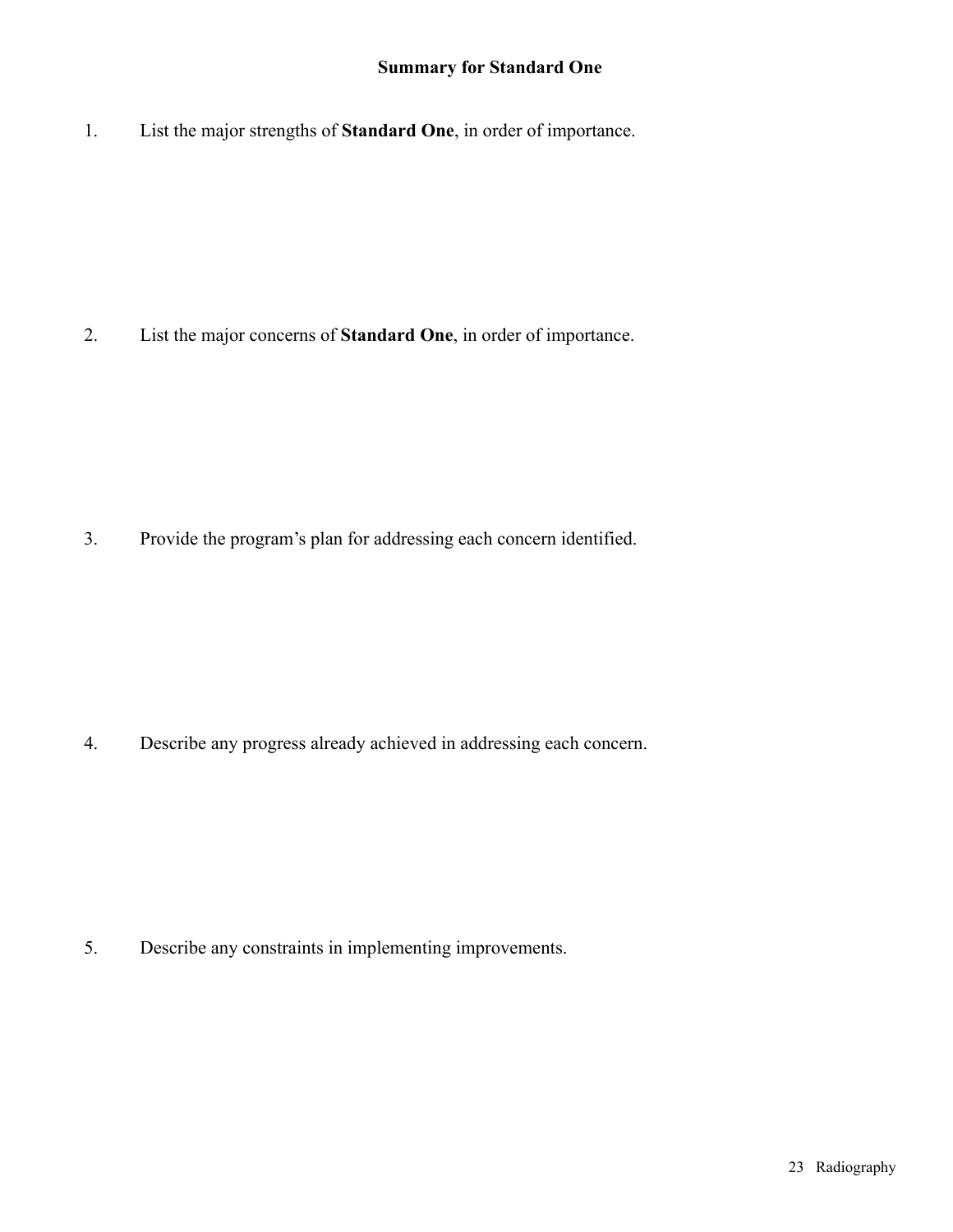## **Standard Two:** *Resources*

**Standard Two: The program has sufficient resources to support the quality and effectiveness of the educational process.**

#### **Objectives:**

In support of **Standard Two**, the program:

#### **Administrative Structure**

- 2.1 Has an appropriate organizational structure and sufficient administrative support to achieve the program's mission.
- 2.2 Provides an adequate number of faculty to meet all educational, program, administrative, and accreditation requirements.
- 2.3 Provides faculty with opportunities for continued professional development.
- 2.4 Provides clerical support services, as needed, to meet all educational, program, and administrative requirements.

## **Learning Resources/Services**

2.5 Assures JRCERT recognition of all clinical settings.

2.6 Provides classrooms, laboratories, and administrative and faculty offices to facilitate the achievement of the program's mission.

- 2.7 Reviews and maintains program learning resources to assure the achievement of student learning.
- 2.8 Provides access to student services in support of student learning.

#### **Fiscal Support**

- 2.9 Has sufficient ongoing financial resources to support the program's mission.
- 2.10 For those institutions and programs for which the JRCERT serves as a gatekeeper for Title IV financial aid, maintains compliance with United States Department of Education (USDE) policies and procedures.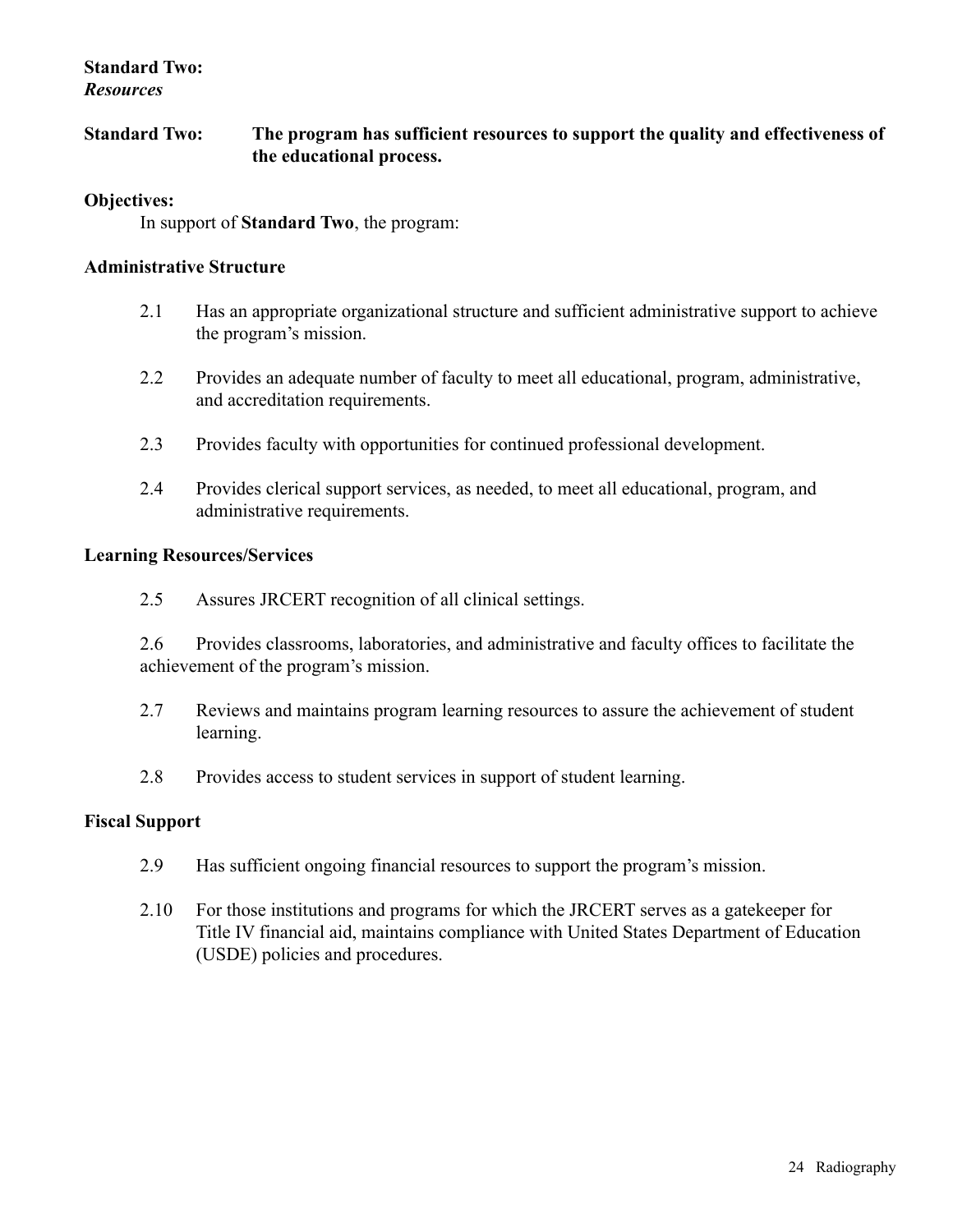## **2.1 Has an appropriate organizational structure and sufficient administrative support to achieve the program's mission.**

## *Explanation:*

The program's relative position in the organizational structure helps facilitate appropriate resources and assures focus on the program. To operate effectively, the program must have sufficient institutional administrative support. Both organizational structure and administrative support enable the program to meet its mission and promote student learning.

## *Required Program Response:*

- Describe the program's relationship to the organizational and administrative structures of the sponsoring institution and how this supports the program's mission.
- Provide institutional and program organizational charts.

- Review of organizational charts of institution and program
- Review of meeting minutes
- Review of published program materials
- Review of master plan of education
- Interviews with faculty and institutional officials
- $\bullet$  Interviews with clinical instructor(s)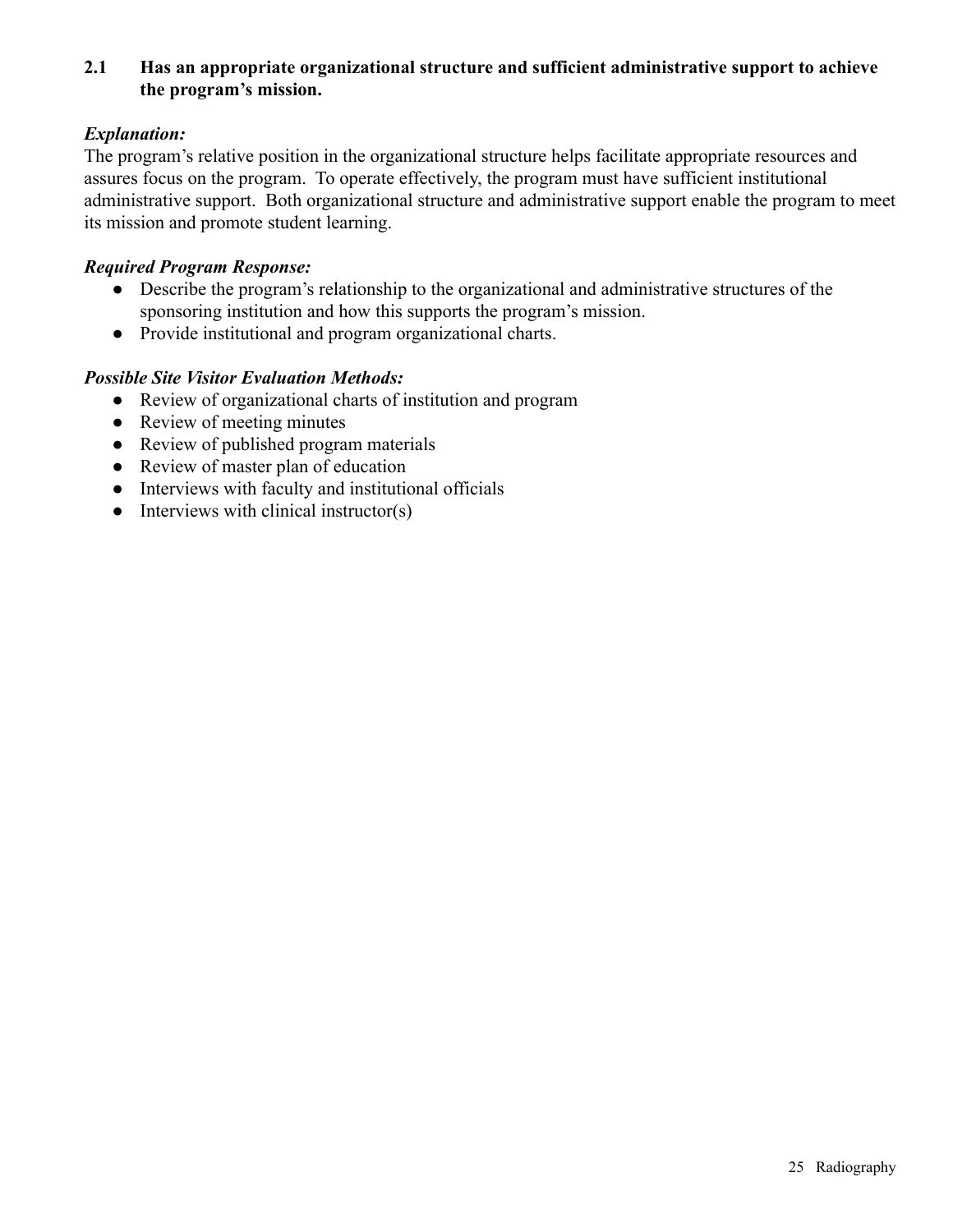## **2.2 Provides an adequate number of faculty to meet all educational, program, administrative, and accreditation requirements.**

## *Explanation:*

An adequate number of faculty promotes sound educational practices. A full-time program director is required. Faculty teaching loads and release time must be consistent with those of comparable faculty in other health science (allied health) programs in the same institution.

Additionally, a full-time equivalent clinical coordinator is required if the program has more than five (5) active clinical settings or more than thirty (30) students enrolled in the clinical component. The clinical coordinator position may be shared by no more than four (4) appointees. If a clinical coordinator is required, the program director may not be identified as the clinical coordinator. The clinical coordinator may not be identified as the program director.

The program director and clinical coordinator may perform clinical instruction; however, they may not be identified as clinical instructors.

A minimum of one clinical instructor must be designated at each recognized clinical setting. The same clinical instructor may be identified at more than one site as long as a ratio of one full-time equivalent clinical instructor for every ten (10) students is maintained.

## *Required Program Response:*

- Provide, if available, institutional policies in relation to teaching loads and release time.
- Describe faculty teaching loads and release time in relation to a comparable health science (allied health) program within the institution.
- Describe the adequacy of the number of faculty and clinical staff to meet identified accreditation requirements and program needs.

- Review institutional policies in relation to teaching loads and release time
- Review of master plan of education
- Review of position descriptions
- Review of clinical settings
- Interviews with faculty
- $\bullet$  Interviews with clinical instructor(s)
- Interviews with students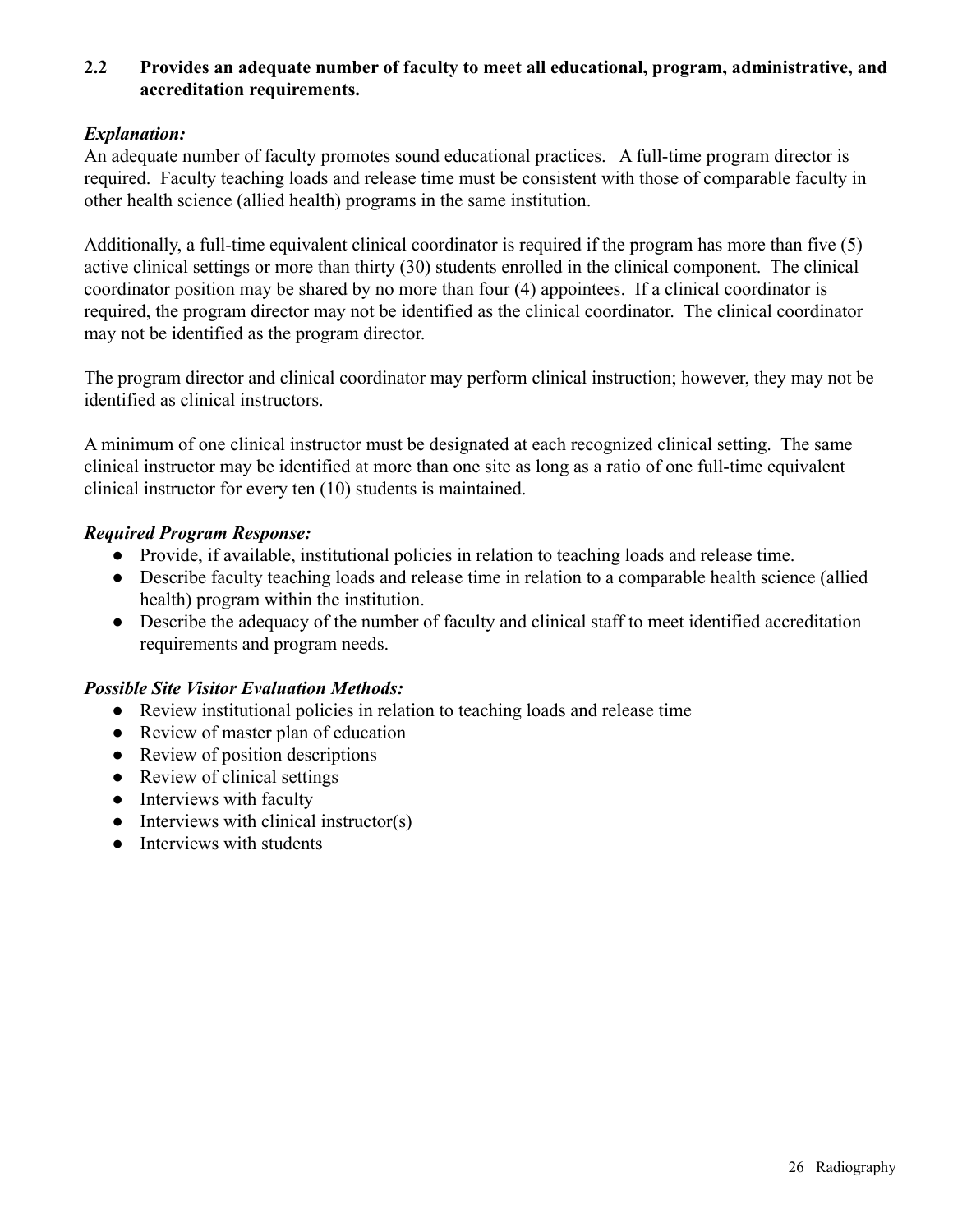## **2.3 Provides faculty with opportunities for continued professional development.**

## *Explanation:*

Continued professional development results in more knowledgeable, competent, and proficient faculty. Opportunities that enhance and advance educational, technical, and professional knowledge must be available to program faculty.

## *Required Program Response:*

Describe how continued professional development opportunities are made available to faculty.

- Review of institutional and program policies
- Review of program budget or other fiscal appropriations
- Review of evidence of faculty participation in professional development activities
- Interviews with administrative personnel
- Interviews with faculty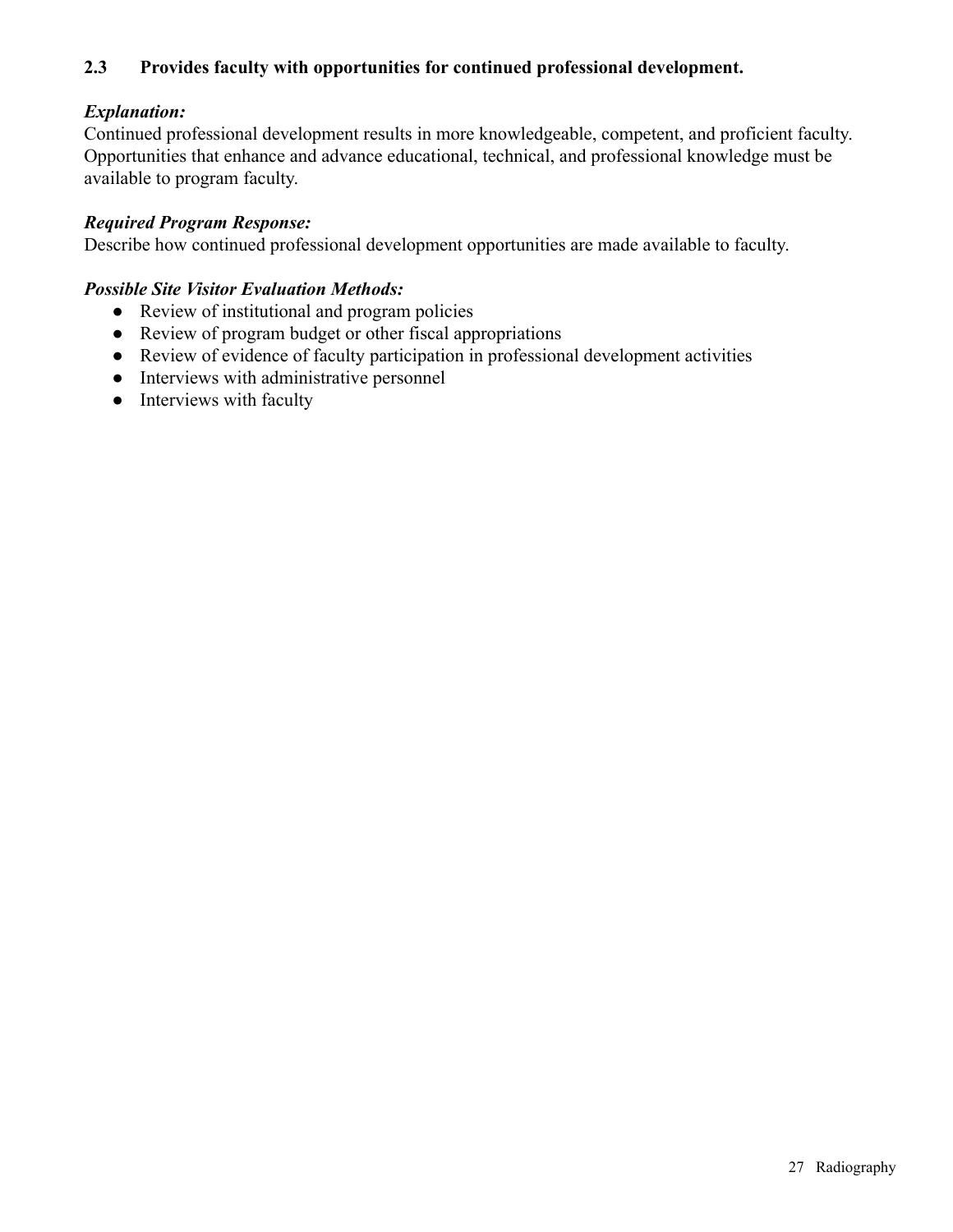## **2.4 Provides clerical support services, as needed, to meet all educational, program, and administrative requirements.**

# *Explanation:*

Clerical support services necessary to assist in meeting educational, program, and administrative requirements of the program must be provided as appropriate.

## *Required Program Response:*

Describe the availability and use of clerical support services.

- Review of program's staffing plan
- Interviews with administrative personnel
- Interviews with faculty
- Interviews with students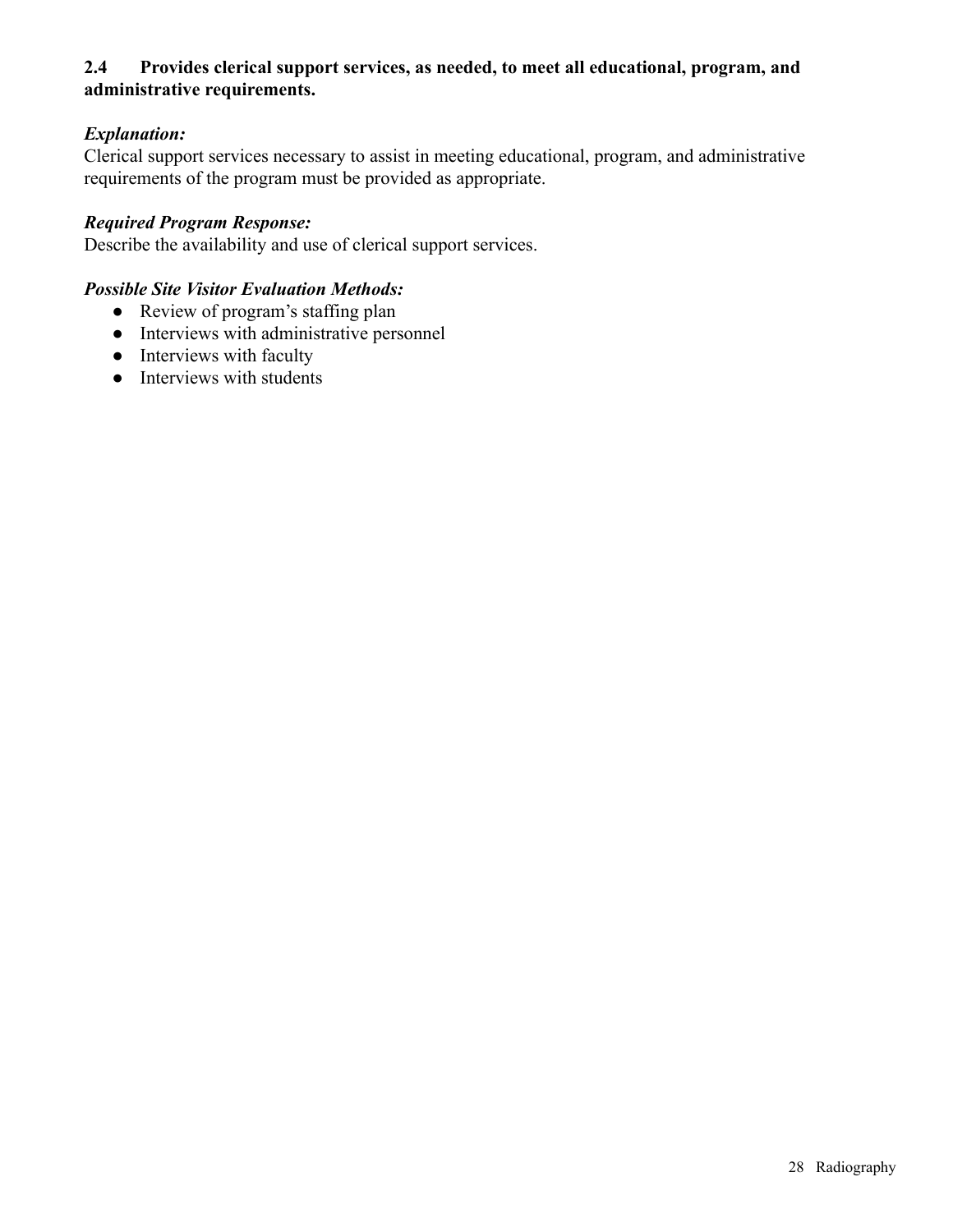## **2.5 Assures JRCERT recognition of all clinical settings.**

## *Explanation:*

JRCERT recognition helps assure an appropriate learning environment for student clinical education. All clinical settings must be recognized by the JRCERT. Recognition of a clinical setting must be obtained prior to student placement. A minimum of one (1) clinical instructor must be identified for each recognized clinical setting.

An observation site is used for student observation of the operation of equipment and/or procedures. If the program uses observation sites, these sites do not require recognition by the JRCERT. These sites provide opportunities for observation of clinical procedures that may not be available at recognized clinical settings. Students may not assist in, or perform, any aspects of patient care during observational assignments.

Facilities where students are participating in service learning projects or community-based learning opportunities do not require recognition.

## *Required Program Response:*

- Assure all clinical settings are recognized by the JRCERT.
- Describe how observation sites, if used, enhance student clinical education.

- Review of JRCERT database
- Review of clinical records
- Interviews with faculty
- Interviews with clinical instructors
- Interviews with clinical staff
- **•** Interviews with students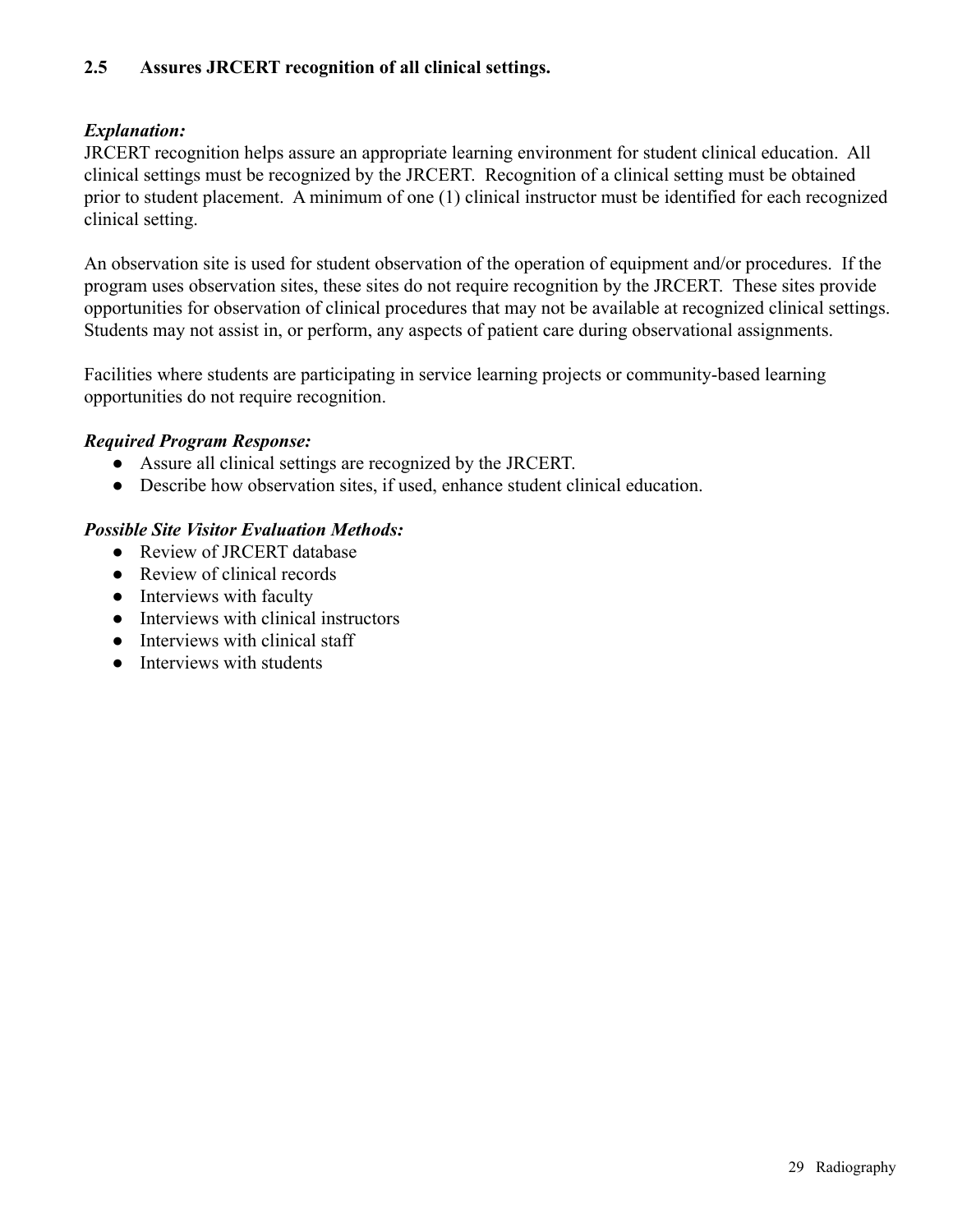## **2.6 Provides classrooms, laboratories, and administrative and faculty offices to facilitate the achievement of the program's mission.**

## *Explanation:*

Learning environments are defined as places, surroundings, or circumstances where knowledge, understanding, or skills are studied or observed such as classrooms and laboratories. Learning environments must be consistent with those of comparable health science programs in the same institution. Provision of appropriate learning environments facilitates achievement of the program's mission. Although a dedicated classroom and/or laboratory are not required, scheduled accessibility to facilities conducive to student learning must be assured. Faculty office space should be conducive to planning and scholarly activities. Space should be made available for private student advisement.

## *Required Program Response:*

Describe how classrooms, laboratories, and administrative and faculty offices facilitate the achievement of the program's mission.

- Tour of the classroom, laboratories, and administrative and faculty offices
- Interviews with faculty
- Interviews with students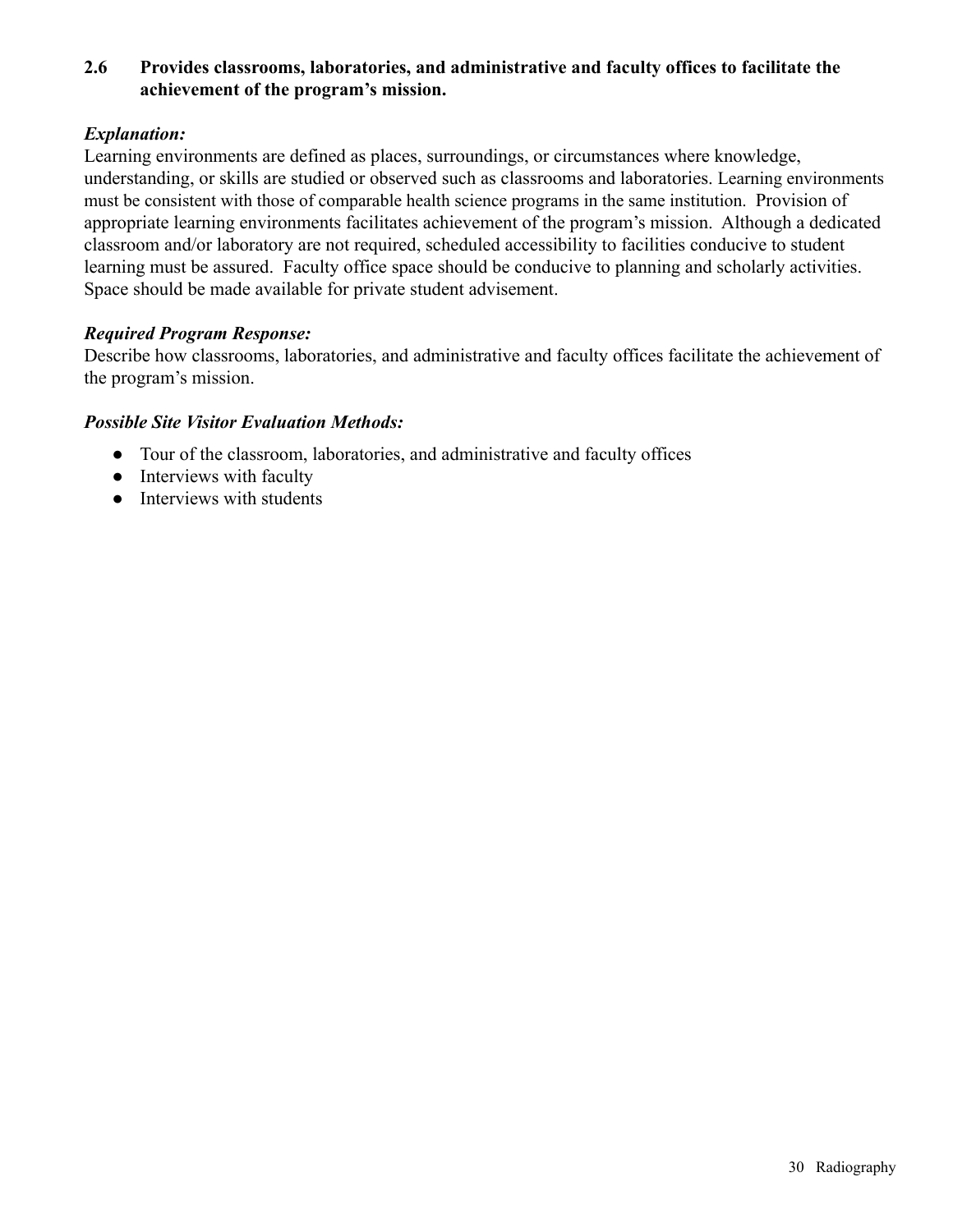# **2.7 Reviews and maintains program learning resources to assure the achievement of student learning.**

# *Explanation:*

The review and maintenance of learning resources promotes student knowledge of current and developing imaging technologies. The program must provide learning resources to support and enhance the educational program. These resources must include:

- a print or electronic library with a variety of materials published within the last five years,
- computer access, and
- additional learning aids (e.g., educational software, classroom/laboratory accessory devices, etc.).

The JRCERT does not endorse any specific learning resources.

## *Required Program Response:*

- Describe the available learning resources.
- Describe the procedure for review and maintenance of learning resources.

- Tour of learning facilities
- Review of learning resources
- Review of surveys
- Review of meeting minutes
- Interviews with faculty
- Interviews with students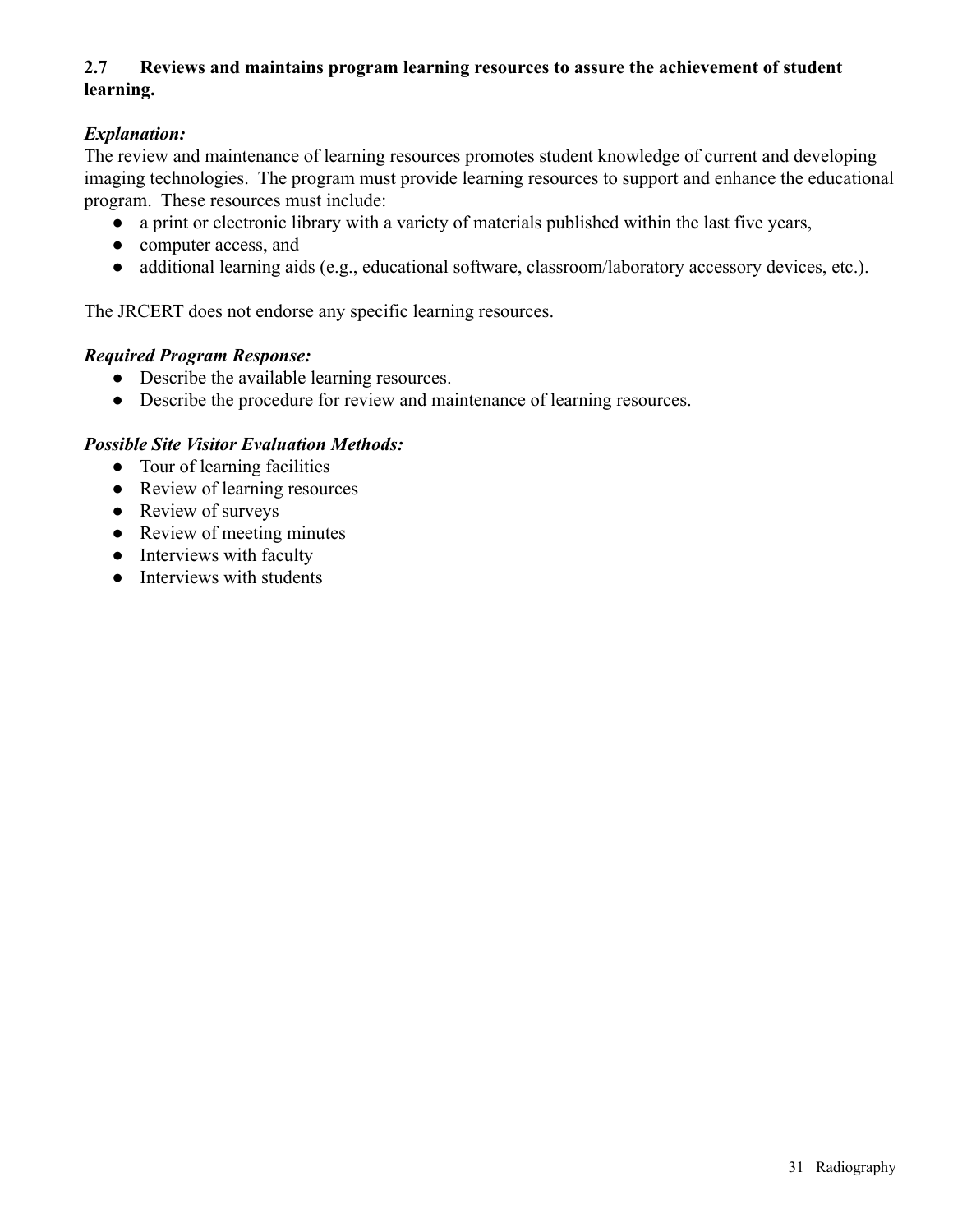## **2.8 Provides access to student services in support of student learning.**

## *Explanation:*

The provision of appropriate student services promotes student achievement. At a minimum, the program must provide access to information for:

- personal counseling,
- requesting accommodations for disabilities as defined by applicable federal (Americans with Disabilities Act) and state laws, and
- financial aid.

Additional student services may be provided at the discretion of the program. These services should be sufficient to assure student learning.

All services provided must be made known to students and the general public.

#### *Required Program Response:*

- Describe the students' access to student services.
- Provide published program materials that outline accessibility to student services.

- Review of published program materials
- Interviews with faculty
- Interviews with students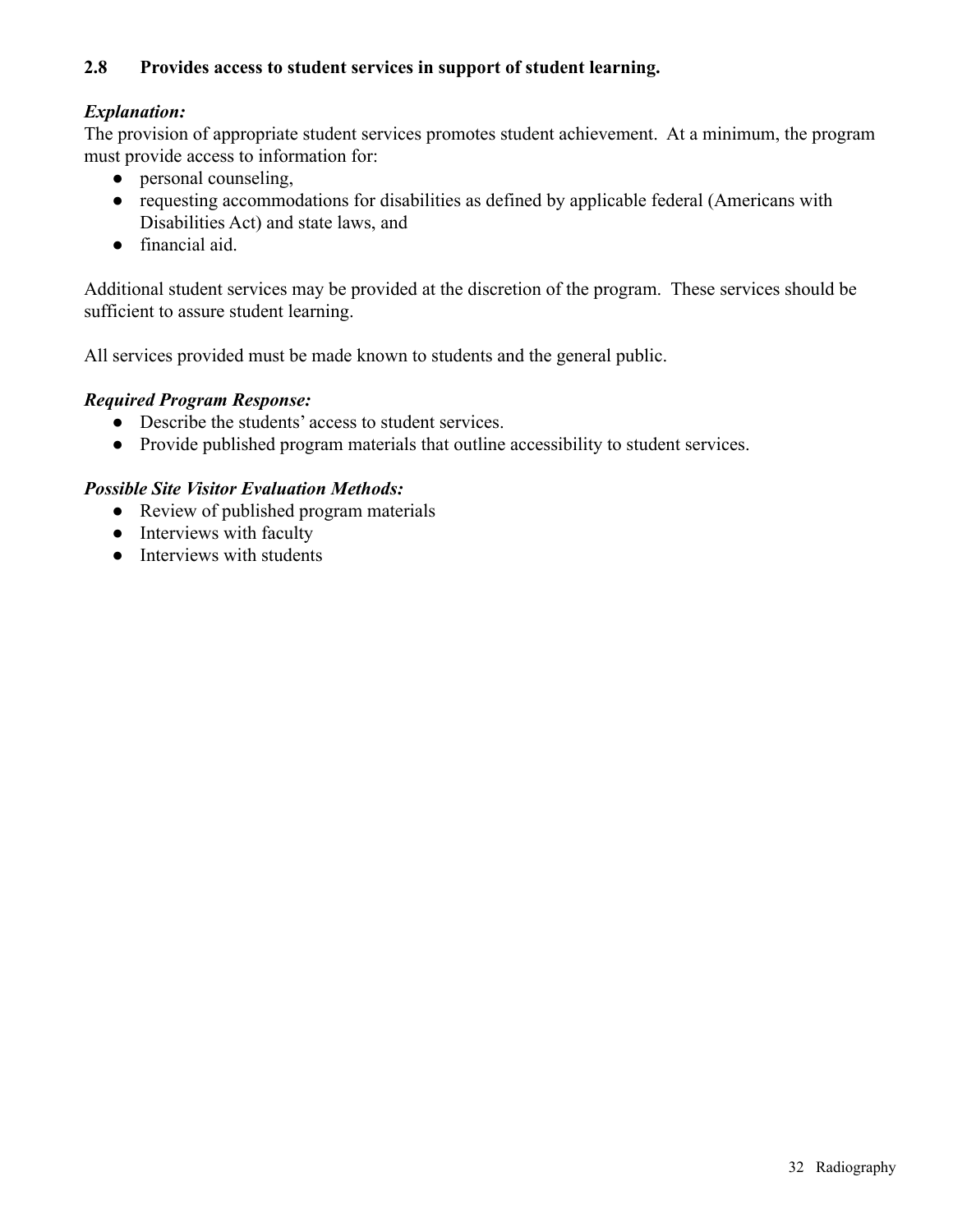## **2.9 Has sufficient ongoing financial resources to support the program's mission.**

## *Explanation:*

Adequate, ongoing funding is necessary to accomplish the program's mission and to support student learning. The sponsoring institution must demonstrate ongoing financial commitment to the program and its students by providing adequate human and physical resources.

## *Required Program Response:*

- Describe the adequacy of financial resources.
- Provide copies of the program's budget and/or expenditure records.

- Review of program budget and/or other fiscal appropriations
- Interviews with administrative personnel
- Interviews with faculty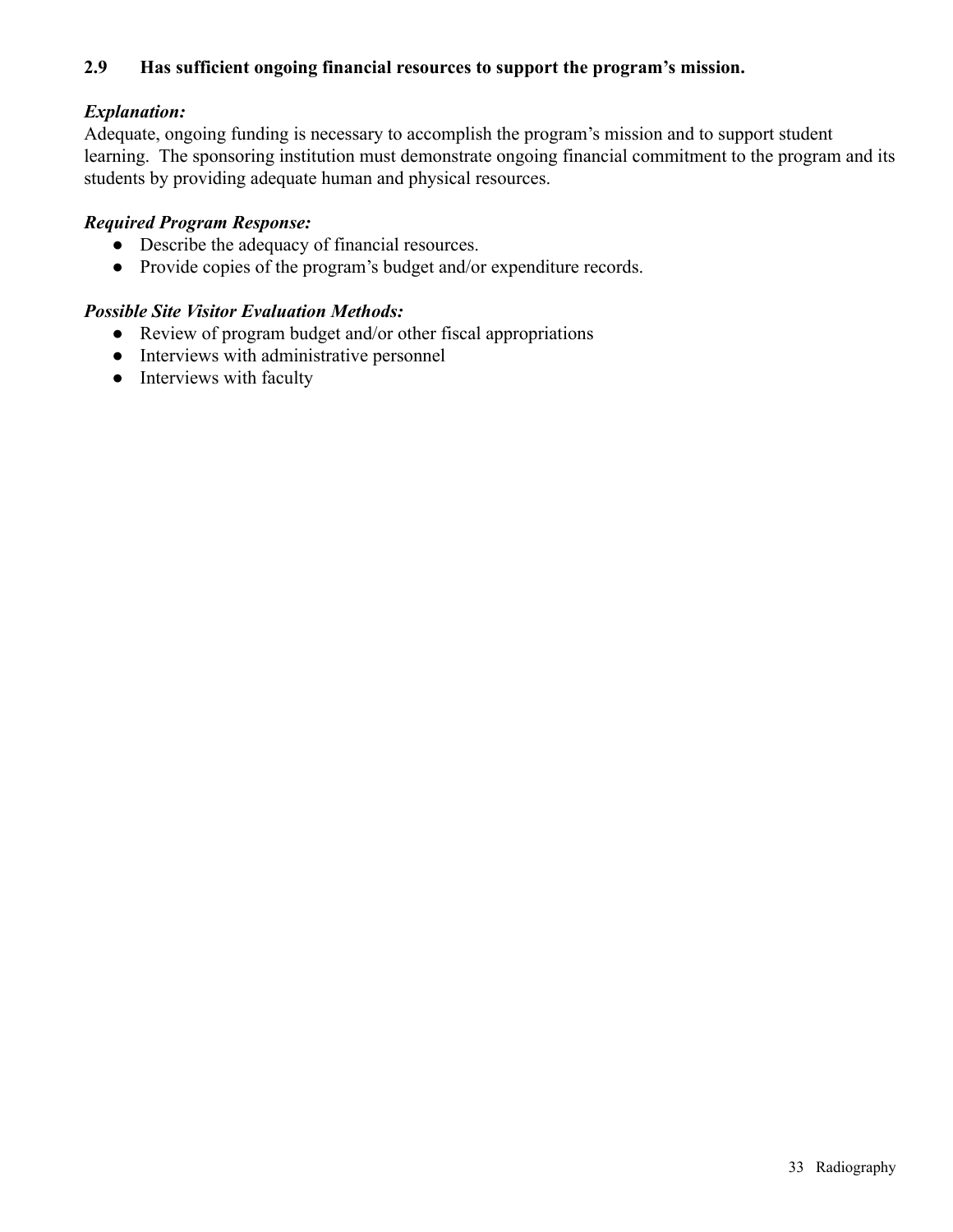## **2.10 For those institutions and programs for which the JRCERT serves as gatekeeper for Title IV financial aid, maintains compliance with United States Department of Education (USDE) policies and procedures.**

## *Explanation:*

A gatekeeper is defined as an agency holding responsibility for oversight of the distribution, record keeping, and repayment of Title IV financial aid. The program must comply with USDE requirements to participate in Title IV financial aid.

If the program has elected to participate in Title IV financial aid and the JRCERT is identified as the gatekeeper, the program must: maintain financial documents including audit and budget processes confirming appropriate allocation and use of financial resources, have a monitoring process for student loan default rates, have an appropriate accounting system providing documentation for management of Title IV financial aid and expenditures, and inform students of responsibility for timely repayment of Title IV financial aid.

## *Required Program Response:*

- Provide evidence that Title IV financial aid is managed and distributed according to the USDE regulations to include:
	- o recent student loan default data and
	- o results of financial or compliance audits.
- Describe how the program informs students of their responsibility for timely repayment of financial aid.

- Review of records
- Interviews with administrative personnel
- Interviews with faculty
- Interviews with students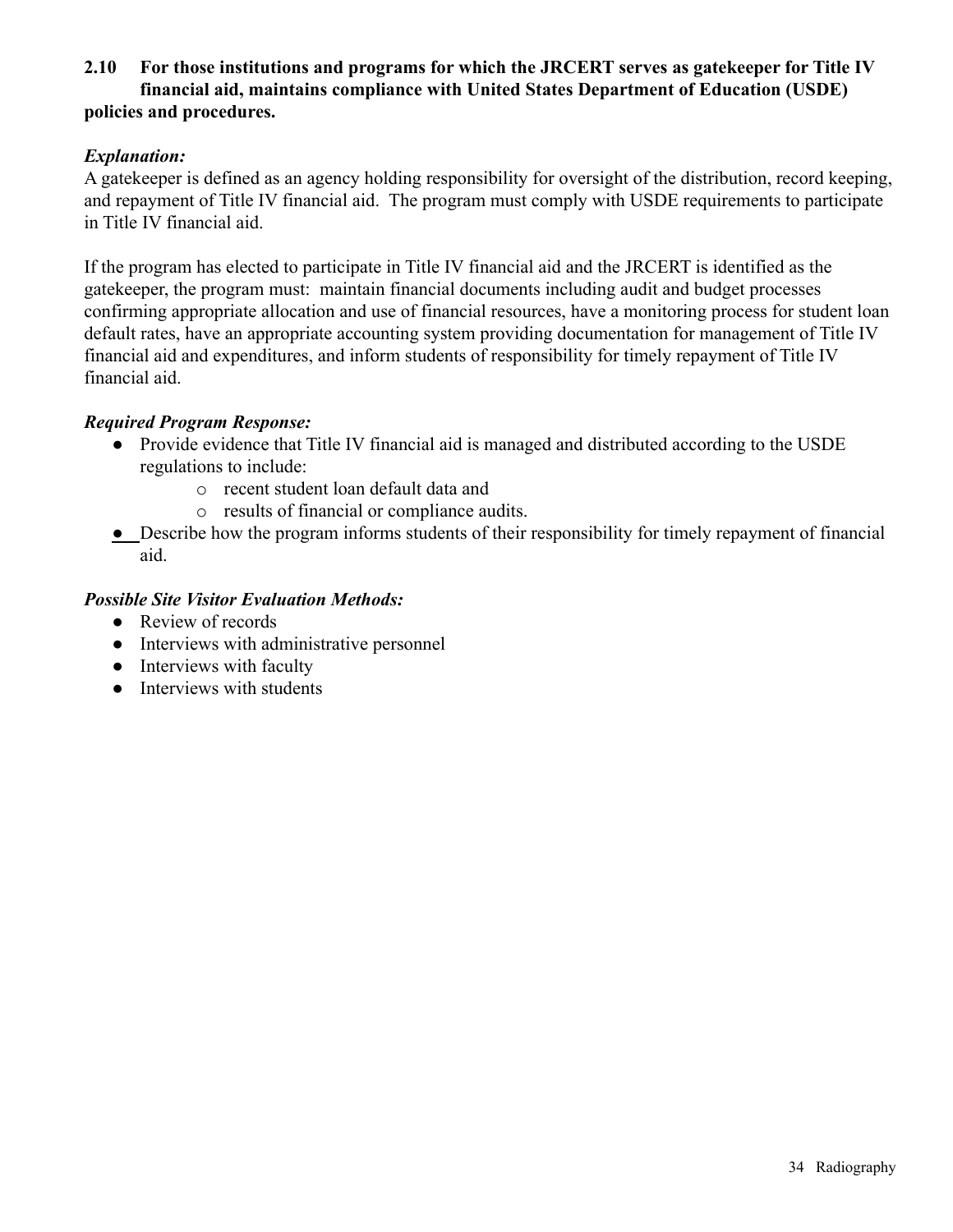1. List the major strengths of **Standard Two**, in order of importance.

2. List the major concerns of **Standard Two**, in order of importance.

3. Provide the program's plan for addressing each concern identified.

4. Describe any progress already achieved in addressing each concern.

5. Describe any constraints in implementing improvements.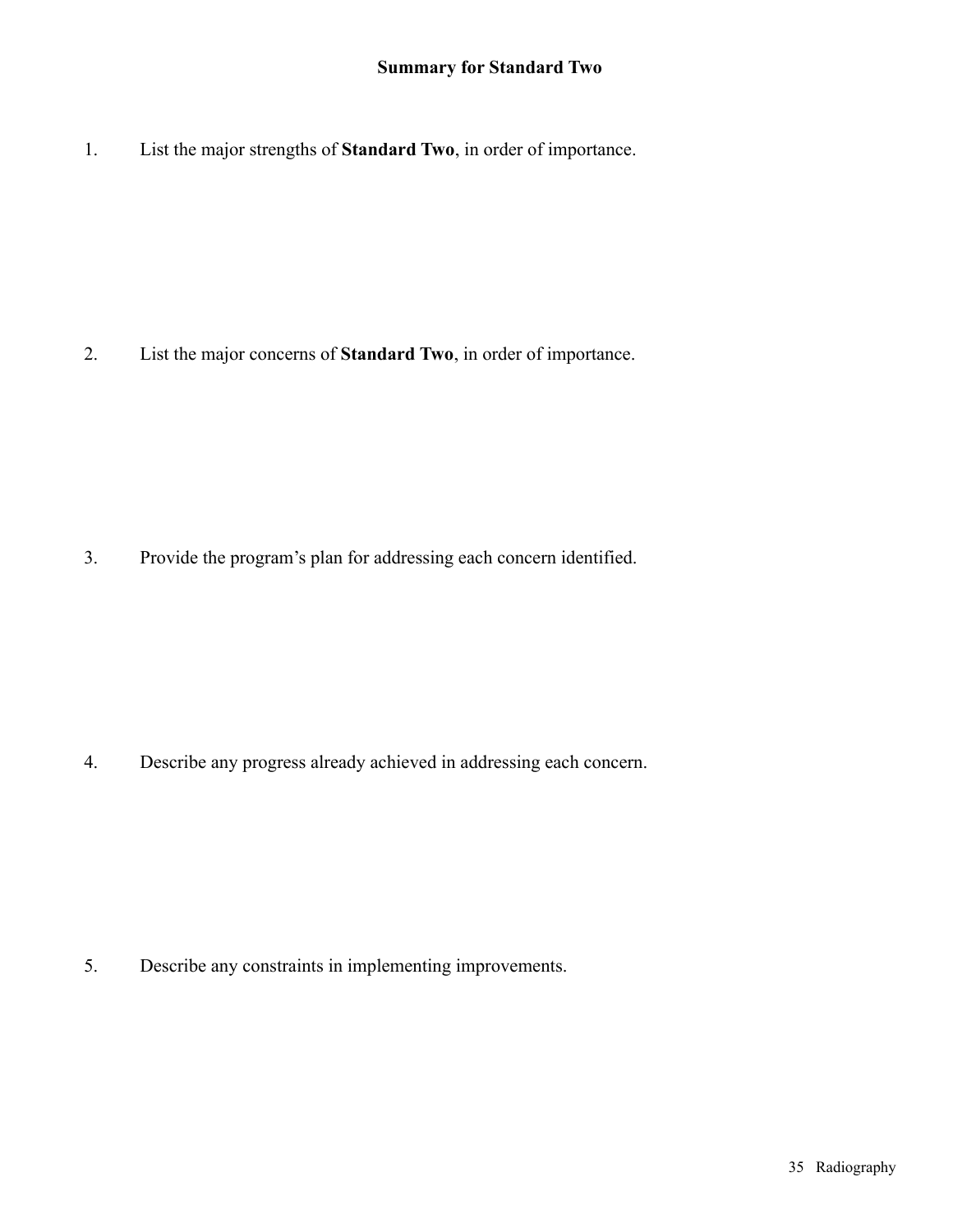## **Standard Three** *Curriculum and Academic Practices*

## **Standard Three: The program's curriculum and academic practices prepare students for professional practice.**

## **Objectives:**

In support of **Standard Three**, the program:

- 3.1 Has a program mission statement that defines its purpose and scope and is periodically reevaluated.
- 3.2 Provides a well-structured, competency-based curriculum that prepares students to practice in the professional discipline.
- 3.3 Provides learning opportunities in current and developing imaging and/or therapeutic technologies.
- 3.4 Assures an appropriate relationship between program length and the subject matter taught for the terminal award offered.
- 3.5 Measures the length of all didactic and clinical courses in clock hours or credit hours.
- 3.6 Maintains a master plan of education.
- 3.7 Provides timely and supportive academic, behavioral, and clinical advisement to students enrolled in the program.
- 3.8 Documents that the responsibilities of faculty and clinical staff are delineated and performed.
- 3.9 Evaluates program faculty and clinical instructor performance and shares evaluation results regularly to assure instructional responsibilities are performed.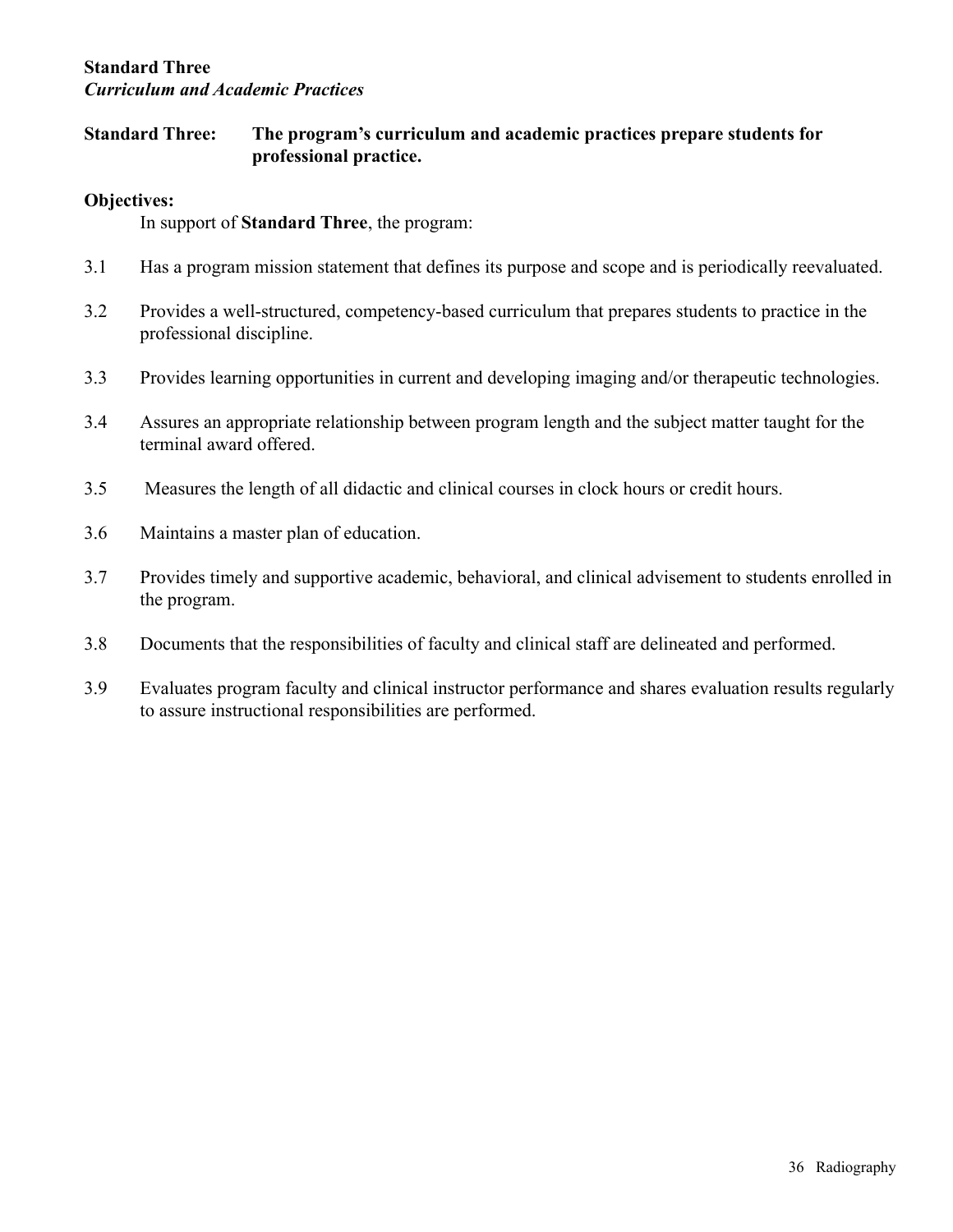# **3.1 Has a program mission statement that defines its purpose and scope and is periodically reevaluated.**

# *Explanation:*

The program's mission statement should be consistent with that of its sponsoring institution. The program's mission statement should clearly define the purpose or intent toward which the program's efforts are directed. Periodic evaluation assures that the program's mission statement is effective.

#### *Required Program Response:*

- Provide a copy of the program's mission statement.
- Provide meeting minutes that document periodic reevaluation of the mission statement.

- Review of published program materials
- Review of meeting minutes
- Review of master plan of education
- Interviews with faculty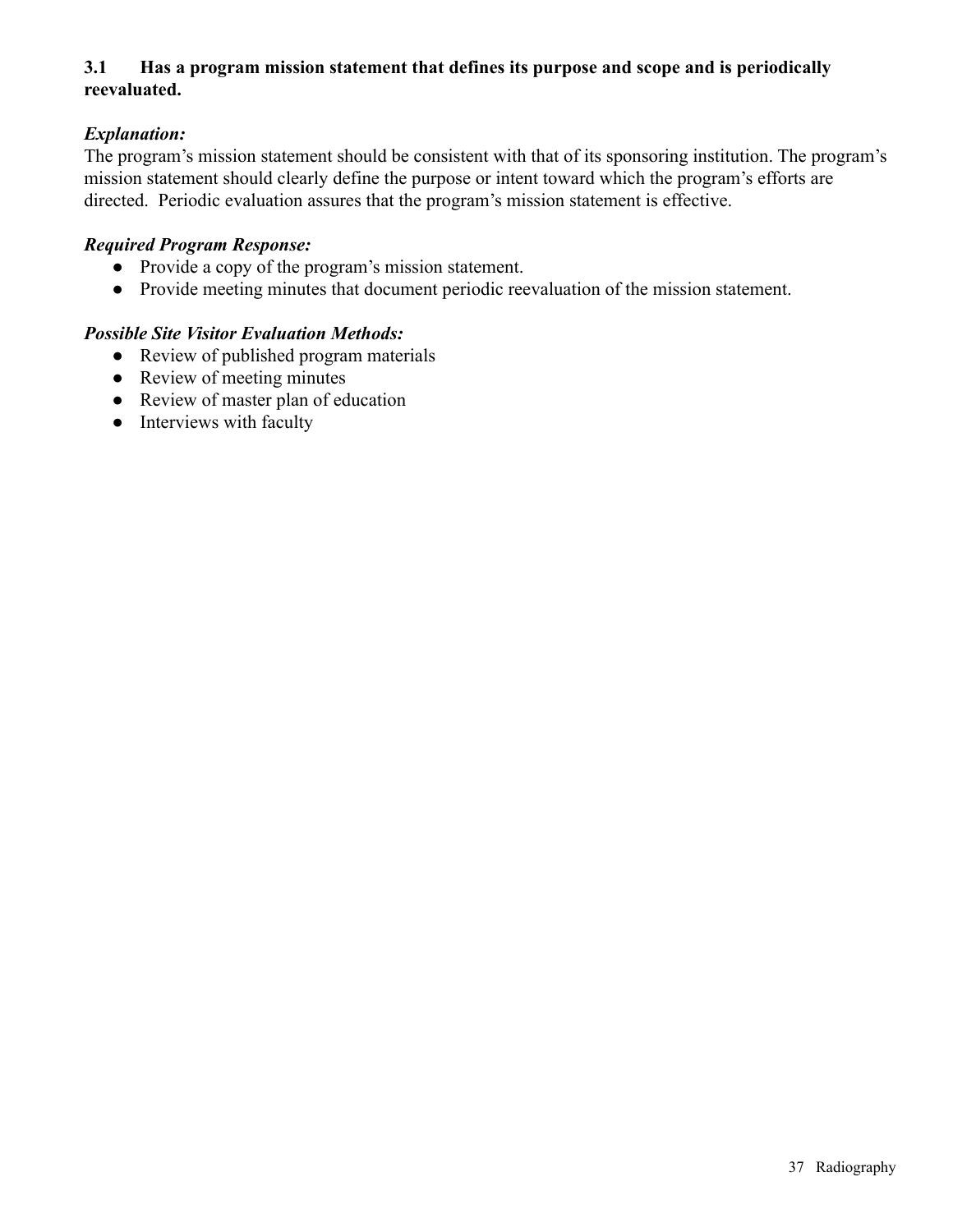# **3.2 Provides a well-structured, competency-based curriculum that prepares students to practice in the professional discipline.**

# *Explanation:*

The well-structured curriculum must be comprehensive, appropriately sequenced, include current information, and provide for evaluation of student achievement. A competency-based curriculum allows for effective student learning by providing a knowledge foundation prior to performance of procedures. Continual refinement of the competencies achieved is necessary so that students can demonstrate enhanced performance in a variety of situations and patient conditions. In essence, competency-based education is an ongoing process, not an end product.

Programs must follow a JRCERT-adopted curriculum. An adopted curriculum is defined as:

- the latest American Society of Radiologic Technologists professional curriculum and/or
- another professional curriculum adopted by the JRCERT Board of Directors following review and recommendation by the JRCERT Standards Committee.

Use of a standard curriculum promotes consistency in radiography education and prepares the student to practice in the professional discipline. At a minimum, the curriculum should promote qualities that are necessary for students/graduates to practice competently, make good decisions, assess situations, provide appropriate patient care, communicate effectively, and keep abreast of current advancements within the profession. Expansion of the curricular content beyond the minimum is at the discretion of the program.

The program must submit the latest curriculum analysis grid (available at [www.jrcert.org](http://www.jrcert.org)).

### *Required Program Response:*

- Describe how the program's curriculum is structured.
- Describe the program's competency-based system.
- Submit current curriculum analysis grid.
- Describe how the program's curriculum is delivered, including the method of delivery for distance education courses.
- Identify which courses, if any, are offered via distance education.
- Describe alternative learning options, if applicable (e.g., part-time, evening and/or weekend curricular track).

- Review of master plan of education
- Review of didactic and clinical curriculum sequence
- Review of analysis of graduate and employer surveys
- Interviews with faculty
- Interviews with students
- Observation of a portion of any course offered via distance delivery
- Review of part-time, evening and/or weekend curricular track, if applicable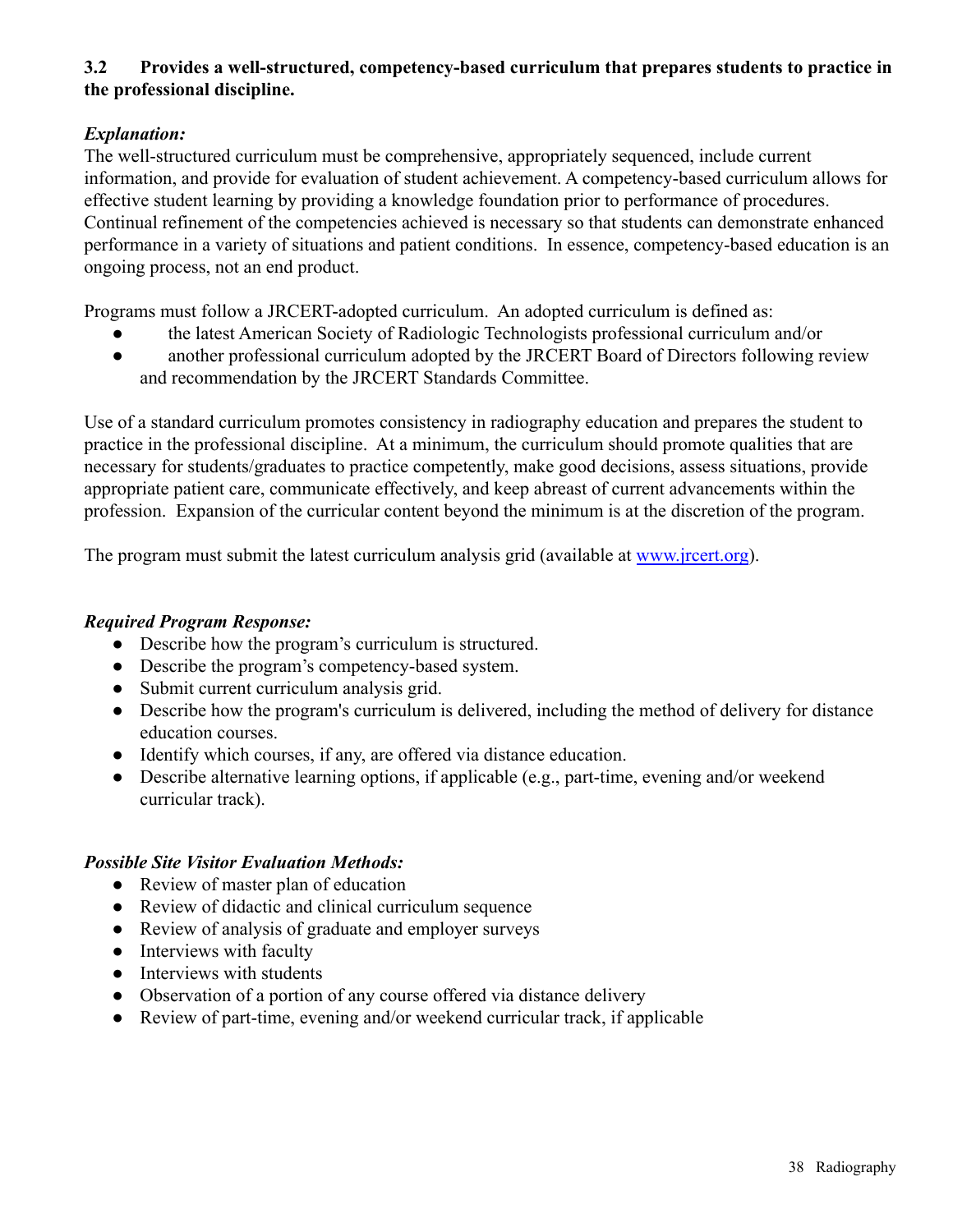# **3.3 Provides learning opportunities in current and developing imaging and/or therapeutic technologies.**

# *Explanation:*

The program must provide learning opportunities in current and developing imaging and/or therapeutic technologies. It is the program's prerogative to decide which technologies should be included in the didactic and/or clinical curriculum. Programs are not required to offer clinical rotations in developing imaging and/or therapeutic technologies; however, these clinical rotations are strongly encouraged to enhance student learning.

#### *Required Program Response:*

Describe how the program provides opportunities in developing technologies in the didactic and/or clinical curriculum.

- Review of master plan of education
- Interviews with faculty
- Interviews with students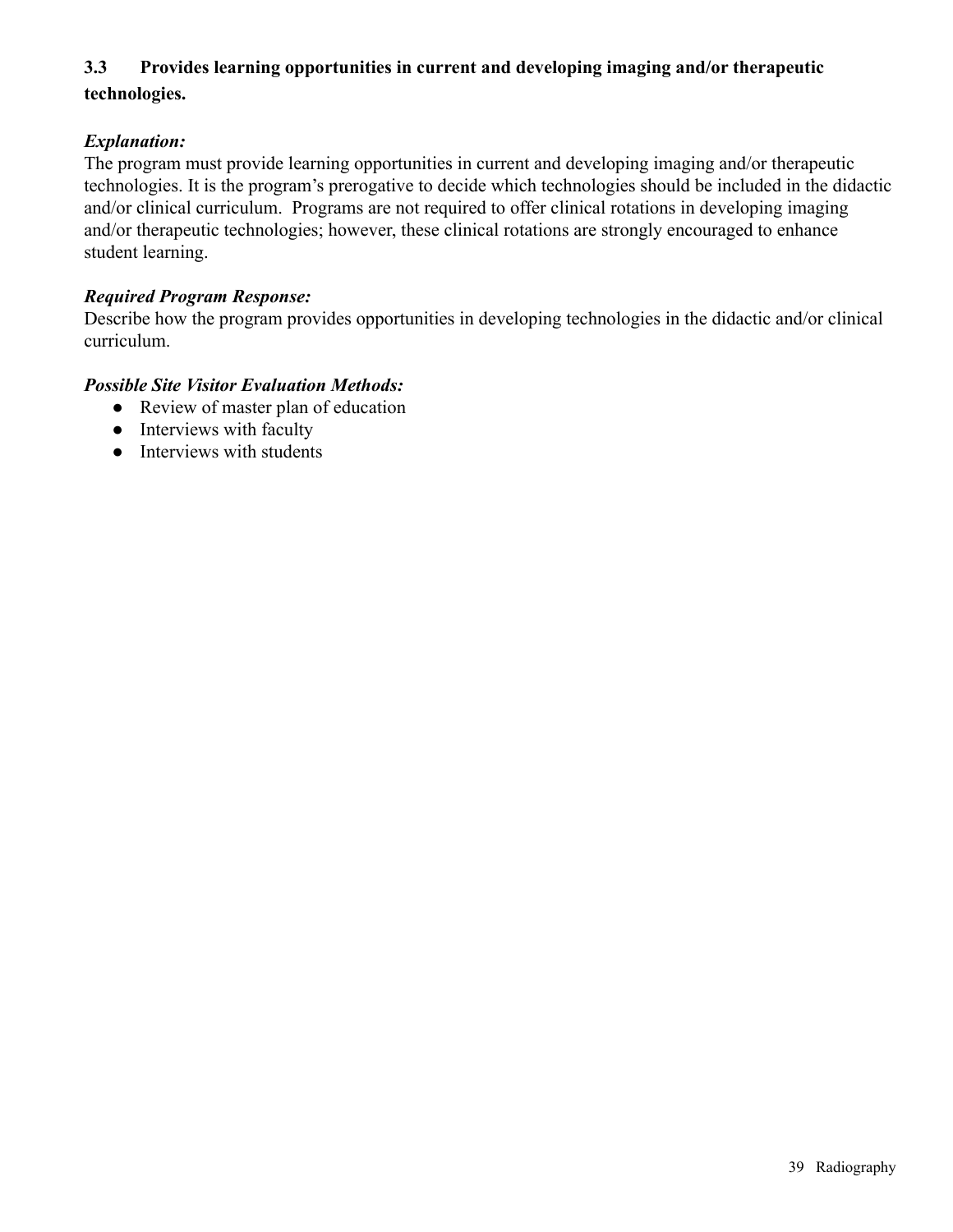### **3.4 Assures an appropriate relationship between program length and the subject matter taught for the terminal award offered.**

# *Explanation:*

Program length must be consistent with the terminal award. The JRCERT defines program length as the duration of the program, which may be stated as total academic or calendar year(s), total semesters, trimesters, or quarters.

#### *Required Program Response:*

Describe the relationship between the program length and the terminal award offered.

- Review of course catalog
- Review of published program materials
- Review of class schedules
- Interviews with faculty
- Interviews with students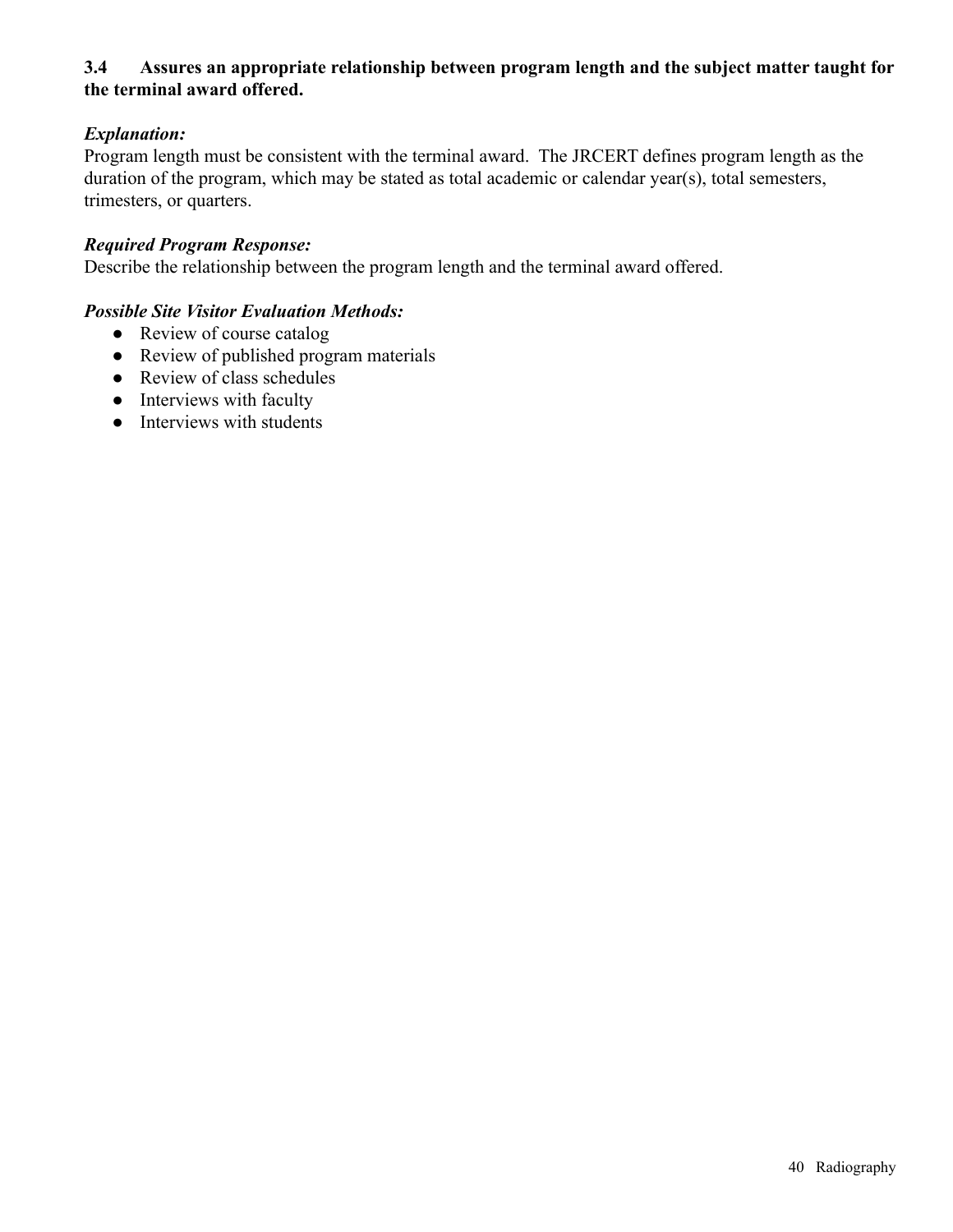### **3.5 Measures the length of all didactic and clinical courses in clock hours or credit hours.**

### *Explanation:*

Defining the length of didactic and clinical courses facilitates student transfer of credit and the awarding of financial aid. The formula for calculating assigned clock/credit hours must be consistently applied for all didactic and all clinical courses, respectively.

### *Required Program Response:*

- Describe the method used to award credit hours for lecture, laboratory and clinical courses.
- Provide a copy of the program's policies and procedures for determining credit hours and an example of how such policy has been applied to the program's coursework.
- Provide a list of all didactic and clinical courses with corresponding clock or credit hours.

- Review of published program materials
- Review of class schedules
- Interviews with faculty
- Interviews with students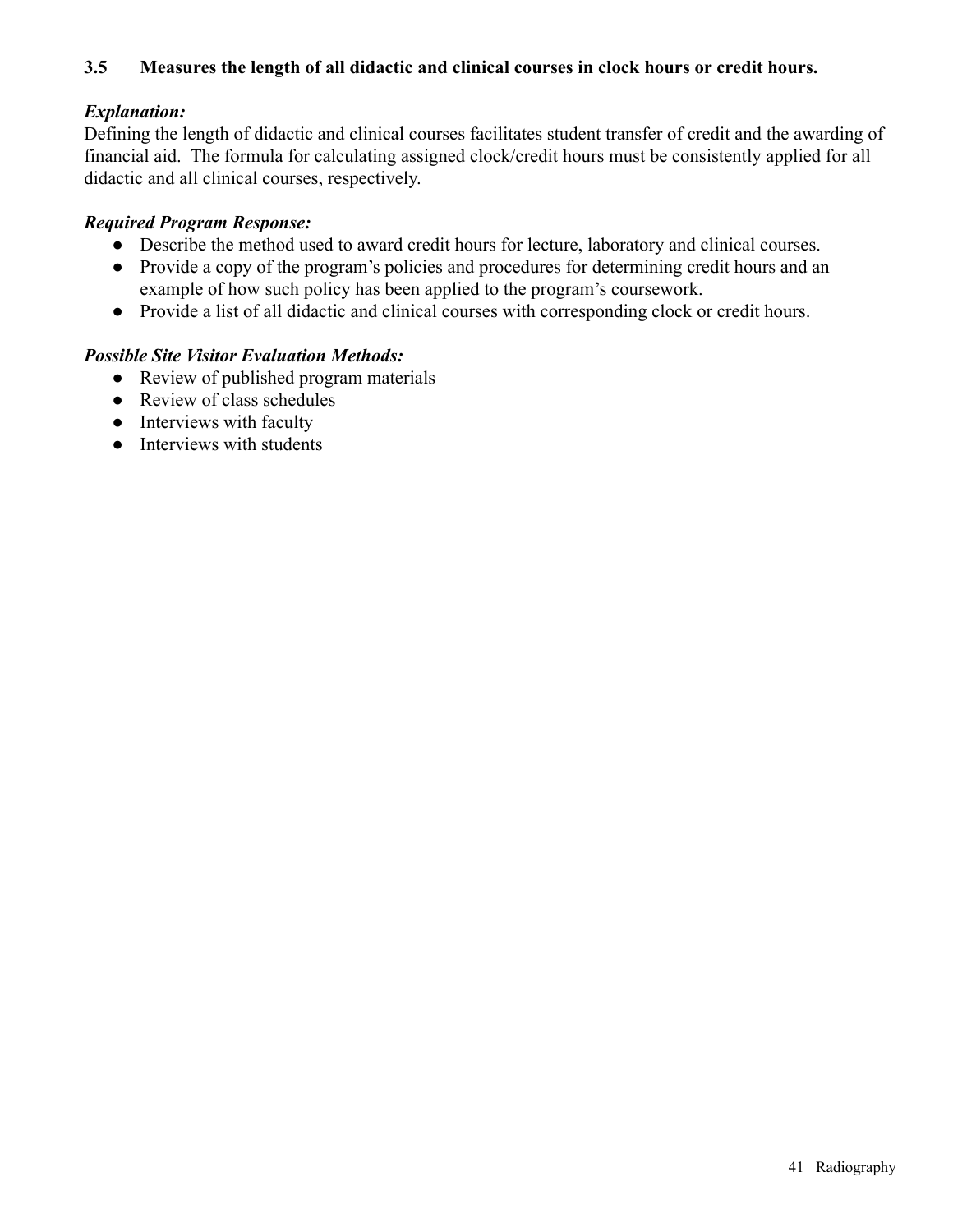### **3.6 Maintains a master plan of education.**

# *Explanation:*

A master plan provides an overview of the program and allows for continuity among, and documentation of, all aspects of the program. In the event of new faculty and/or leadership to the program, the master plan provides the information needed to understand the program and its operations.

The plan should be evaluated annually, updated, and must include the following:

- course syllabi (didactic and clinical courses) and
- program policies and procedures.

While there is no prescribed format for the master plan, the component parts should be identified and readily available. If the components are not housed together, the program must list the location of each component. If the program chooses to use an electronic format, the components must be accessible by all program faculty.

# *Required Program Response:*

- Identify the location of the component parts of the master plan of education.
- Provide a Table of Contents for the program's master plan.

- Review of master plan of education
- Interview with program director
- Interviews with faculty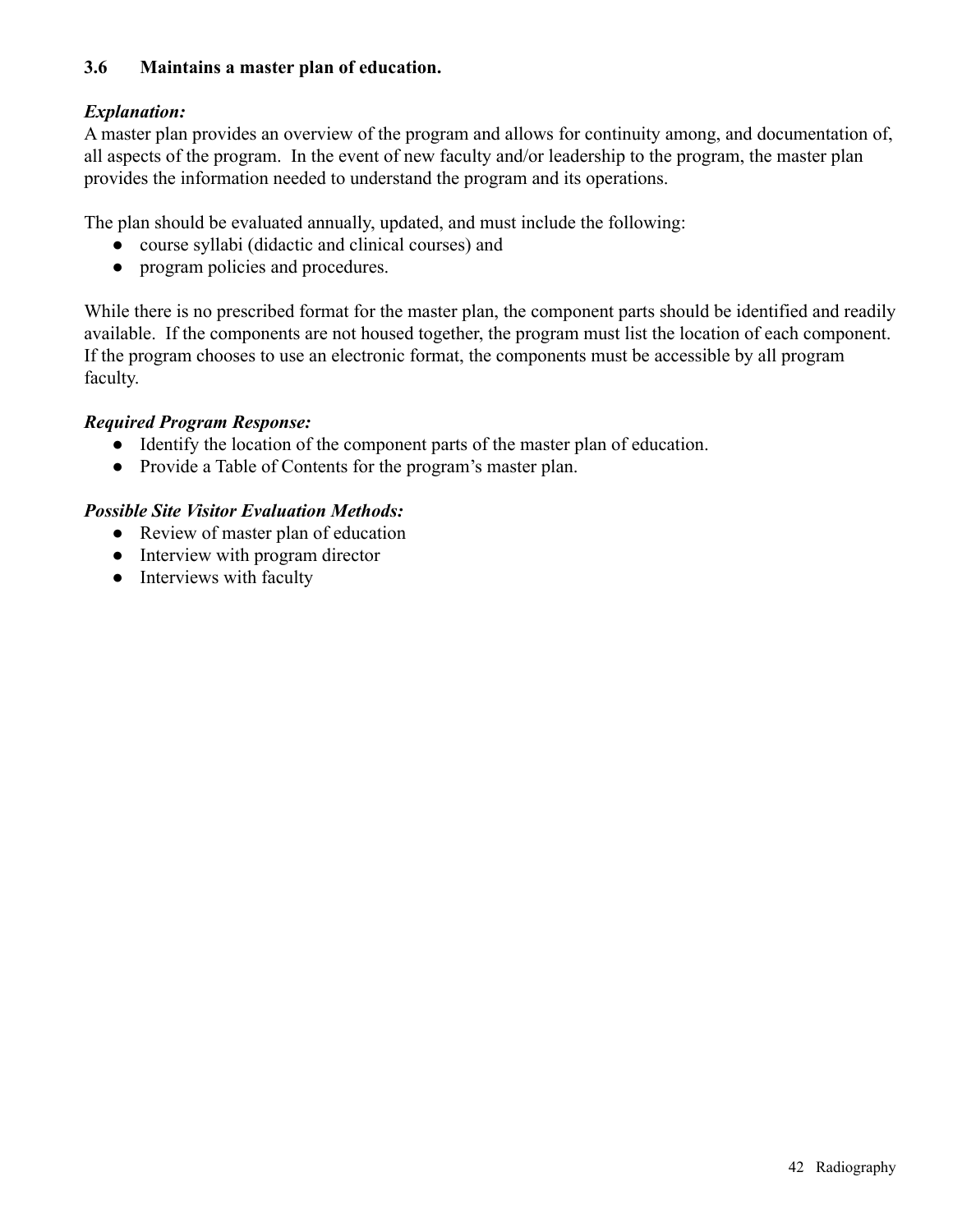# **3.7 Provides timely and supportive academic, behavioral, and clinical advisement to students enrolled in the program.**

# *Explanation:*

Appropriate advisement promotes student achievement. Student advisement should be formative, summative, and must be shared with students in a timely manner. Programs are encouraged to develop written advisement procedures.

#### *Required Program Response:*

- Describe procedures for advisement.
- Provide sample records of student advisement.

- Review of students' records
- Interviews with faculty
- $\bullet$  Interviews with clinical instructor(s)
- Interviews with students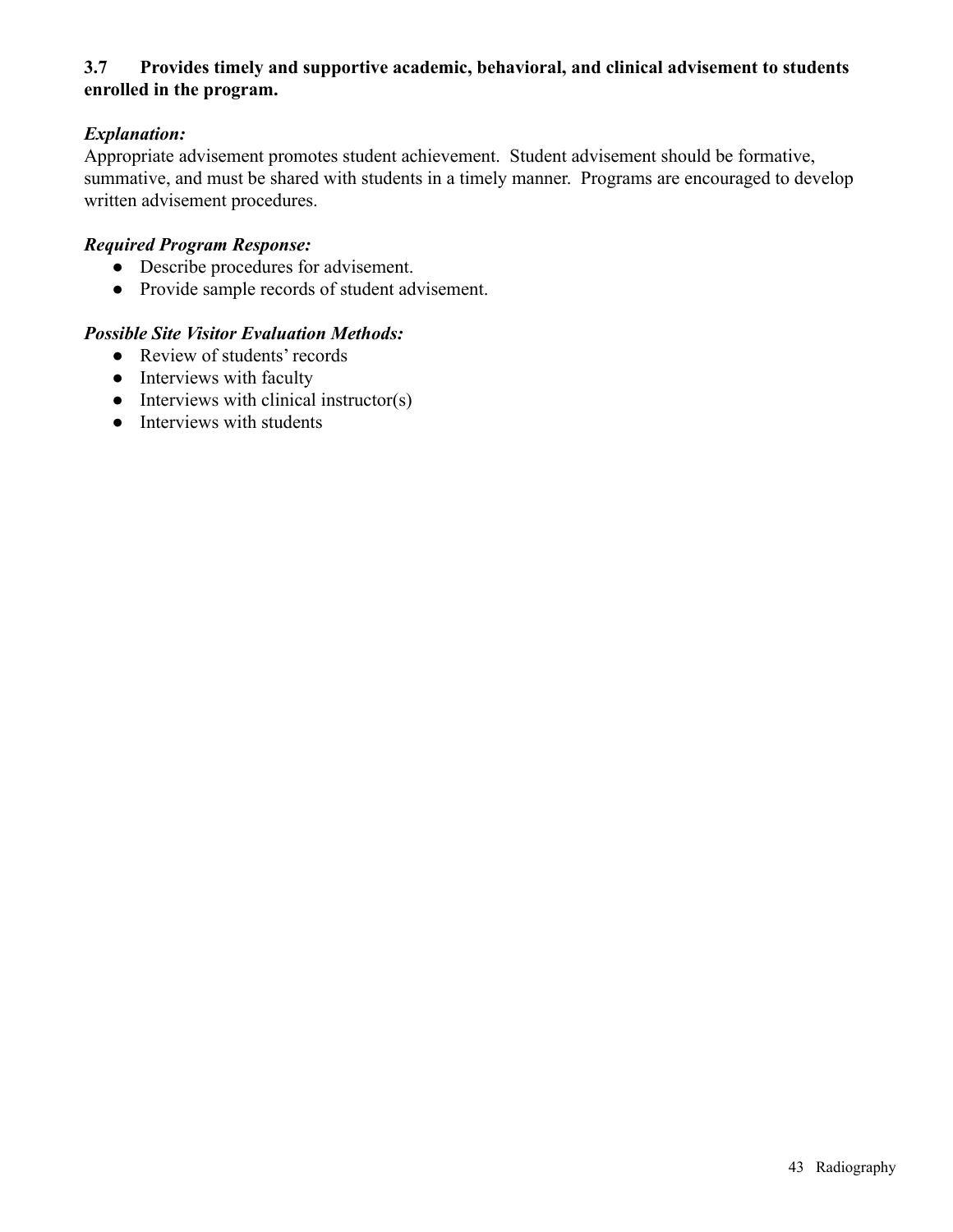#### **3.8 Documents that the responsibilities of faculty and clinical staff are delineated and performed.**

● Full-time Program Director:

Assures effective program operations,

Oversees ongoing program assessment,

Participates in budget planning,

Maintains current knowledge of the professional discipline and educational methodologies through continuing professional development, and

Assumes the leadership role in the continued development of the program.

**Full-time Clinical Coordinator:** 

Correlates clinical education with didactic education,

Evaluates students,

Participates in didactic and/or clinical instruction,

Supports the program director to help assure effective program operation,

Coordinates clinical education and evaluates its effectiveness,

Participates in the assessment process,

Cooperates with the program director in periodic review and revision of clinical course materials,

Maintains current knowledge of the discipline and educational methodologies through continuing professional development, and

Maintains current knowledge of program policies, procedures, and student progress.

Full-time Didactic Program Faculty:

Prepares and maintains course outlines and objectives, instructs and evaluates students, and reports progress,

Participates in the assessment process,

Supports the program director to help assure effective program operation,

Cooperates with the program director in periodic review and revision of course materials, and

Maintains appropriate expertise and competence through continuing professional development.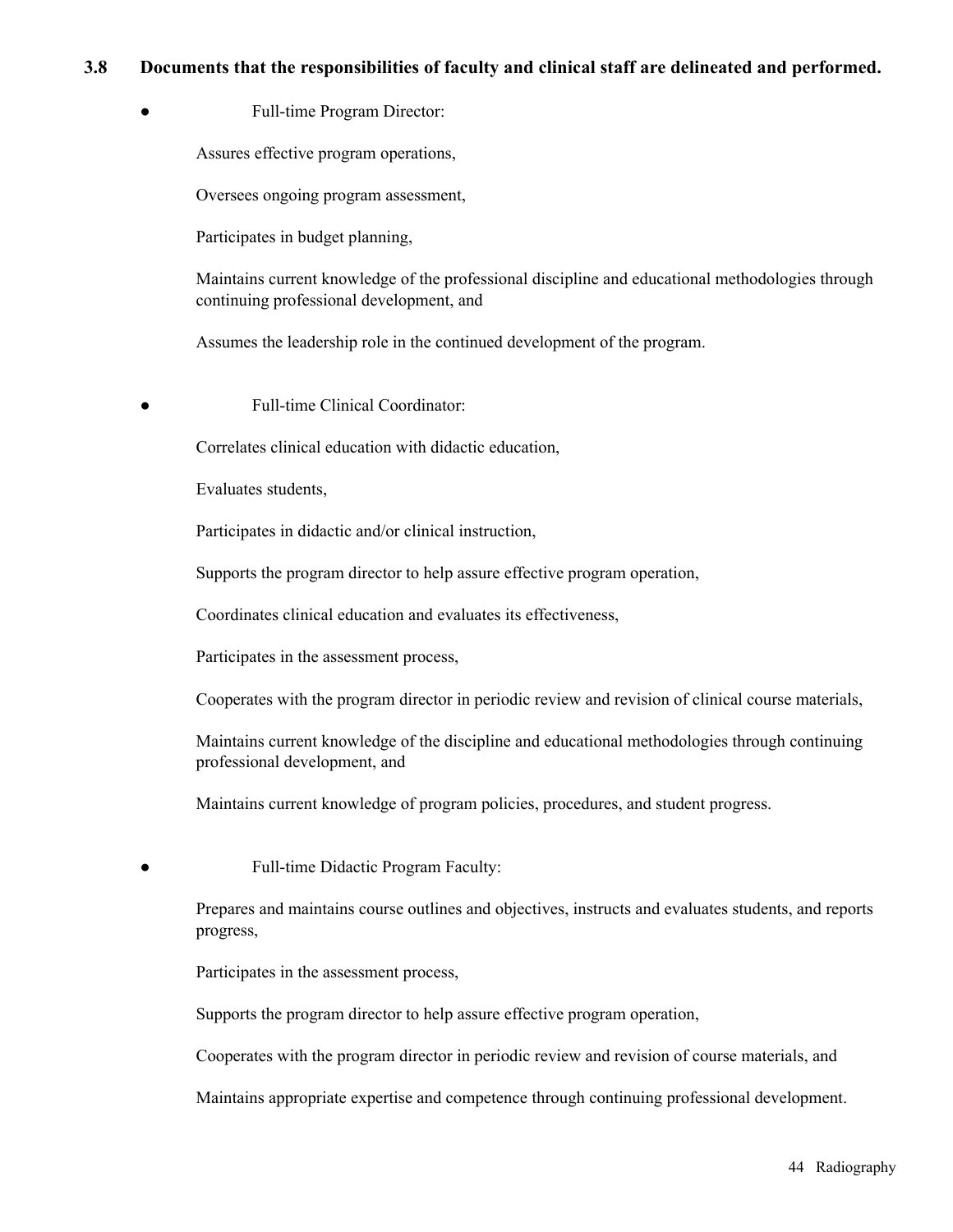Part-time Didactic Program Faculty:

Prepares and maintains course outlines and objectives, instructs and evaluates students, and reports progress,

Participates in the assessment process, when appropriate,

Cooperates with the program director in periodic review and revision of course materials, and

Maintains appropriate expertise and competence through continuing professional development.

Clinical Instructor(s):

Is knowledgeable of program goals,

Understands the clinical objectives and clinical evaluation system,

Understands the sequencing of didactic instruction and clinical education,

Provides students with clinical instruction and supervision,

Evaluates students' clinical competence,

Maintains competency in the professional discipline and instructional and evaluative techniques through continuing professional development, and

Maintains current knowledge of program policies, procedures, and student progress.

Clinical Staff:

Understand the clinical competency system,

Understand requirements for student supervision,

Support the educational process, and

Maintain current knowledge of program policies, procedures, and student progress.

#### *Explanation:*

The clear delineation of responsibilities facilitates accountability. Faculty and clinical staff responsibilities must be clearly delineated and must support the program's mission.

Full- and part-time status is determined by, and consistent with, the sponsoring institution's definition. At all times when students are enrolled in didactic and/or clinical components, the program director and/or clinical coordinator must assure that their program responsibilities are fulfilled.

#### *Required Program Response:*

Provide documentation that faculty and clinical staff positions are clearly delineated.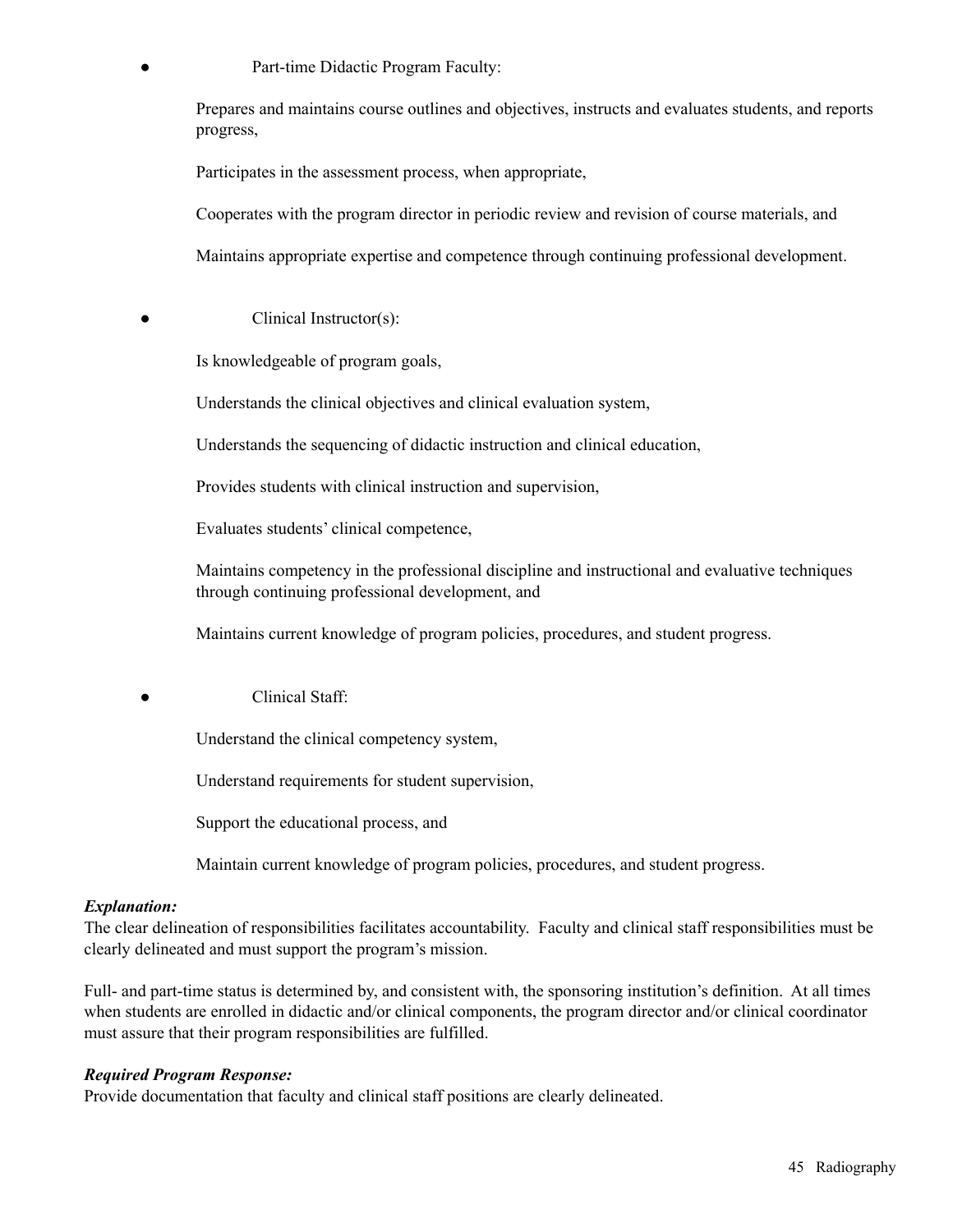- Review of position descriptions
- Review of handbooks
- Interviews with faculty and clinical staff to assure responsibilities are being performed
- Interviews with students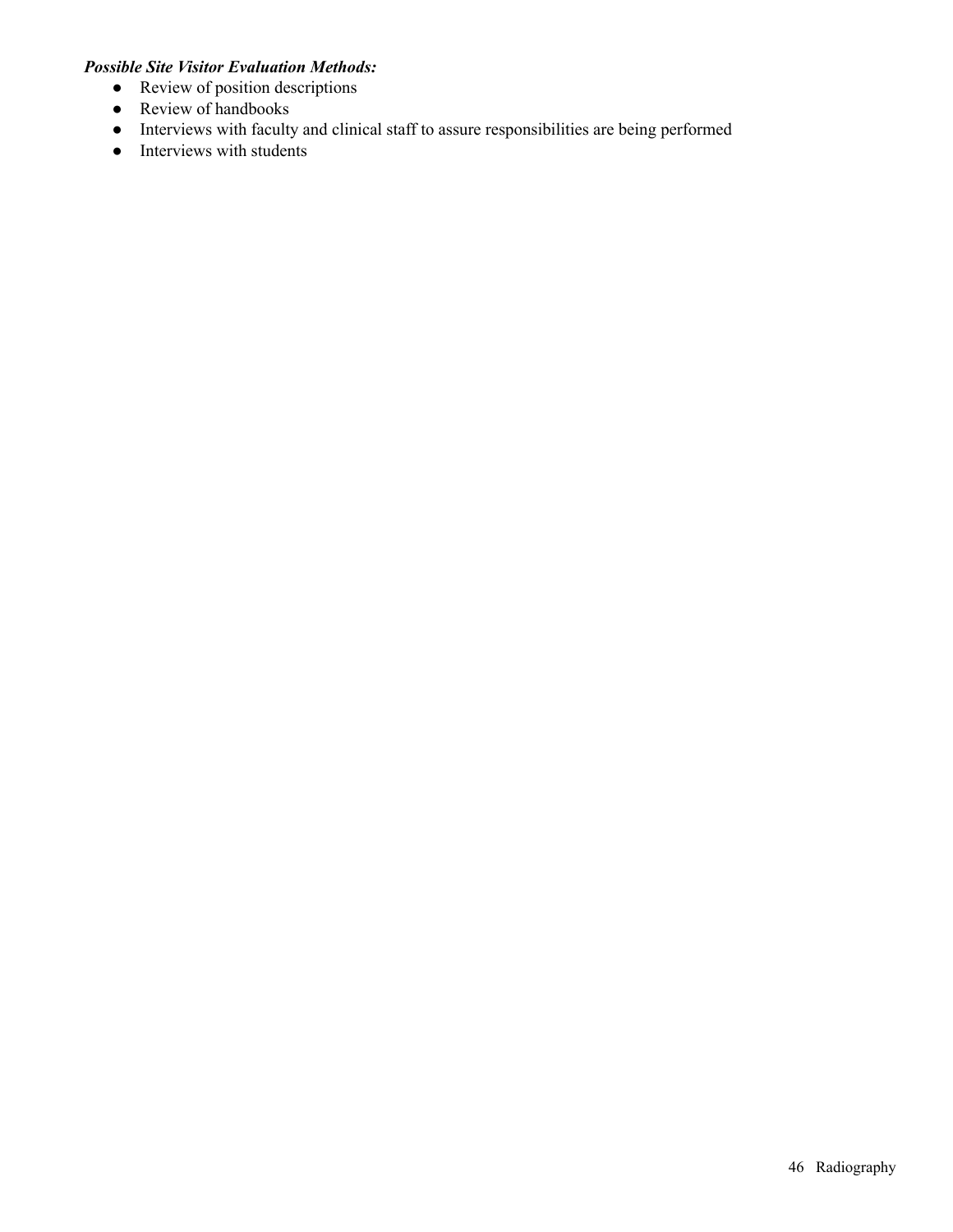### **3.9 Evaluates program faculty and clinical instructor performance and shares evaluation results regularly to assure instructional responsibilities are performed.**

#### *Explanation:*

The performance of program faculty and clinical instructor(s) must be evaluated minimally once per year. Evaluation assures that instructional responsibilities are performed and provides administration and faculty with information to evaluate performance. Evaluation promotes proper educational methodology and increases program effectiveness. Evaluation results must be shared minimally once per year with the respective program faculty and clinical instructor(s) being evaluated to assure continued professional development. Any evaluation results that identify concerns must be discussed with the respective individual(s) as soon as possible.

#### *Required Program Response:*

- Describe the evaluation process.
- Describe how evaluation results are shared with program faculty and clinical instructor(s).
- Provide samples of evaluations of program faculty.
- Provide samples of evaluations of clinical instructor(s).

- Review of program evaluation materials
- Review of clinical instructor evaluation
- Interviews with administrative personnel
- Interviews with program faculty
- $\bullet$  Interviews with clinical instructor(s)
- Interviews with students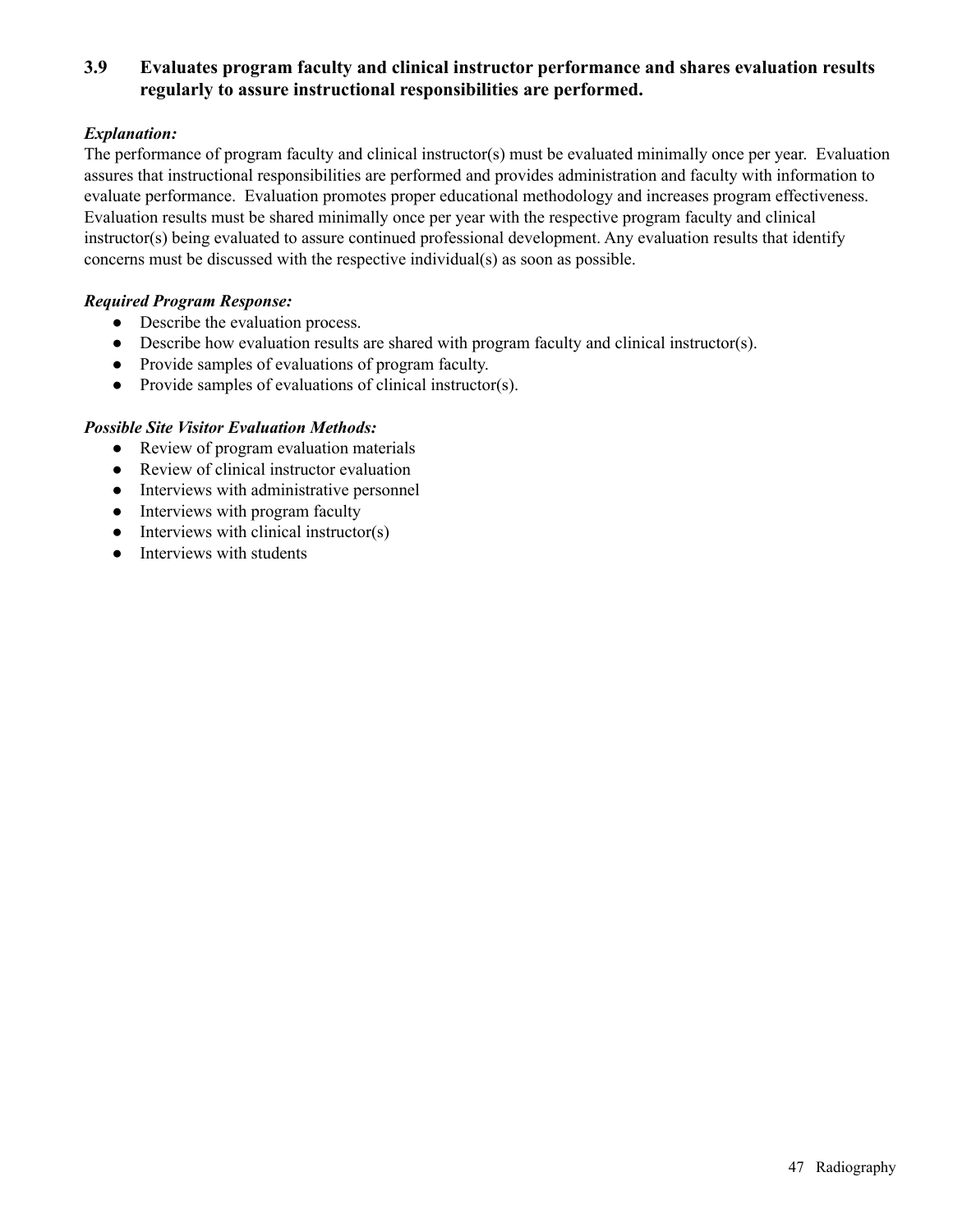1. List the major strengths of **Standard Three**, in order of importance.

2. List the major concerns of **Standard Three**, in order of importance.

3. Provide the program's plan for addressing each concern identified.

4. Describe any progress already achieved in addressing each concern.

5. Describe any constraints in implementing improvements.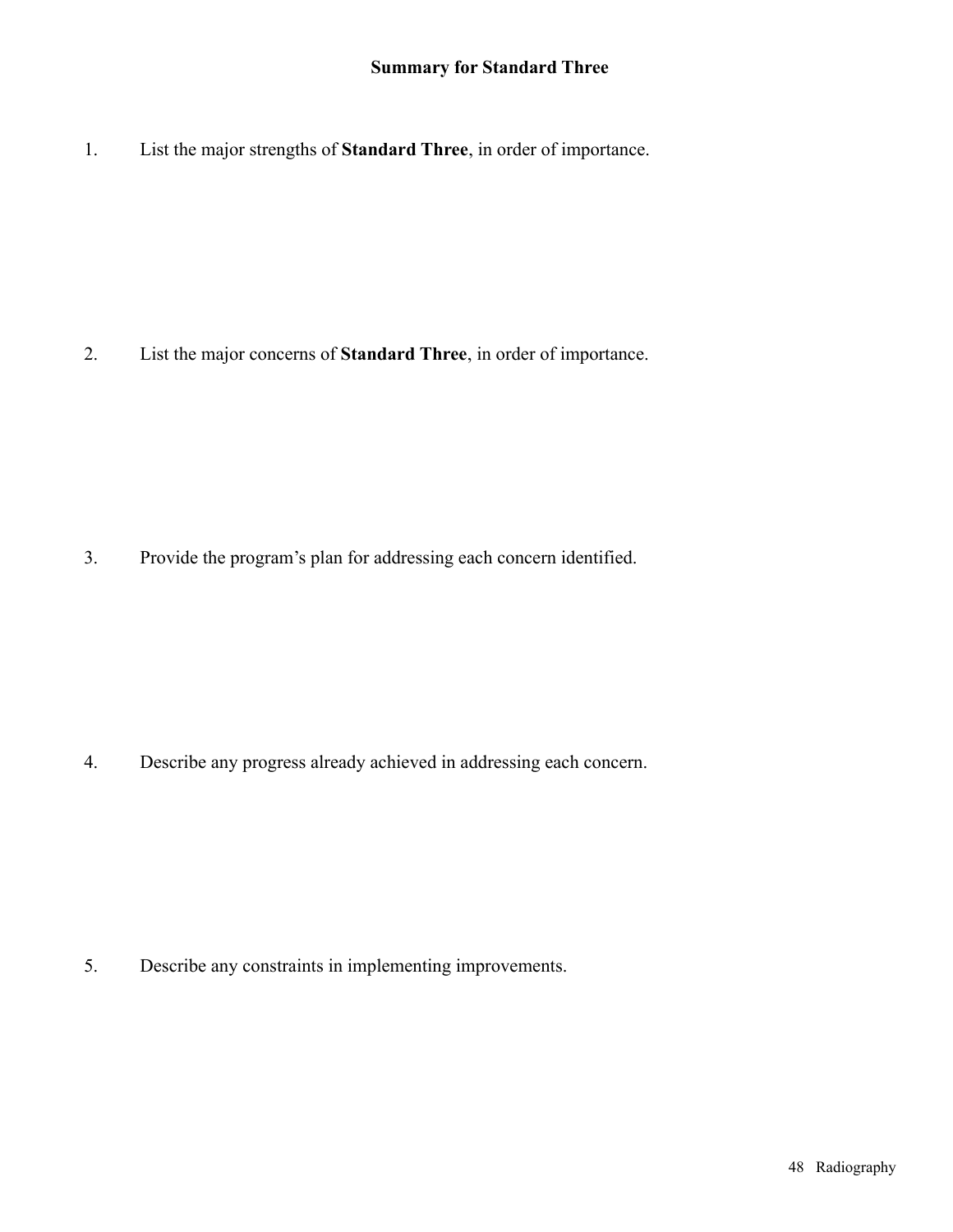### **Standard Four: The program's policies and procedures promote the health, safety, and optimal use of radiation for students, patients, and the general public.**

#### **Objectives:**

In support of **Standard Four**, the program:

- 4.1 Assures the radiation safety of students through the implementation of published policies and procedures that are in compliance with Nuclear Regulatory Commission regulations and state laws as applicable.
- 4.2 Has a published pregnancy policy that is consistent with applicable federal regulations and state laws, made known to accepted and enrolled female students, and contains the following elements:
	- Written notice of voluntary declaration,
	- Option for student continuance in the program without modification, and
	- Option for written withdrawal of declaration.
- 4.3 Assures that students employ proper radiation safety practices.
- 4.4 Assures that medical imaging procedures are performed under the direct supervision of a qualified radiographer until a student achieves competency.
- 4.5 Assures that medical imaging procedures are performed under the indirect supervision of a qualified radiographer after a student achieves competency.
- 4.6 Assures that students are directly supervised by a qualified radiographer when repeating unsatisfactory images.
- 4.7 Assures sponsoring institution's policies safeguard the health and safety of students.
- 4.8 Assures that students are oriented to clinical setting policies and procedures in regard to health and safety.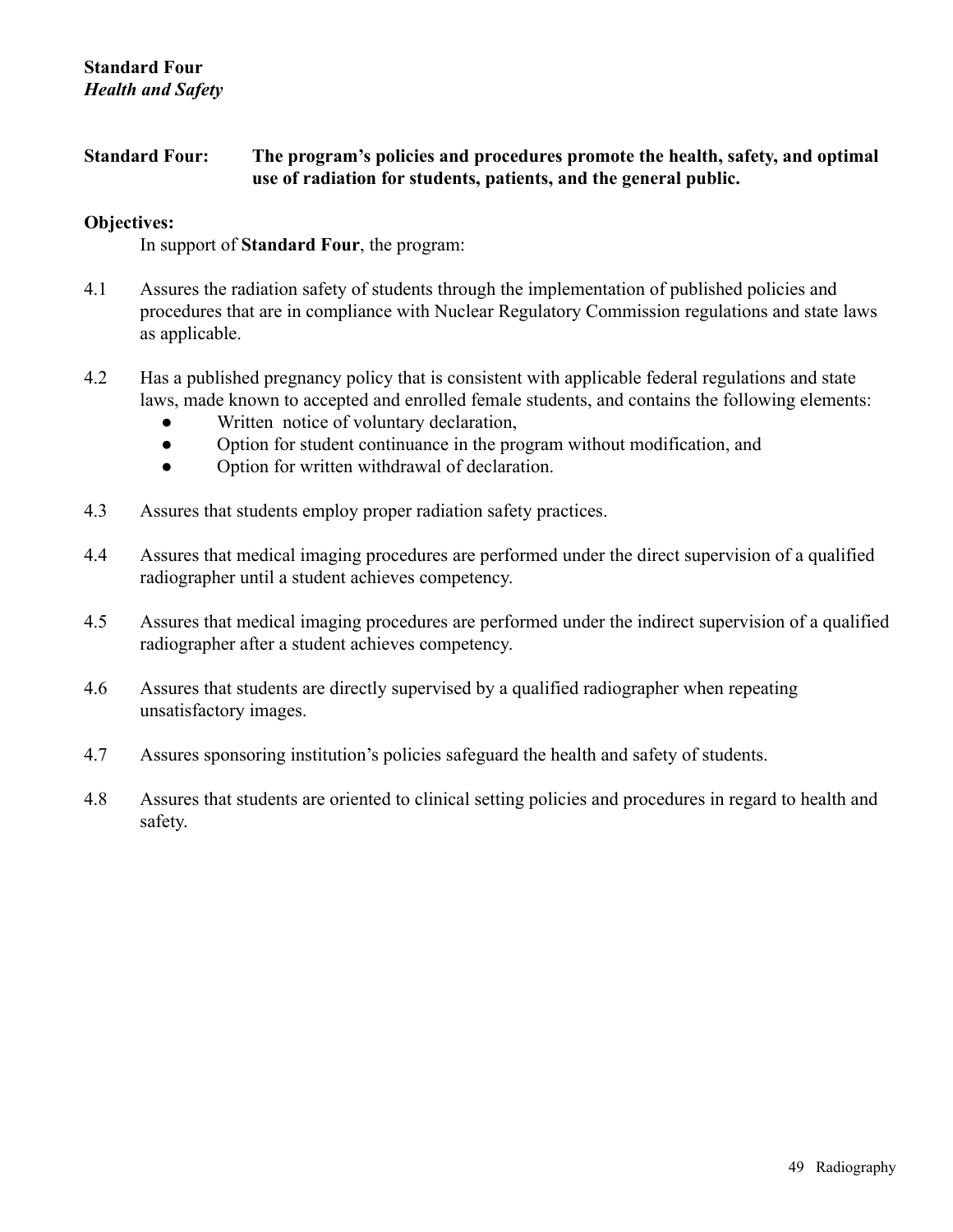### **4.1 Assures the radiation safety of students through the implementation of published policies and procedures that are in compliance with Nuclear Regulatory Commission regulations and state laws as applicable.**

#### *Explanation:*

Appropriate policies and procedures help assure that student radiation exposure is kept as low as reasonably achievable (ALARA). The program must maintain and monitor student radiation exposure data. This information must be made available to students within thirty (30) school days following receipt of data. The program must have a published protocol that identifies a threshold dose for incidents in which dose limits are exceeded. Programs are encouraged to identify a threshold dose below those identified in NRC regulations.

#### *Required Program Response:*

- Describe how the policies are made known to enrolled students.
- Describe how radiation exposure data is made available to students.
- Provide copies of appropriate policies.

- Review of published program materials
- Review of student records
- Review of student dosimetry reports
- Interviews with faculty
- Interviews with students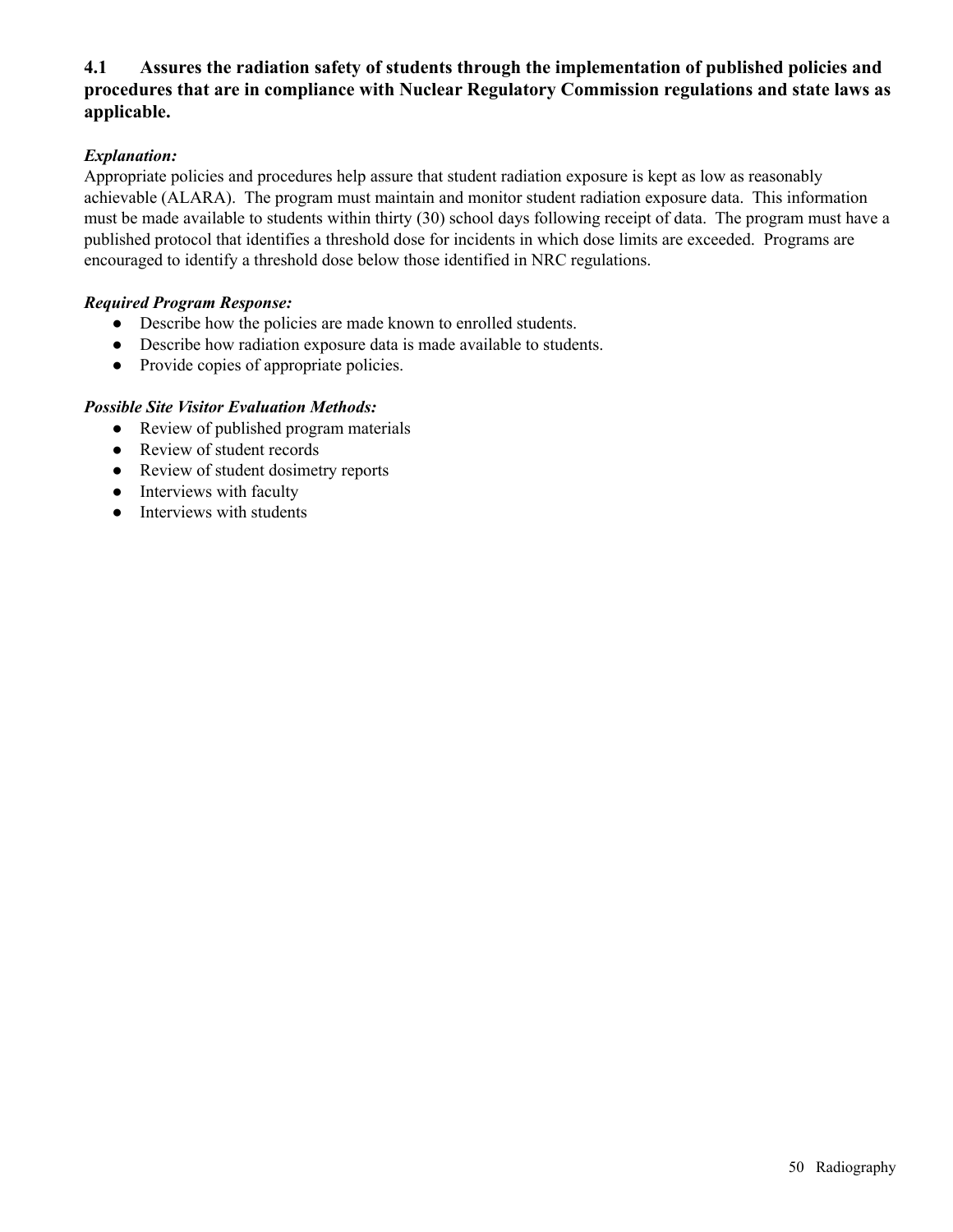**4.2 Has a published pregnancy policy that is consistent with applicable federal regulations and state laws, made known to accepted and enrolled female students, and contains the following elements:**

- **Written notice of voluntary declaration,**
- **Option for student continuance in the program without modification, and**
- **Option for written withdrawal of declaration.**

### *Explanation:*

Appropriate radiation safety practices help assure that radiation exposure to the student and fetus are kept as low as reasonably achievable (ALARA). The policy must include appropriate information regarding radiation safety for the student and fetus. The program must allow for student continuance in the clinical component of the program without modification. The program may offer clinical component options such as: (1) clinical reassignments and/or (2) leave of absence.

# *Required Program Response:*

- Describe how the pregnancy policy is made known to accepted and enrolled female students.
- Provide a copy of the program's pregnancy policy.

- Review of published program materials
- Review of student records
- Interviews with faculty
- $\bullet$  Interviews with clinical instructor(s)
- Interviews with students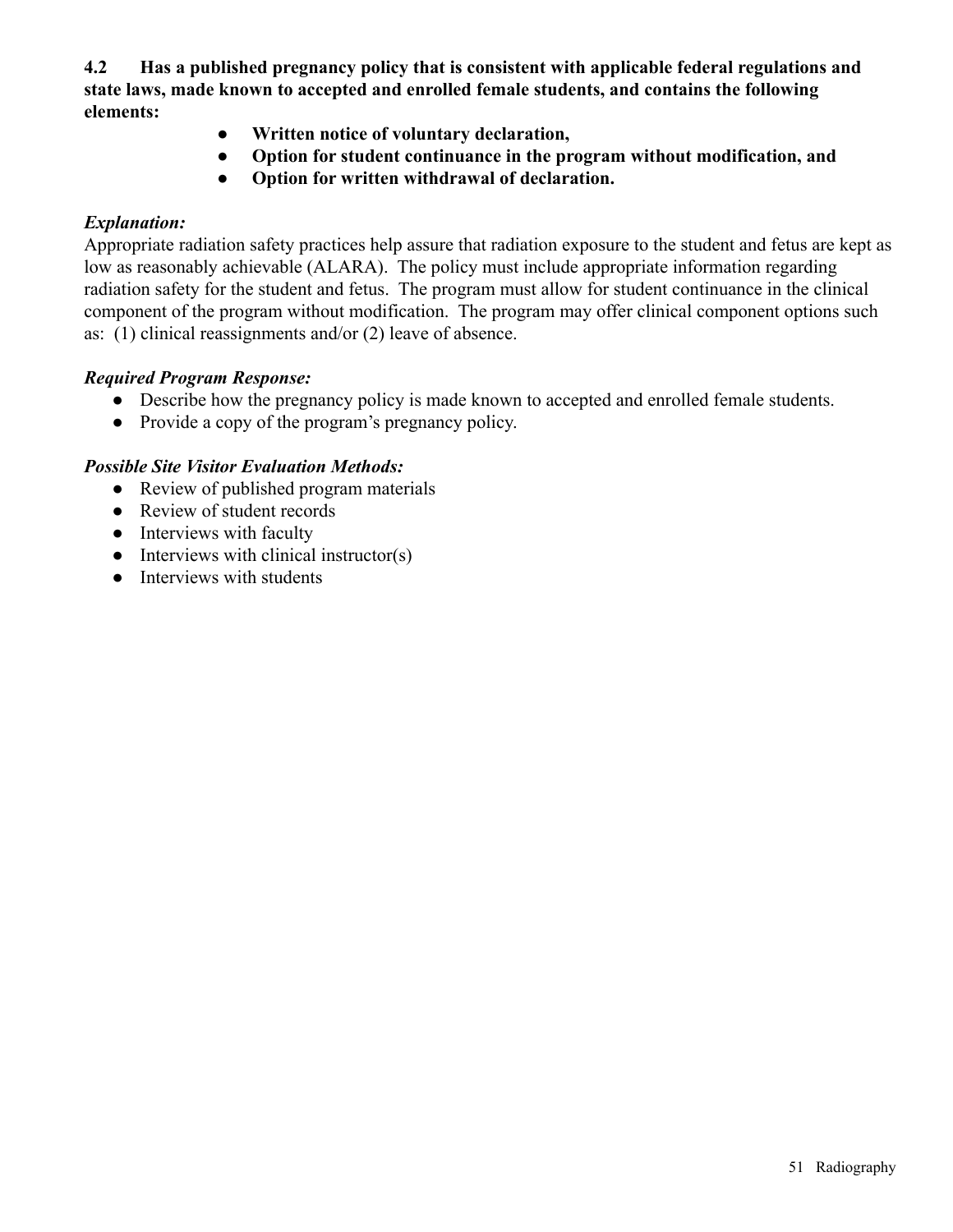### **4.3 Assures that students employ proper radiation safety practices.**

#### *Explanation:*

The program must assure that students are instructed in the utilization of imaging equipment, accessories, optimal exposure factors, and proper patient positioning to minimize radiation exposure to patients, selves, and others. These practices assure radiation exposures are kept as low as reasonably achievable (ALARA).

Students must understand basic radiation safety practices prior to assignment to clinical settings. Students must not hold image receptors during any radiographic procedure. Students should not hold patients during any radiographic procedure when an immobilization method is the appropriate standard of care. As students progress in the program, they must become increasingly proficient in the application of radiation safety practices.

The program must also assure radiation safety in energized laboratories. Students' utilization of energized laboratories must be under the supervision of a qualified radiographer who is readily available. If a qualified radiographer is not readily available to provide supervision, the radiation exposure mechanism must be disabled. Programs are encouraged to develop policies regarding safe and appropriate use of energized laboratories by students.

#### *Required Program Response:*

- Describe how the curriculum sequence and content prepares students for safe radiation practices.
- Provide the curriculum sequence.
- Provide policies/procedures regarding radiation safety.

- Review of program curriculum
- Review of radiation safety policies/procedures
- Review of student handbook
- Review of student records
- Review of student dosimetry reports
- Interviews with faculty
- $\bullet$  Interviews with clinical instructor(s)
- Interviews with clinical staff
- Interviews with students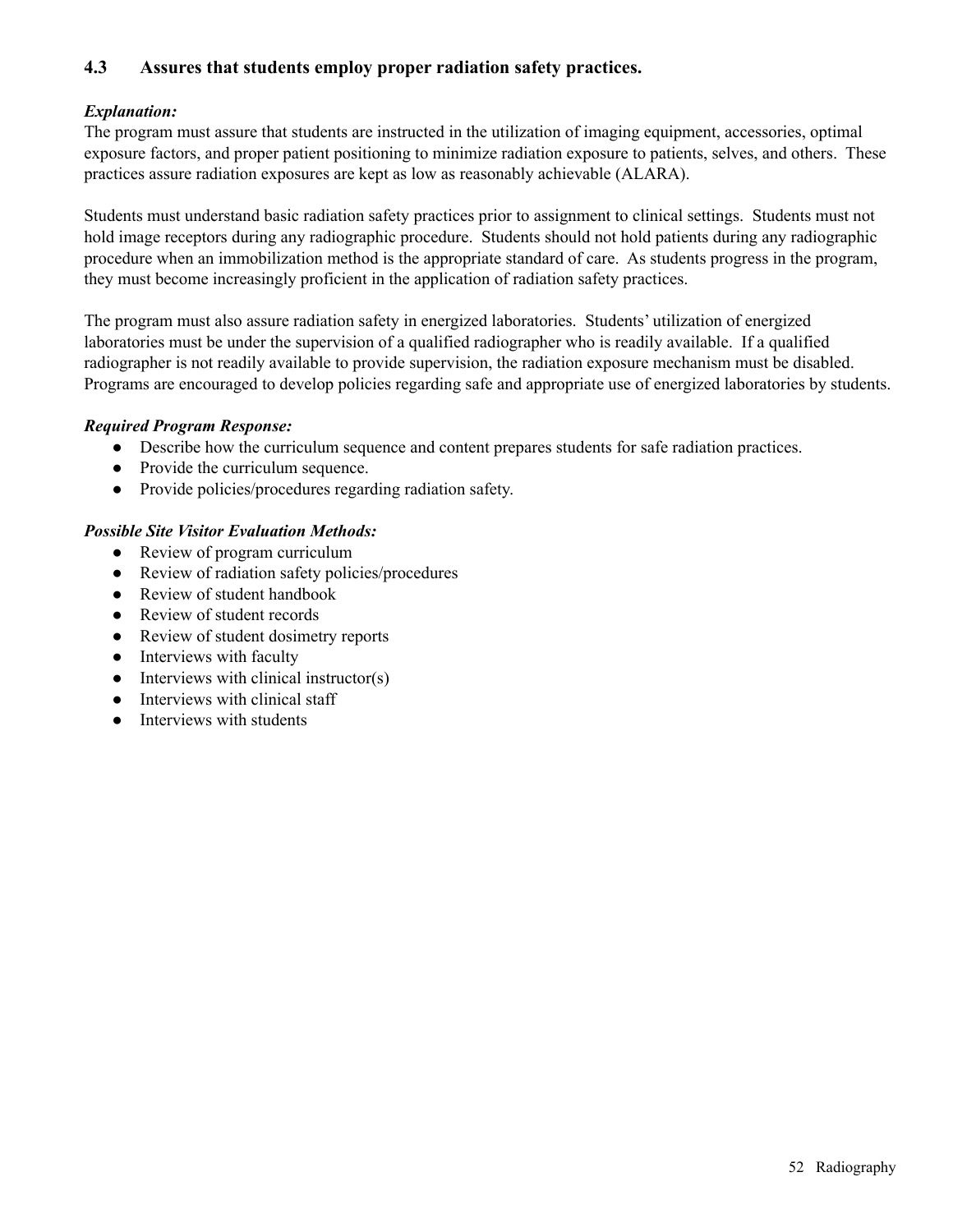### **4.4 Assures that medical imaging procedures are performed under the direct supervision of a qualified radiographer until a student achieves competency.**

# *Explanation:*

Direct supervision assures patient safety and proper educational practices. The JRCERT defines direct supervision as student supervision by a qualified radiographer who:

- reviews the procedure in relation to the student's achievement,
- evaluates the condition of the patient in relation to the student's knowledge,
- is physically present during the conduct of the procedure, and
- reviews and approves the procedure and/or image.

Students must be directly supervised until competency is achieved.

### *Required Program Response:*

- Describe how the direct supervision requirement is enforced and monitored in the clinical setting.
- Provide documentation that the program's direct supervision requirement is made known to students, clinical instructors, and clinical staff.

- Review of published program materials
- Review of student records
- Review of meeting minutes
- Interviews with faculty
- $\bullet$  Interviews with clinical instructor(s)
- Interviews with clinical staff
- Interviews with students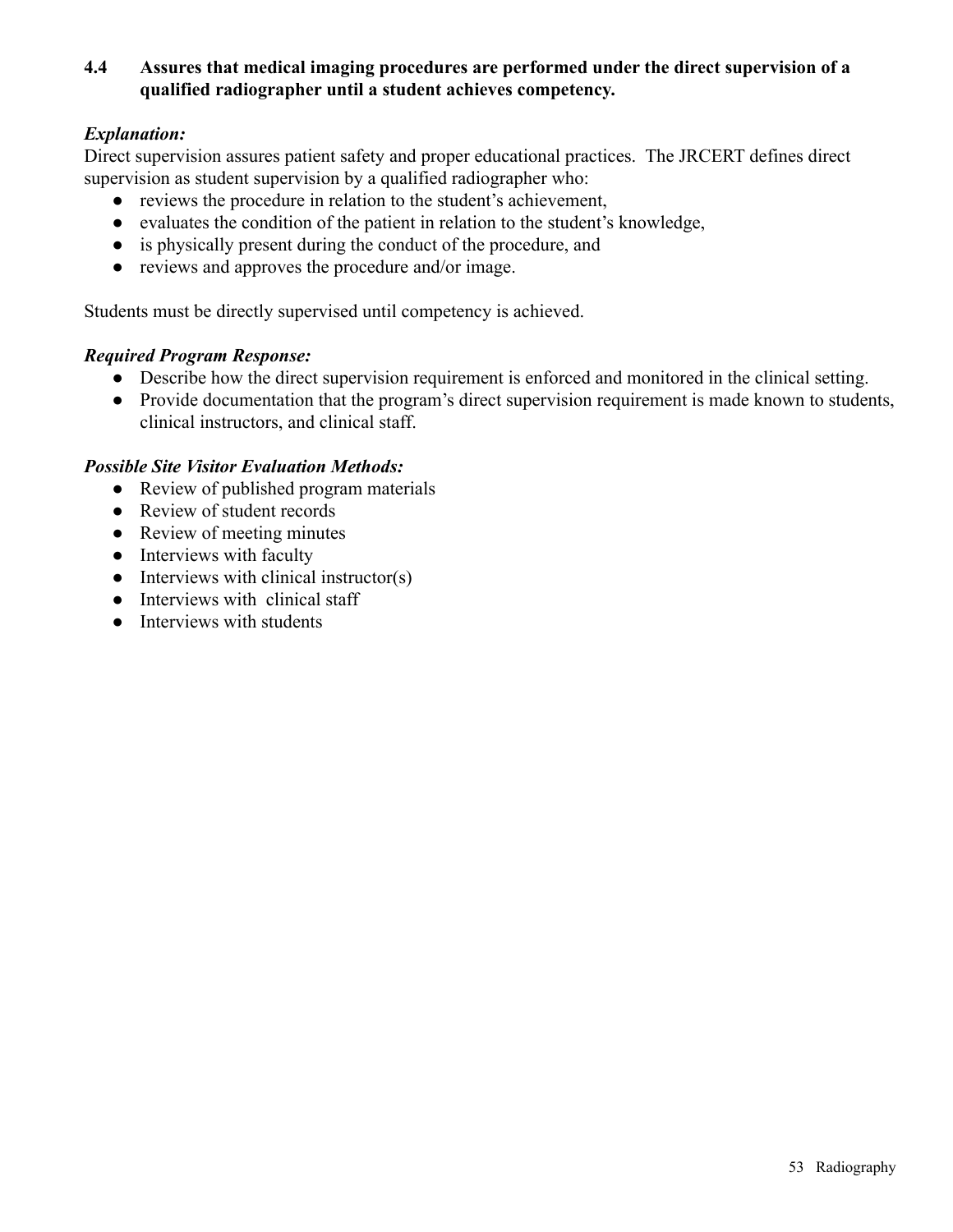# **4.5 Assures that medical imaging procedures are performed under the indirect supervision of a qualified radiographer after a student achieves competency.**

### *Explanation:*

Indirect supervision promotes patient safety and proper educational practices. The JRCERT defines indirect supervision as that supervision provided by a qualified radiographer immediately available to assist students regardless of the level of student achievement. "Immediately available" is interpreted as the physical presence of a qualified radiographer adjacent to the room or location where a radiographic procedure is being performed. This availability applies to all areas where ionizing radiation equipment is in use on patients.

#### *Required Program Response:*

- Describe how the indirect supervision requirement is enforced and monitored in the clinical setting.
- Provide documentation that the program's indirect supervision requirement is made known to students, clinical instructors, and clinical staff.

- Review of published program materials
- Review of student records
- Review of meeting minutes
- Interviews with faculty
- $\bullet$  Interviews with clinical instructor(s)
- Interviews with clinical staff
- Interviews with students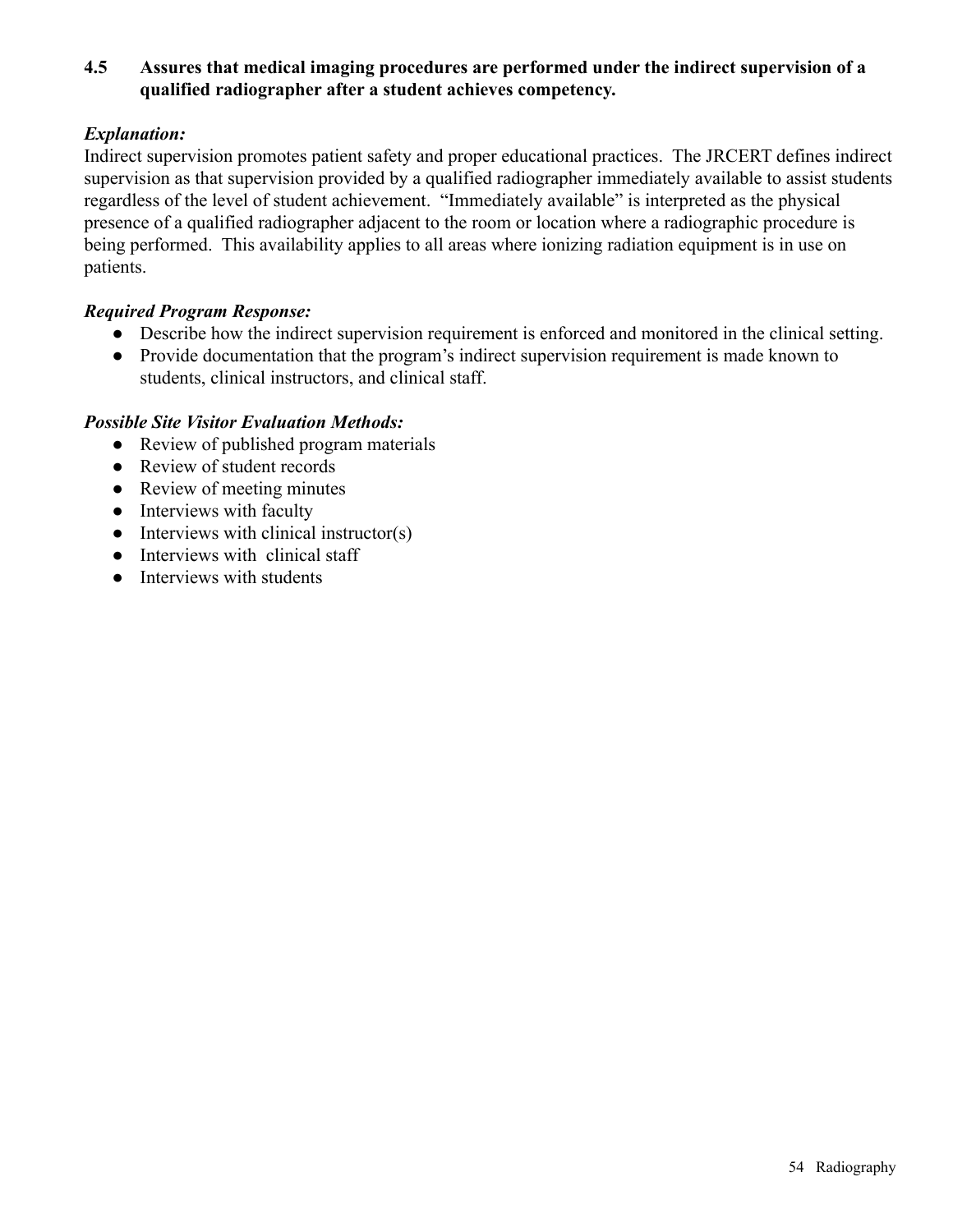# **4.6 Assures that students are directly supervised by a qualified radiographer when repeating unsatisfactory images.**

# *Explanation:*

The presence of a qualified radiographer during the repeat of an unsatisfactory image assures patient safety and proper educational practices. A qualified radiographer must be physically present during the conduct of a repeat image and must approve the student's procedure prior to re-exposure.

#### *Required Program Response:*

- Describe how the direct supervision requirement for repeat images is enforced and monitored in the clinical setting.
- Provide documentation that the program's direct supervision requirement for repeat images is made known to students, clinical instructors, and clinical staff.

- Review of published program materials
- Review of student records
- Review of meeting minutes
- Interviews with faculty
- $\bullet$  Interviews with clinical instructor(s)
- Interviews with clinical staff
- Interviews with students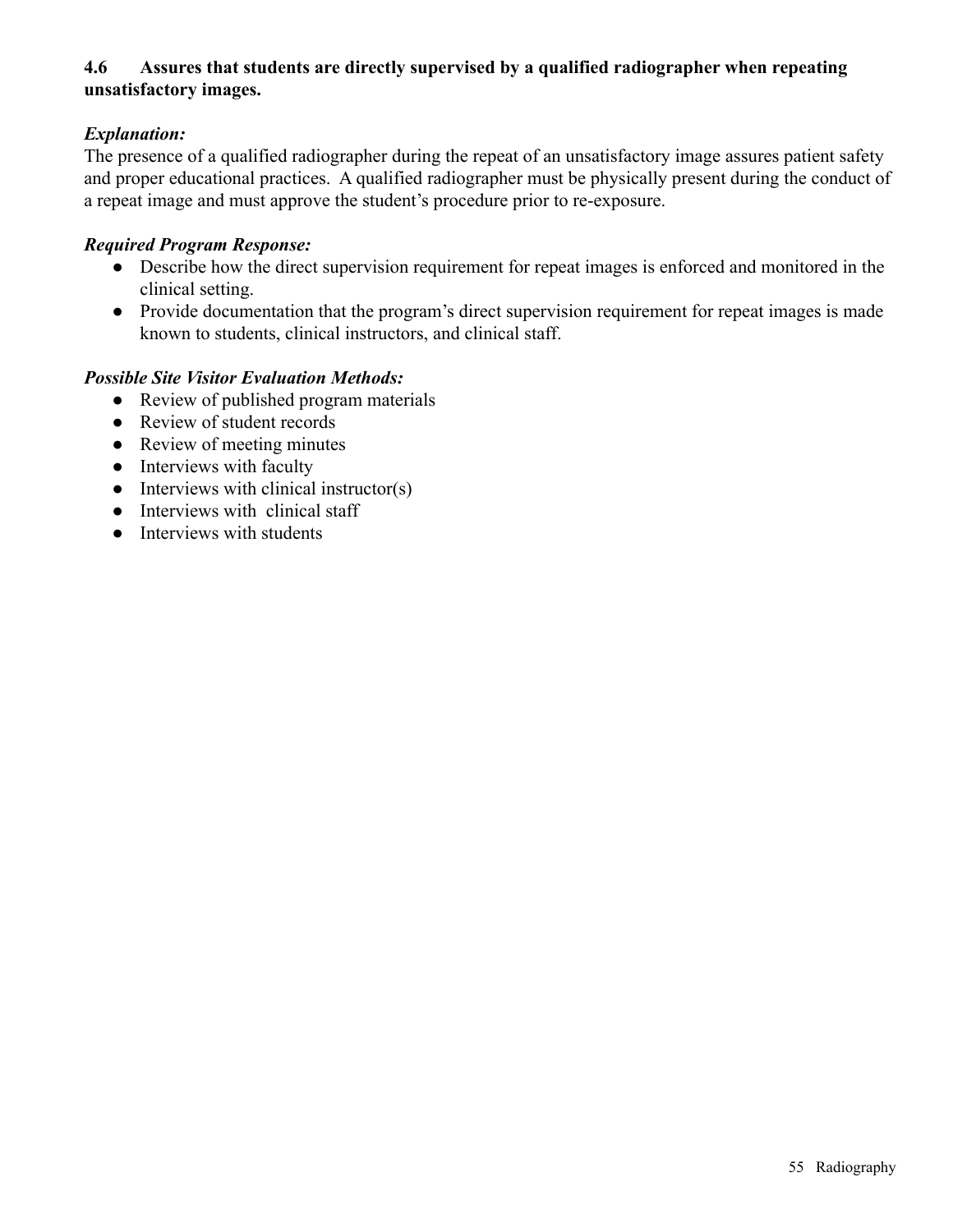## **4.7 Assures sponsoring institution's policies safeguard the health and safety of students.**

### *Explanation:*

Appropriate sponsoring institutional policies and procedures assure that students are protected. These policies must, at a minimum, address emergency preparedness, harassment, communicable diseases, and substance abuse. Policies and procedures must meet federal and/or state requirements as applicable. Enrolled students must be informed of policies and procedures.

#### *Required Program Response:*

Provide program policies that safeguard the health and safety of students.

- Review of published program materials
- Review of student records
- Interviews with faculty
- Interviews with students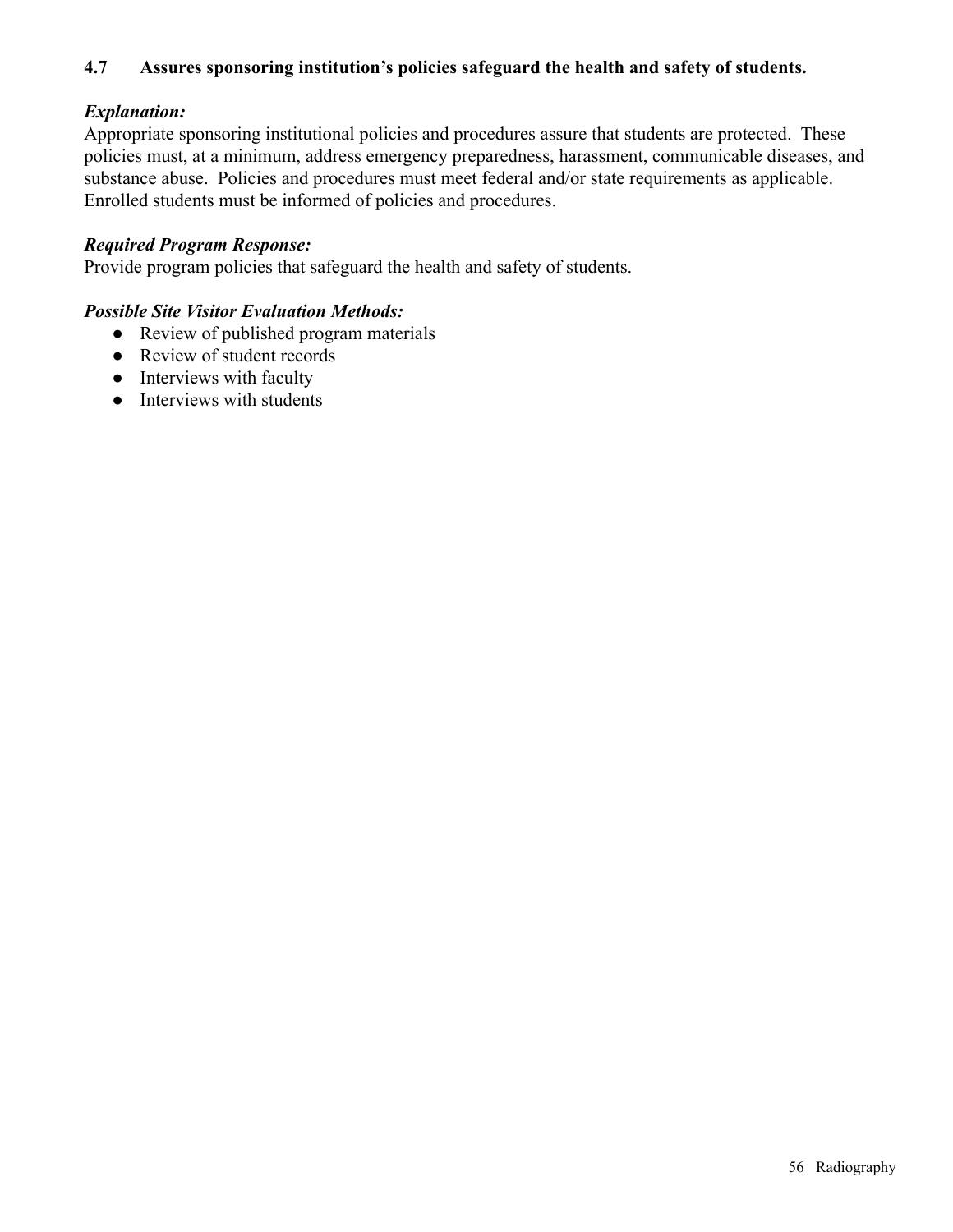# **4.8 Assures that students are oriented to clinical setting policies and procedures in regard to health and safety.**

# *Explanation:*

Appropriate orientation assures that students are cognizant of clinical policies and procedures. The policies and procedures must, at a minimum, address the following: hazards (fire, electrical, chemical), emergency preparedness, medical emergencies, HIPAA, and Standard Precautions.

#### *Required Program Response:*

- Describe the process for orienting students to clinical settings.
- Provide documentation that students are apprised of policies and procedures specific to each clinical setting.

- Review of orientation process
- Review of student records
- Interviews with faculty
- $\bullet$  Interviews with clinical instructor(s)
- Interviews with students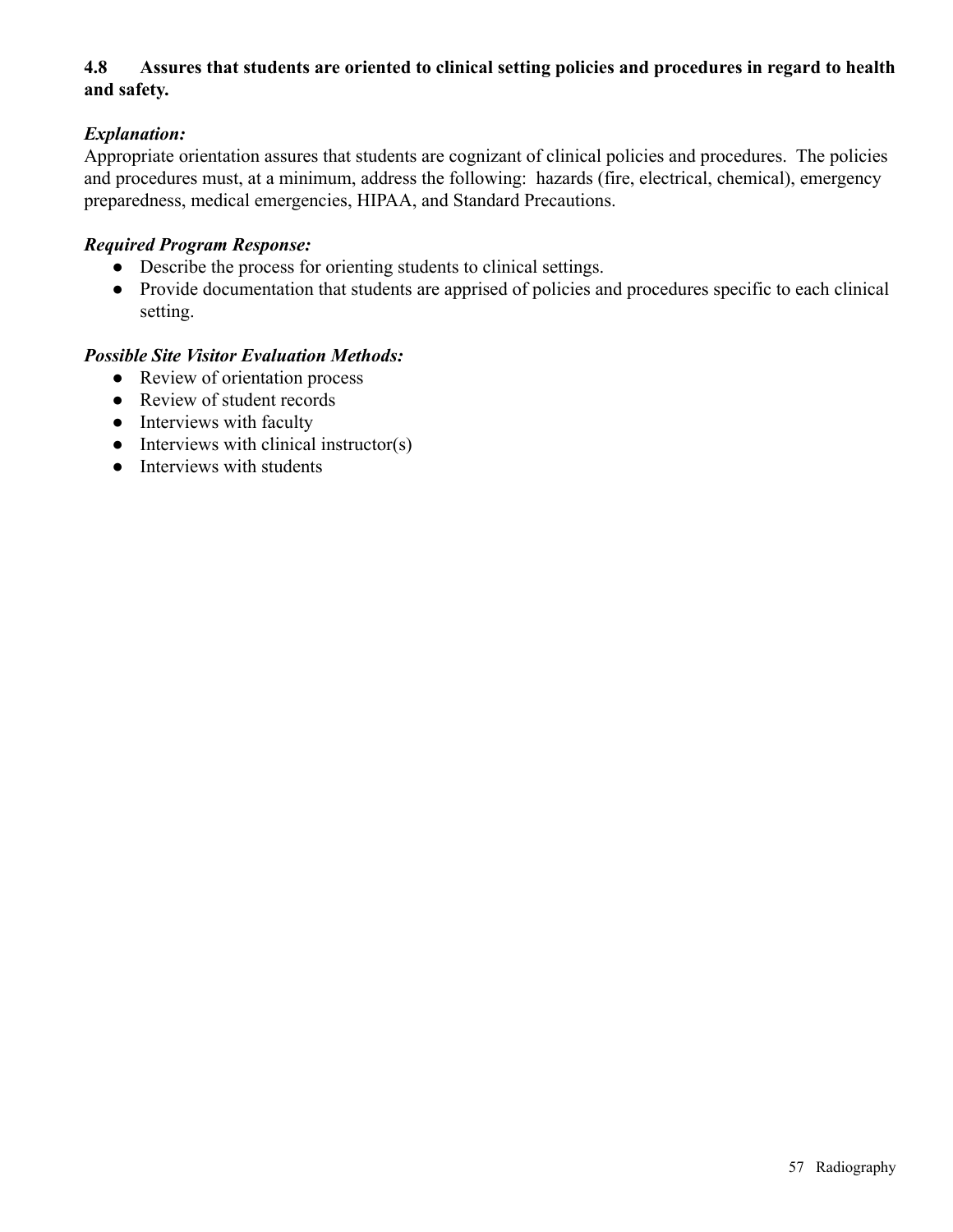# **Summary for Standard Four**

- 1. List the major strengths of **Standard Four**, in order of importance.
- 2. List the major concerns of **Standard Four**, in order of importance.
- 3. Provide the program's plan for addressing each concern identified.
- 4. Describe any progress already achieved in addressing each concern.
- 5. Describe any constraints in implementing improvements.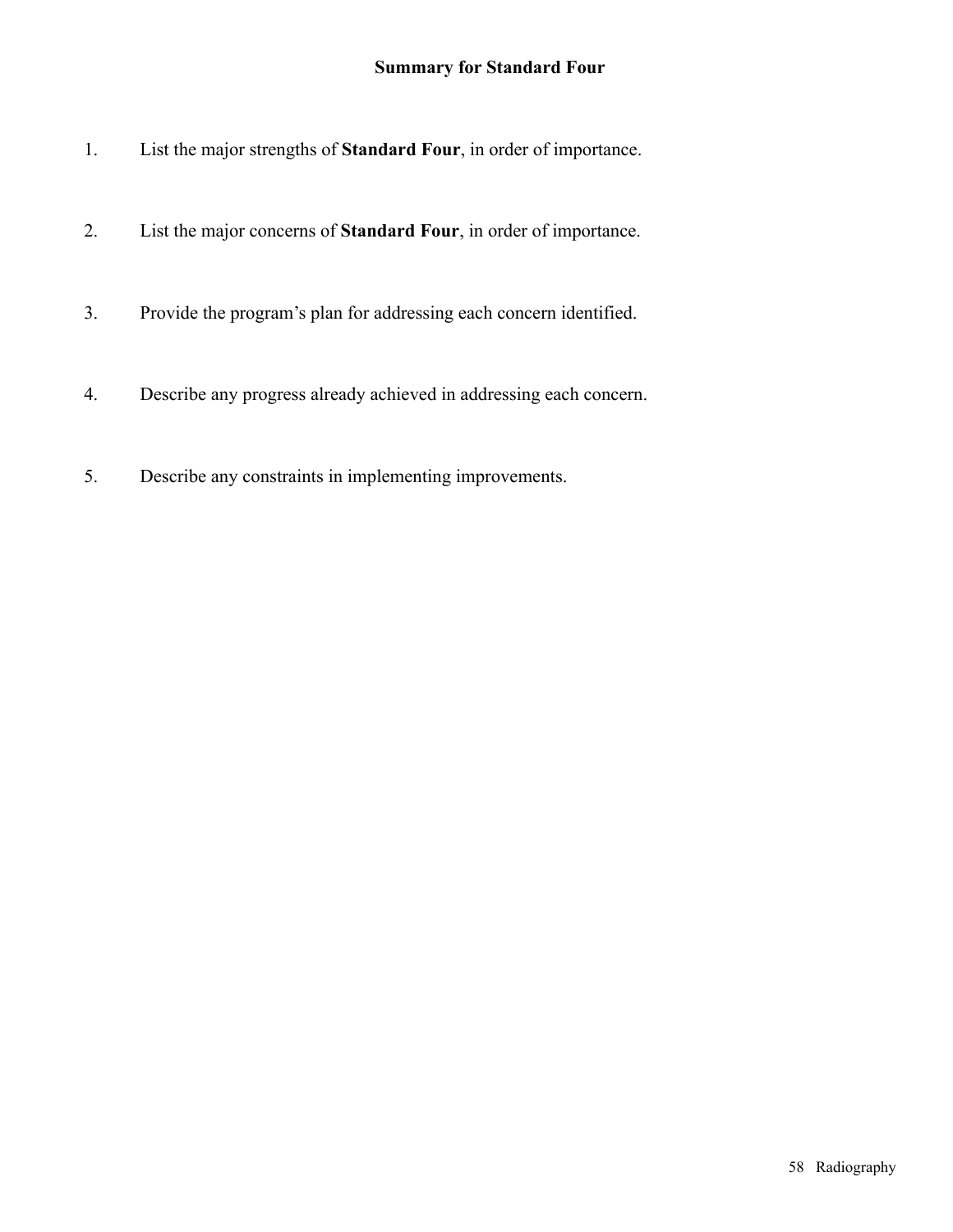#### **Standard Five** *Assessment*

**Standard Five: The program develops and implements a system of planning and evaluation of student learning and program effectiveness outcomes in support of its mission.**

#### **Objectives:**

In support of **Standard Five**, the program:

#### **Student Learning**

5.1 Develops an assessment plan that, at a minimum, measures the program's student learning outcomes in relation to the following goals: clinical competence, critical thinking, professionalism, and communication skills.

#### **Program Effectiveness**

- 5.2 Documents the following program effectiveness data:
	- Five-year average credentialing examination pass rate of not less than 75 percent at first attempt within six months of graduation,
	- Five-year average job placement rate of not less than 75 percent within twelve months of graduation,
	- Program completion rate,
	- Graduate satisfaction, and
	- Employer satisfaction.
- 5.3 Makes available to the general public program effectiveness data (credentialing examination pass rate, job placement rate, and program completion rate) on an annual basis.

#### **Analysis and Actions**

5.4 Analyzes and shares student learning outcome data and program effectiveness data to foster continuous program improvement.

5.5 Periodically evaluates its assessment plan to assure continuous program improvement.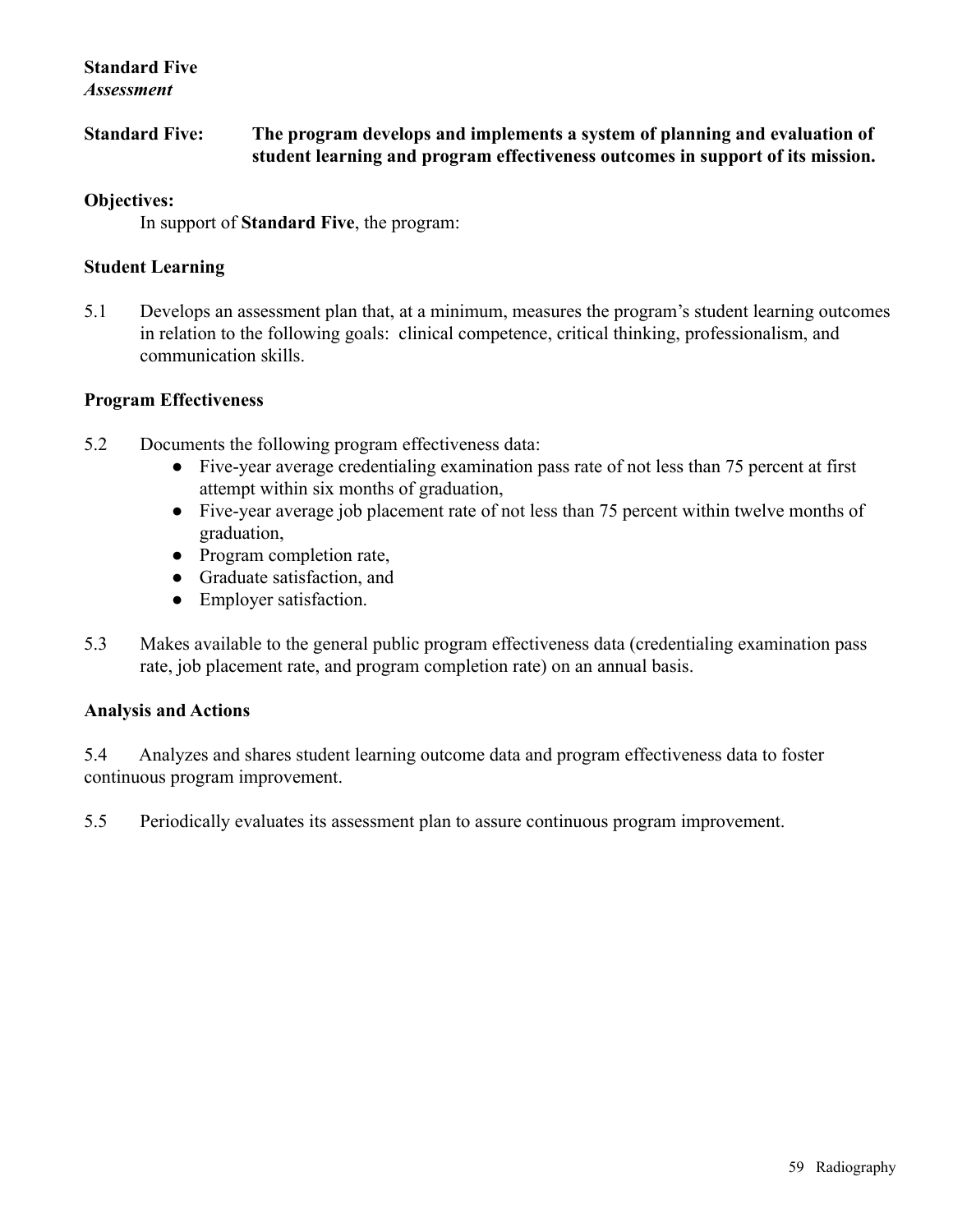### **5.1 Develops an assessment plan that, at a minimum, measures the program's student learning outcomes in relation to the following goals: clinical competence, critical thinking, professionalism, and communication skills.**

### *Explanation:*

Assessment is the systematic collection, review, and use of information to improve student learning and educational quality. An assessment plan helps assure continuous improvement and accountability. Minimally, the plan must include a separate goal in relation to each of the following: clinical competence, critical thinking, professionalism, and communication skills. The plan must include student learning outcomes, measurement tools, benchmarks, and identify timeframes and parties responsible for data collection.

For additional information regarding assessment, please refer to [www.jrcert.org.](http://www.jrcert.org)

### *Required Program Response:*

Provide a copy of the program's current assessment plan.

- Review of assessment plan
- Review of assessment tools
- Interviews with faculty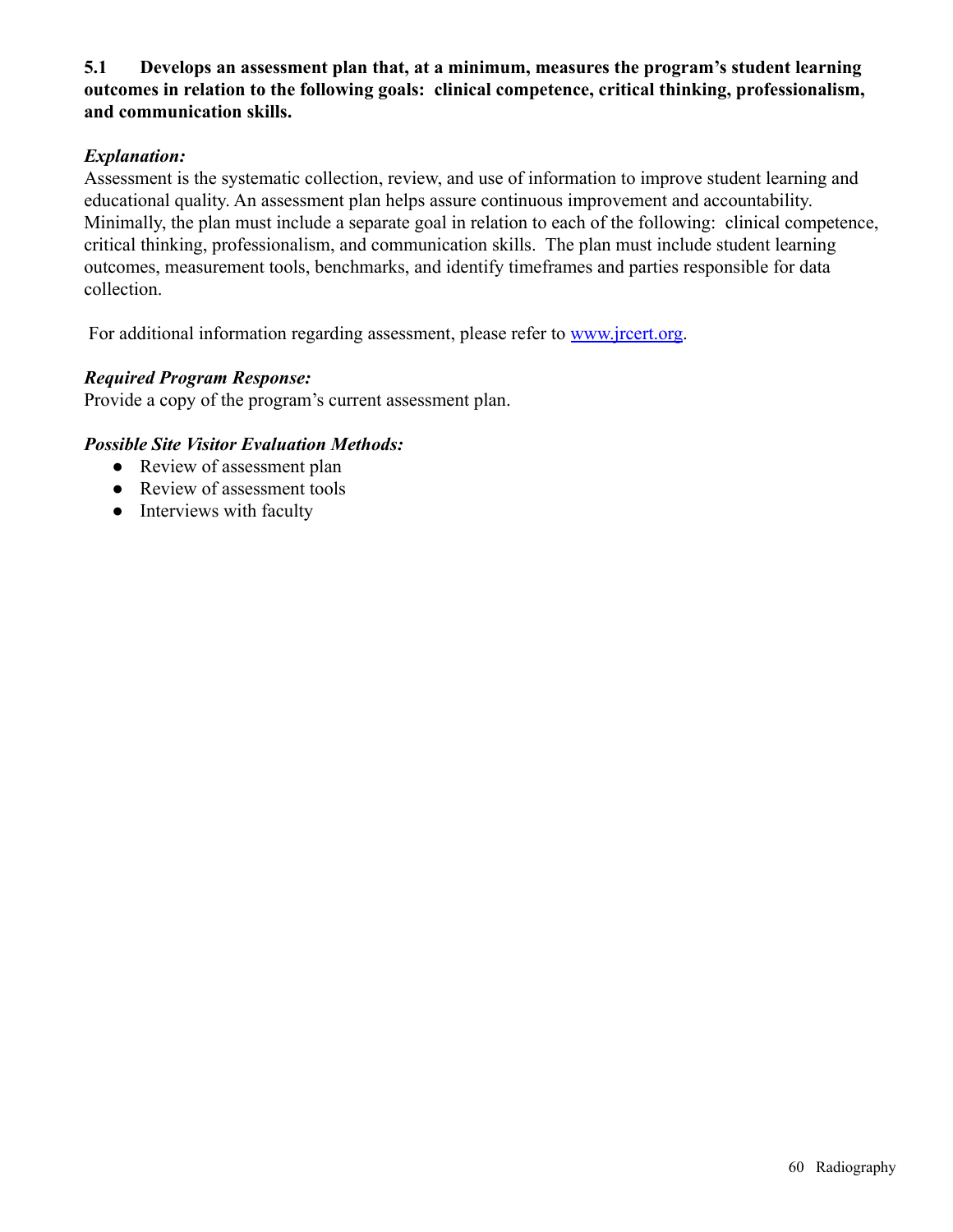- **5.2 Documents the following program effectiveness data:**
	- **Five-year average credentialing examination pass rate of not less than 75 percent at first attempt within six months of graduation,**
	- **Five-year average job placement rate of not less than 75 percent within twelve months of graduation,**
	- **Program completion rate,**
	- **Graduate satisfaction, and**
	- **Employer satisfaction.**

### *Explanation:*

Credentialing examination, job placement, and program completion data must be reported annually to the JRCERT. Graduate and employer satisfaction data must be collected as part of the program's assessment process.

Credentialing examination pass rate is defined as the number of student graduates who pass, on first attempt, the American Registry of Radiologic Technologists (ARRT) certification examination or an unrestricted state licensing examination compared with the number of graduates who take the examination within six months of graduation.

Job placement rate is defined as the number of graduates employed in the radiologic sciences compared to the number of graduates actively seeking employment in the radiologic sciences. The JRCERT has defined not actively seeking employment as: 1) graduate fails to communicate with program officials regarding employment status after multiple attempts, 2) graduate is unwilling to seek employment that requires relocation, 3) graduate is unwilling to accept employment due to salary or hours, 4) graduate is on active military duty, and/or 5) graduate is continuing education.

Program completion rate is defined as the number of students who complete the program within 150% of the stated program length. The program must establish a benchmark for its program completion rate. The program specifies the entry point (e.g., required orientation date, final drop/add date, final date to drop with 100% tuition refund, official class roster date, etc.) used in calculating program's completion rate.

Graduate and employer satisfaction may be measured through a variety of methods. The methods and timeframes for collection of the graduate and employer satisfaction data are the prerogative of the program.

# *Required Program Response:*

Provide actual outcome data in relation to program effectiveness.

- Review of program effectiveness data
- Interviews with faculty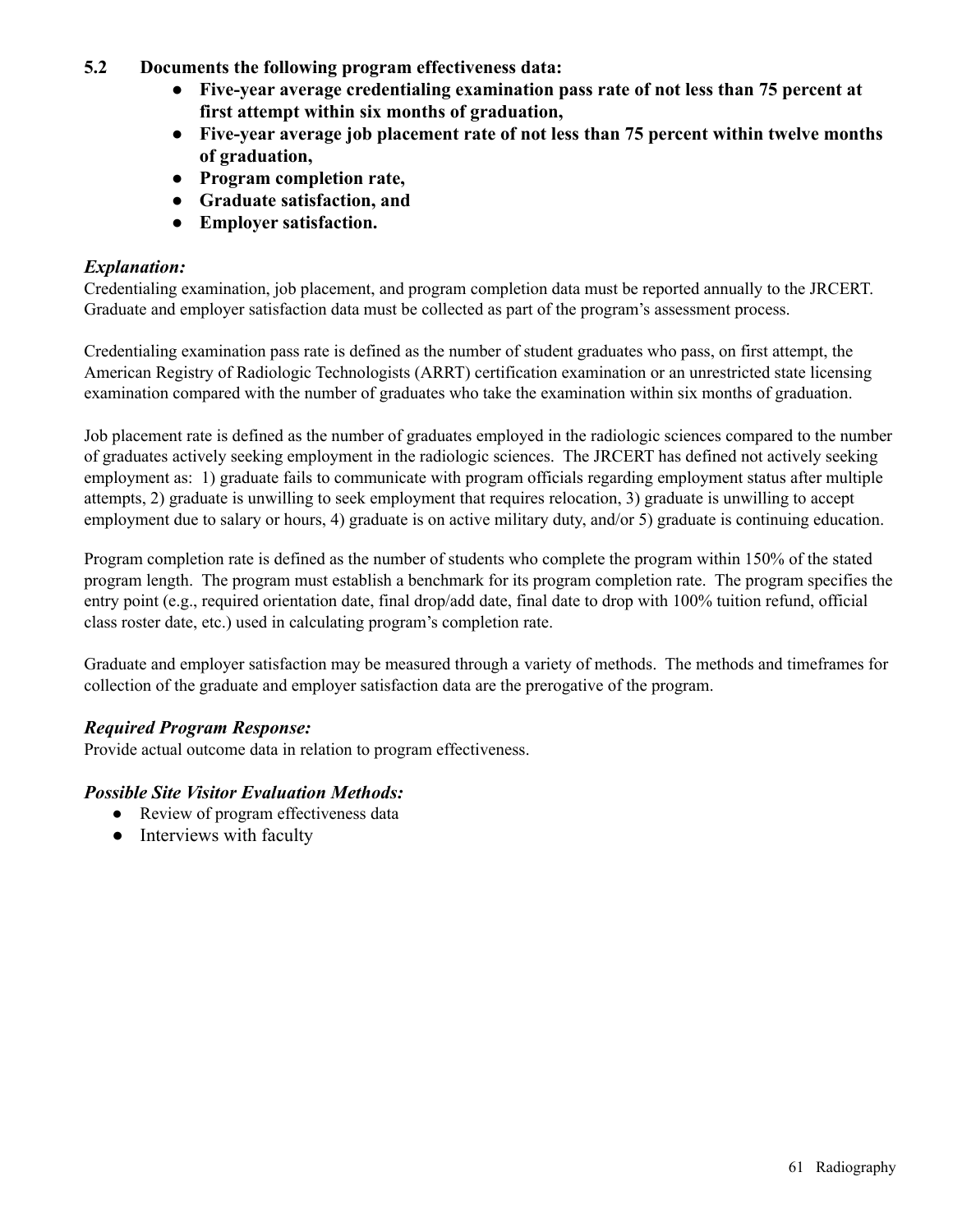# **5.3 Makes available to the general public program effectiveness data (credentialing examination pass rate, job placement rate, and program completion rate) on an annual basis.**

#### *Explanation:*

Program accountability is enhanced by making its effectiveness data available to the program's communities of interest and the general public. In efforts to increase accountability and transparency, the program must publish, at a minimum, its five -year average credentialing examination pass rate, five-year average job placement rate, and program completion rate data on its Web site to allow the public access to this data. The program effectiveness data should clearly identify the sample size associated with each associated measure (i.e., number of first time test takers, number of graduates actively seeking employment, number of graduates).

Additionally, the JRCERT will post five-year average credentialing examination pass rate, five-year average job placement rate, and program completion rate data at [www.jrcert.org.](http://www.jrcert.org) The program must publish the JRCERT URL ([www.jrcert.org\)](http://www.jrcert.org) to allow the public access to this data.

#### *Required Program Response:*

- Provide copies of publications that contain the program's program effectiveness data (credentialing examination pass rate, job placement rate, and program completion rate).
- Provide samples of publications that document the availability of program effectiveness data via the JRCERT URL address from the institution's/program's Web site.

- Review of program publications
- Review of institutional and/or program Web site
- Interviews with faculty
- Interviews with students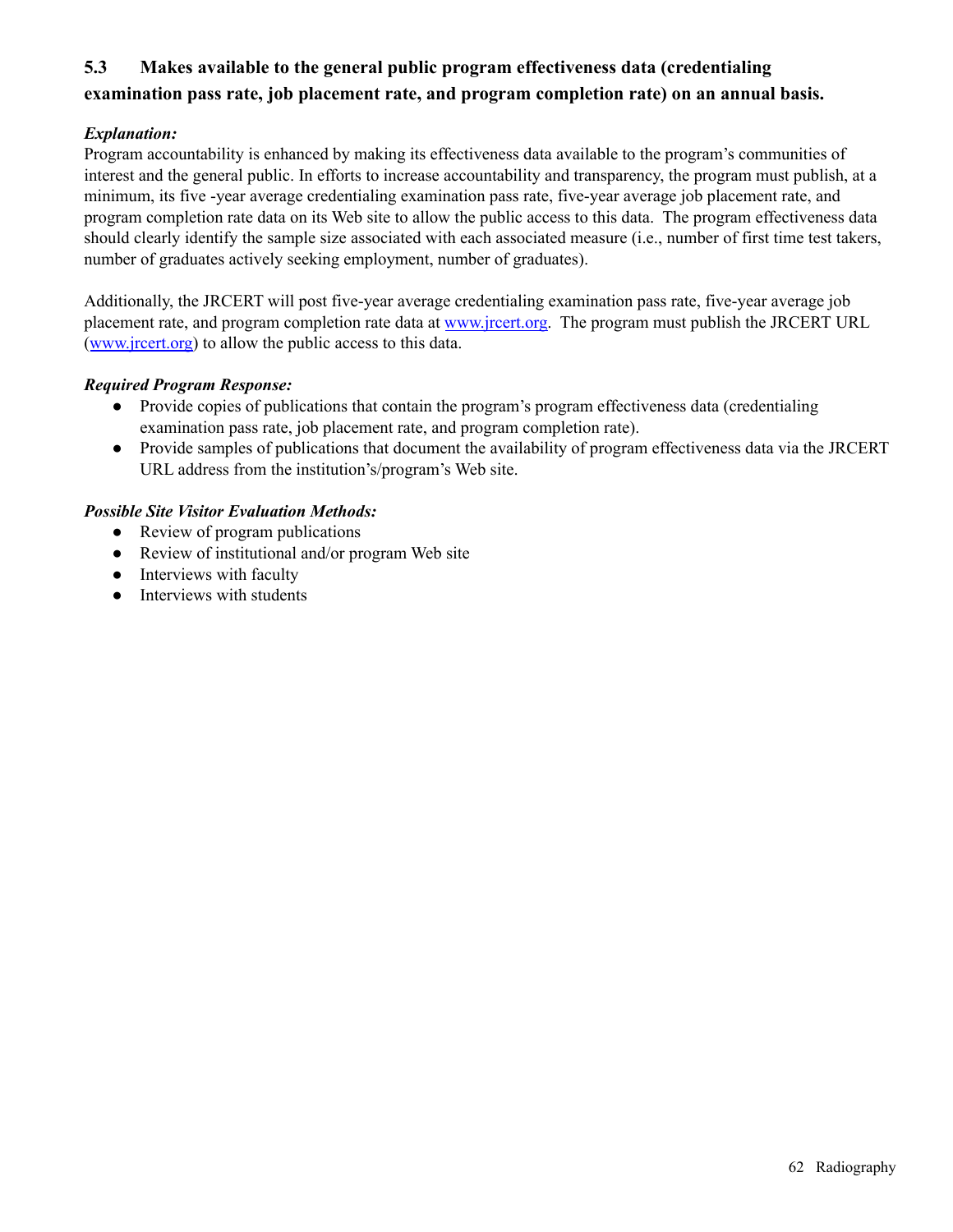## **5.4 Analyzes and shares student learning outcome data and program effectiveness data to foster continuous program improvement.**

### *Explanation:*

Analysis of student learning outcome data and program effectiveness data allows the program to identify strengths and areas for improvement to bring about systematic program improvement. This analysis also provides a means of accountability to communities of interest. It is the program's prerogative to determine its communities of interest.

The analysis must be reviewed with the program's communities of interest. One method to accomplish this would be the development of an assessment committee. The composition of the assessment committee may be the program's advisory committee or a separate committee that focuses on the assessment process. The committee should be used to provide feedback on student achievement and assist the program with strategies for improving its effectiveness. This review should occur at least annually and must be formally documented.

For additional information regarding assessment, please refer to [www.jrcert.org.](http://www.jrcert.org)

#### *Required Program Response:*

- Describe how the program analyzes student learning outcome data and program effectiveness data to identify areas for program improvement.
- Describe how the program shares its student learning outcome data and program effectiveness data with its communities of interest.
- Describe examples of changes that have resulted from the analysis of student learning outcome data and program effectiveness data and discuss how these changes have led to program improvement.
- Provide a copy of the program's actual student learning outcome data since the last accreditation award. This data may be documented on previous assessment plans or on a separate document.
- Provide documentation that student learning outcome data and program effectiveness data has been shared with communities of interest.

- Review of student learning outcome data and program effectiveness data to support the assessment plan
- Review of representative samples of measurement tools used for data collection
- Review of aggregate data
- Review of meeting minutes related to the assessment process
- Interviews with faculty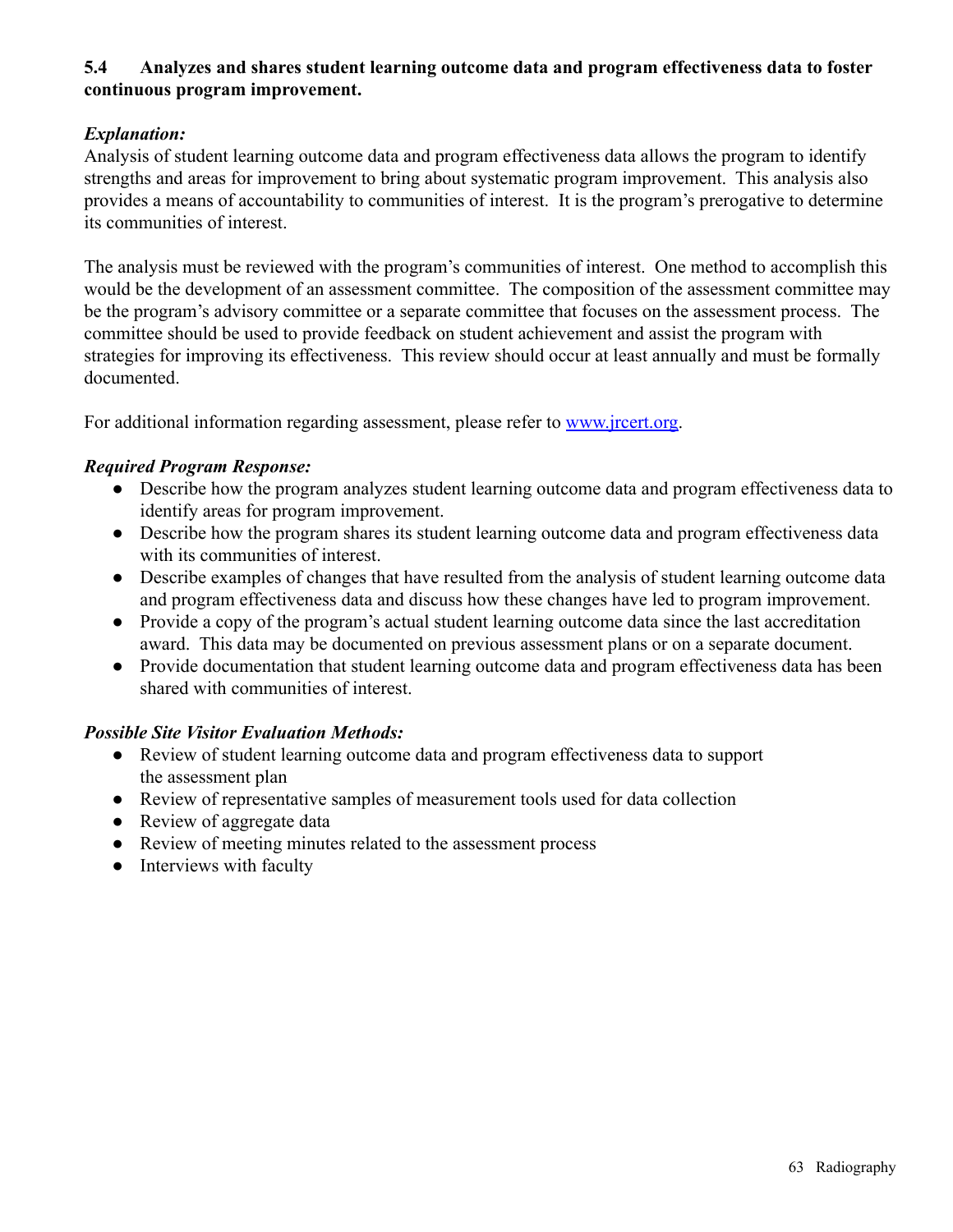### **5.5 Periodically evaluates its assessment plan to assure continuous program improvement.**

### *Explanation:*

Identifying and implementing needed improvements in the assessment plan leads to programmatic improvement and renewal. As part of the assessment cycle, the program should review its assessment plan to assure that assessment measures are adequate and that the assessment process is effective in measuring student learning outcomes. At a minimum, this evaluation must occur at least every two years and be documented in meeting minutes.

For additional information regarding assessment, please refer to [www.jrcert.org.](http://www.jrcert.org)

#### *Required Program Response:*

- Describe how this evaluation has occurred.
- Provide documentation that the plan is evaluated at least once every two years.

- Review of meeting minutes related to the assessment process
- Review of assessment committee meeting minutes, if applicable
- Interviews with faculty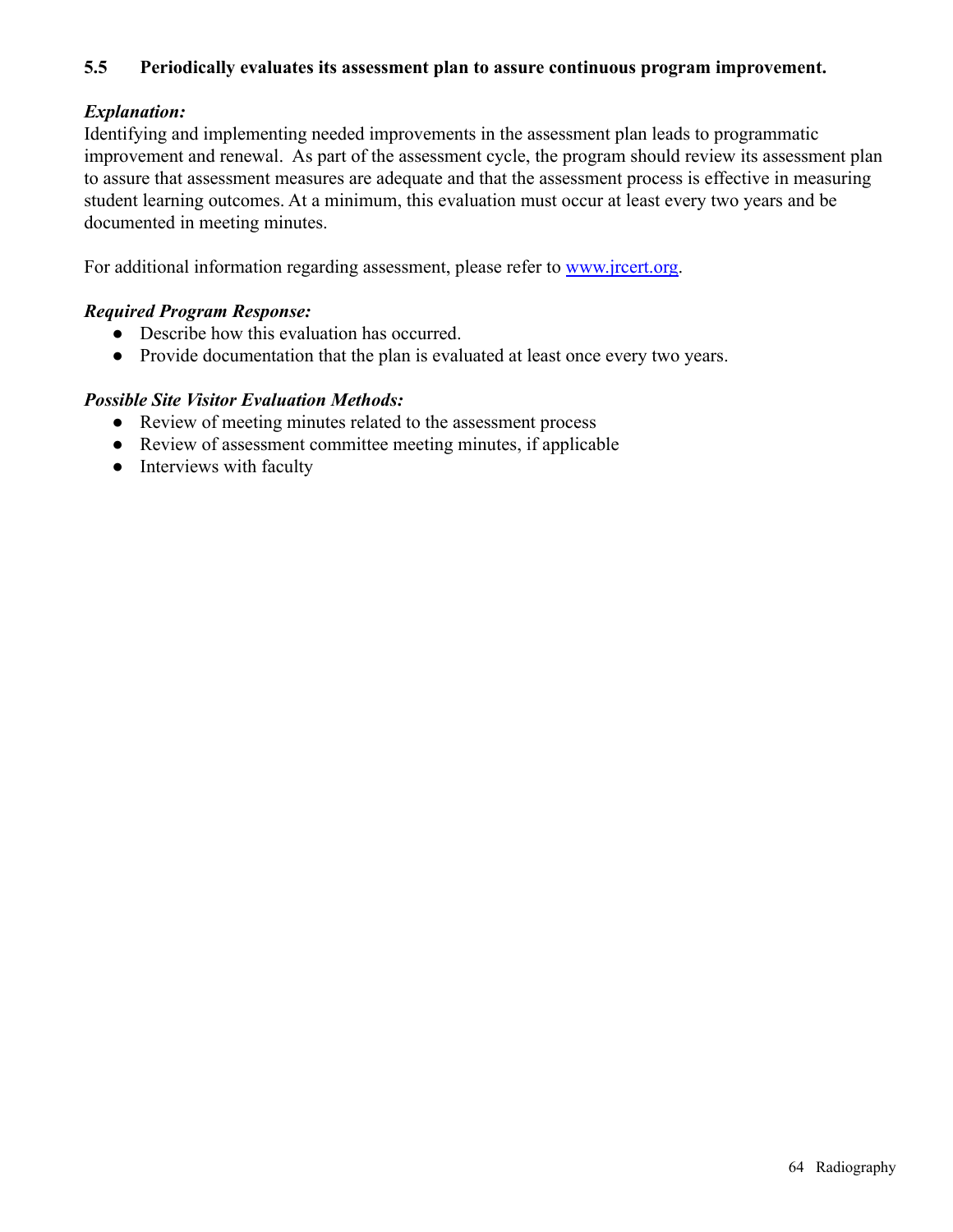1. List the major strengths of **Standard Five**, in order of importance.

2. List the major concerns of **Standard Five**, in order of importance.

3. Provide the program's plan for addressing each concern identified.

4. Describe any progress already achieved in addressing each concern.

5. Describe any constraints in implementing improvements.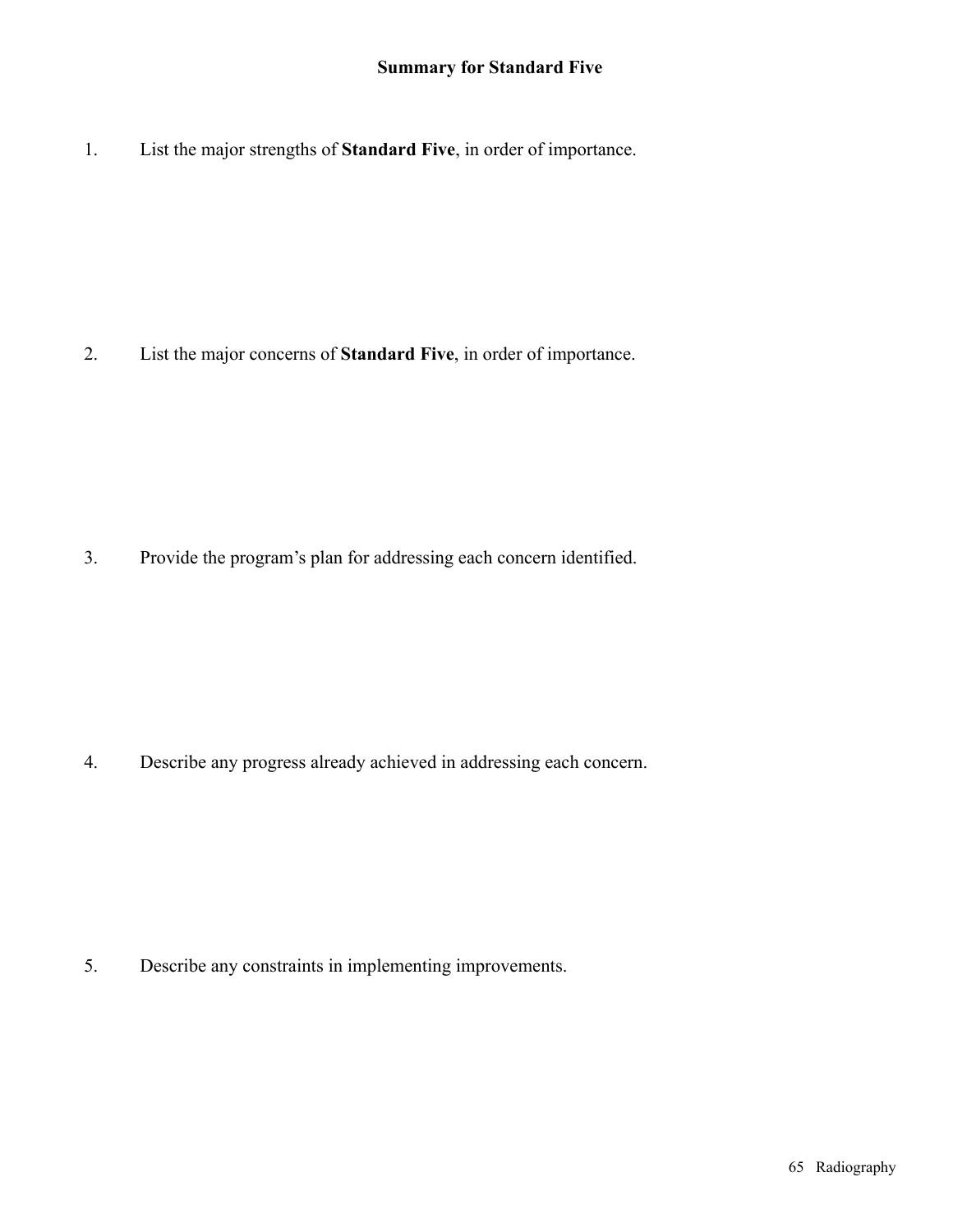#### **Standard Six**

#### *Institutional/Programmatic Data*

### **Standard Six: The program complies with JRCERT policies, procedures, and STANDARDS to achieve and maintain specialized accreditation.**

#### **Objectives:**

In support of **Standard Six**, the program:

#### **Sponsoring Institution**

- 6.1 Documents the continuing institutional accreditation of the sponsoring institution.
- 6.2 Documents that the program's energized laboratories are in compliance with applicable state and/or federal radiation safety laws.

#### **Personnel**

6.3 Documents that all faculty and staff possess academic and professional qualifications appropriate for their assignments.

#### **Clinical Settings**

- 6.4 Establishes and maintains affiliation agreements with clinical settings.
- 6.5 Documents that clinical settings are in compliance with applicable state and/or federal radiation safety laws.

#### **Program Sponsorship, Substantive Changes, and Notification of Program Officials**

6.6 Complies with requirements to achieve and maintain JRCERT accreditation.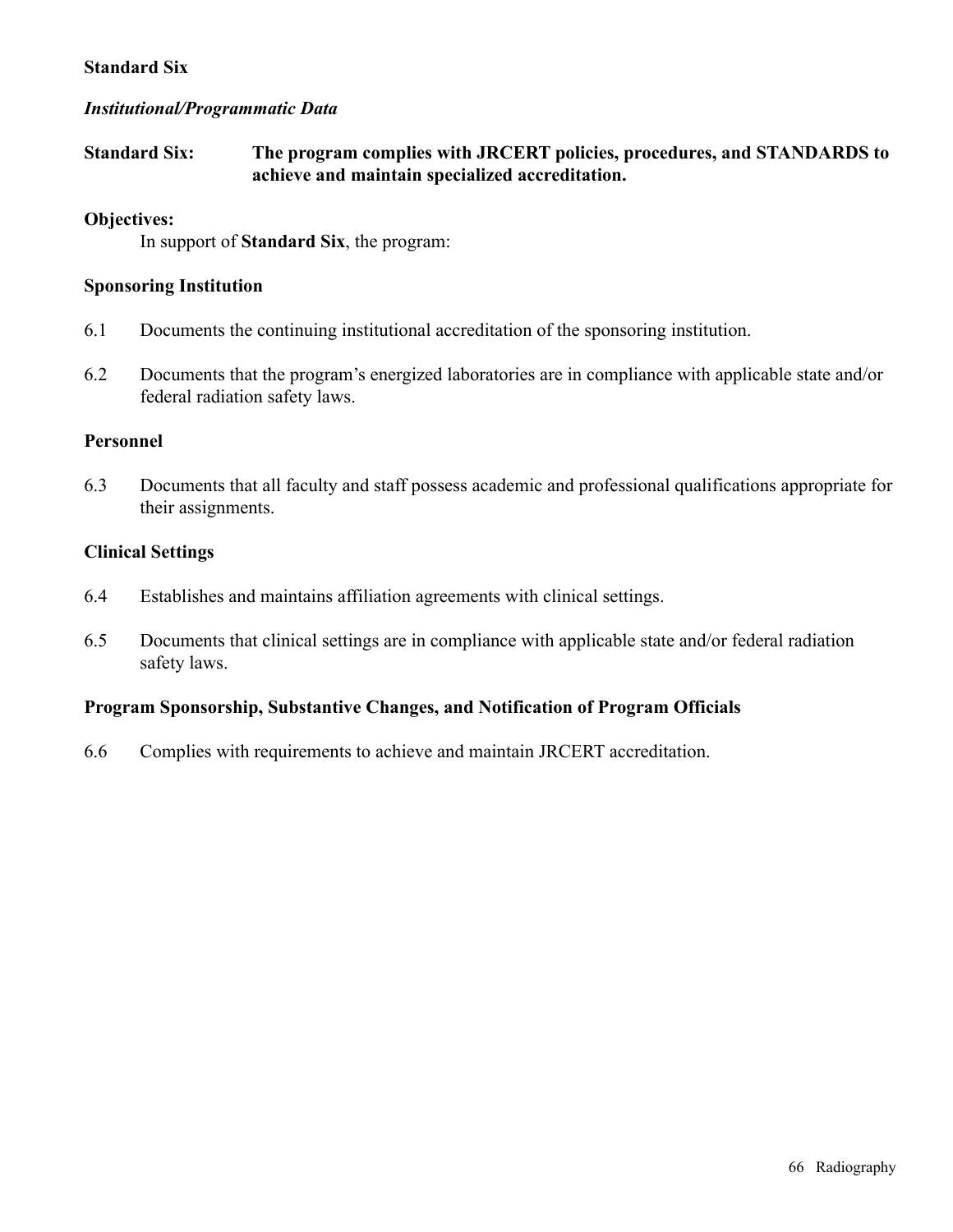### **6.1 Documents the continuing institutional accreditation of the sponsoring institution.**

### *Explanation:*

The goal of accreditation is to ensure that the education provided by institutions meets acceptable levels of quality. The sponsoring institution must be accredited by:

- an agency recognized by the United States Department of Education (USDE) and/or Council for Higher Education Accreditation (CHEA),
- The Joint Commission (TJC), or
- equivalent standards.

### *Required Program Response:*

Provide documentation of current institutional accreditation for the sponsoring institution. This may be a copy of the award letter, certificate, or printout of the institutional accreditor's Web page.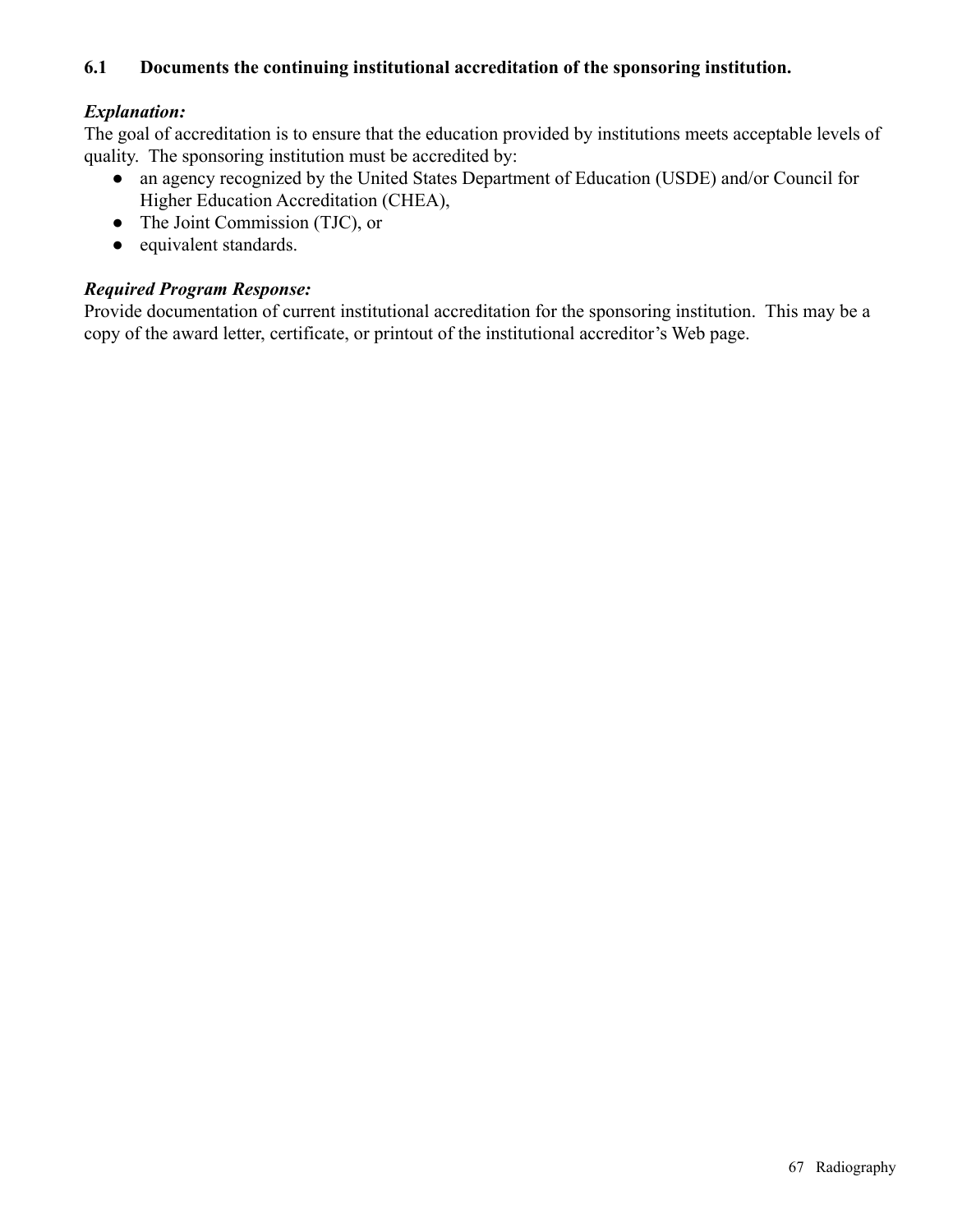### **6.2 Documents that the program's energized laboratories are in compliance with applicable state and/or federal radiation safety laws.**

### *Explanation:*

Compliance with applicable laws promotes a safe environment for students and others. Records of compliance must be maintained for the program's energized laboratories.

### *Required Program Response:*

Provide certificates and/or letters for each energized laboratory documenting compliance with state and/or federal radiation safety laws.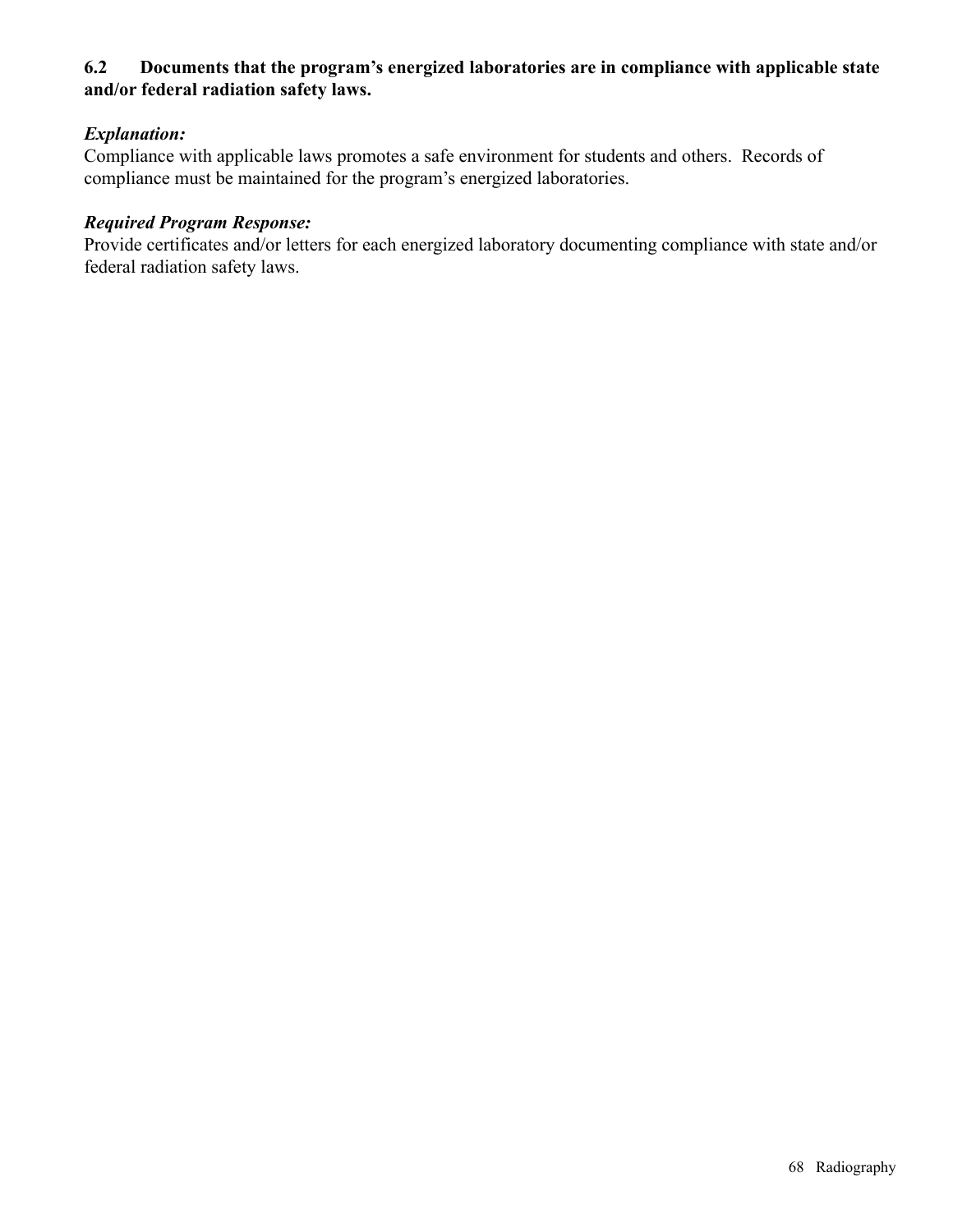### **6.3 Documents that all faculty and staff possess academic and professional qualifications appropriate for their assignments.**

• Full-time Program Director:

Holds, at a minimum, a master's degree,

Is proficient in curriculum design, program administration, evaluation, instruction, and academic advising,

Documents three years clinical experience in the professional discipline,

Documents two years of experience as an instructor in a JRCERT-accredited program, and

Holds American Registry of Radiologic Technologists current registration in radiography or equivalent (i.e., unrestricted state license for the state in which the program is located).

Full-time Clinical Coordinator:

Holds, at a minimum, a baccalaureate degree,

Is proficient in curriculum development, supervision, instruction, evaluation, and academic advising,

Documents two years clinical experience in the professional discipline,

Documents a minimum of one year of experience as an instructor in a JRCERT-accredited program, and

Holds American Registry of Radiologic Technologists current registration in radiography or equivalent (i.e., unrestricted state license for the state in which the program is located).

Full-time Didactic Program Faculty:

Holds, at a minimum, a baccalaureate degree,

Is qualified to teach the subject,

Is knowledgeable of course development, instruction, evaluation, and academic advising,

Documents two years clinical experience in the professional discipline, and

Holds American Registry of Radiologic Technologists current registration in radiography or equivalent (i.e., unrestricted state license for the state in which the program is located).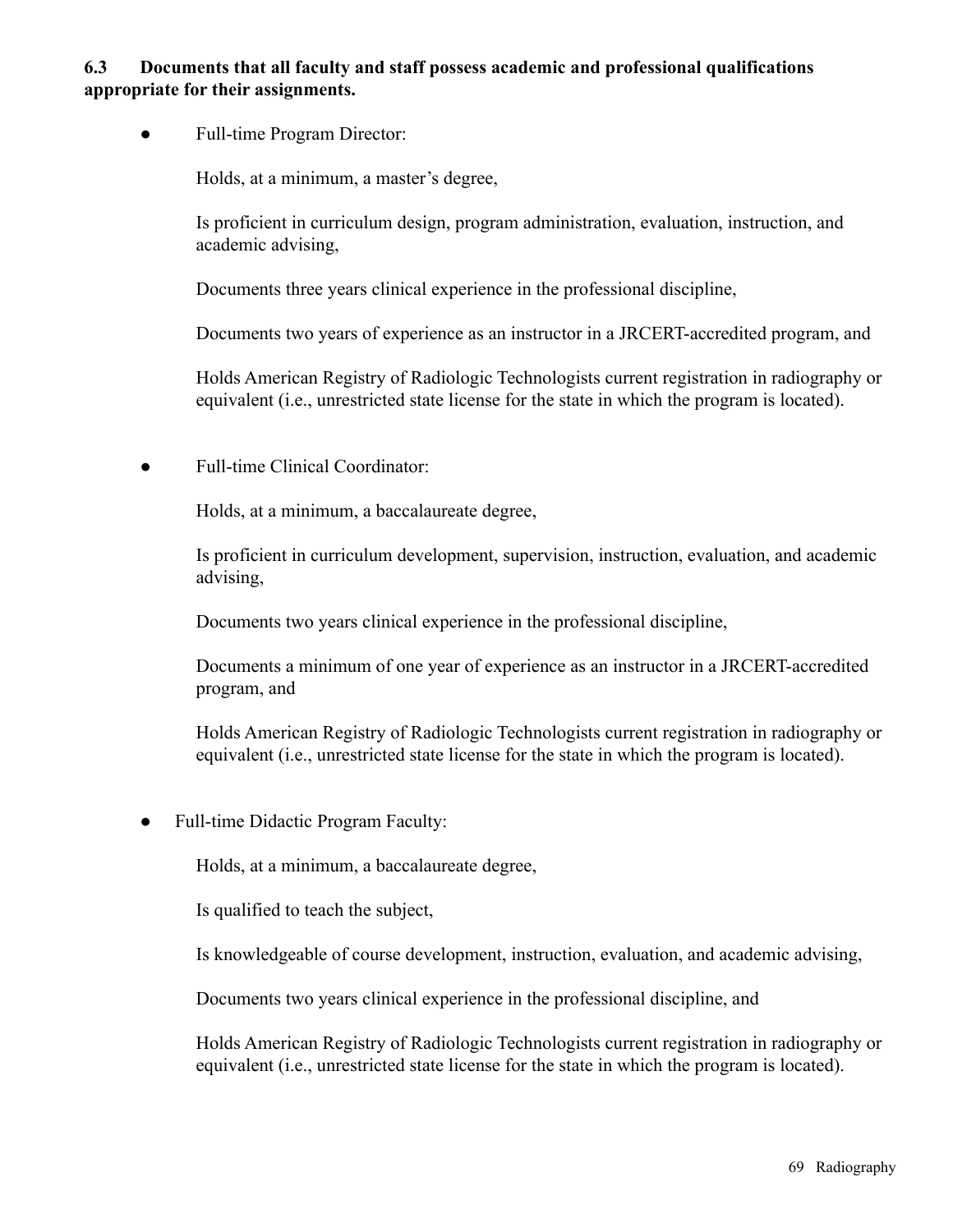• Part-time Didactic Program Faculty

Holds academic and/or professional credentials appropriate to the subject content area taught and

Is knowledgeable of course development, instruction, evaluation, and academic advising.

Clinical Instructor(s):

Is proficient in supervision, instruction, and evaluation,

Documents two years clinical experience in the professional discipline, and

Holds American Registry of Radiologic Technologists current registration in radiography or equivalent (i.e., unrestricted state license for the state in which the clinical setting is located).

Clinical Staff:

Holds American Registry of Radiologic Technologists current registration in radiography or equivalent (i.e., unrestricted state license for the state in which the clinical setting is located).

#### *Explanation:*

Appropriate knowledge, proficiency, and certification (if appropriate) provide a foundation that promotes a sound educational environment.

Faculty and staff must possess academic and professional qualification(s) appropriate for their assignment. Clinical instructors and clinical staff supervising students' performance in the clinical component of the program must document ARRT registration (or equivalent) or other appropriate credentials. Appropriate credentials, other than ARRT registration (or equivalent), may be used for qualified health care practitioners supervising students in specialty areas (e.g., registered nurse supervising students performing patient care skills, phlebotomist supervising students performing venipuncture, etc.).

### *Required Program Response:*

- For all program officials not previously identified on the program's database , submit a request for recognition of program officials including a current curriculum vitae and documentation of current registration by the American Registry of Radiologic Technologists\* or equivalent.
- For all currently recognized program officials [program director, educational coordinator (if applicable), full-time didactic faculty, and all clinical preceptors], submit a current registration by the American Registry of Radiologic Technologists\* or equivalent.

\*These may be copies of current registration cards or "ARRT Identification" page available at [www.arrt.org](http://www.arrt.org).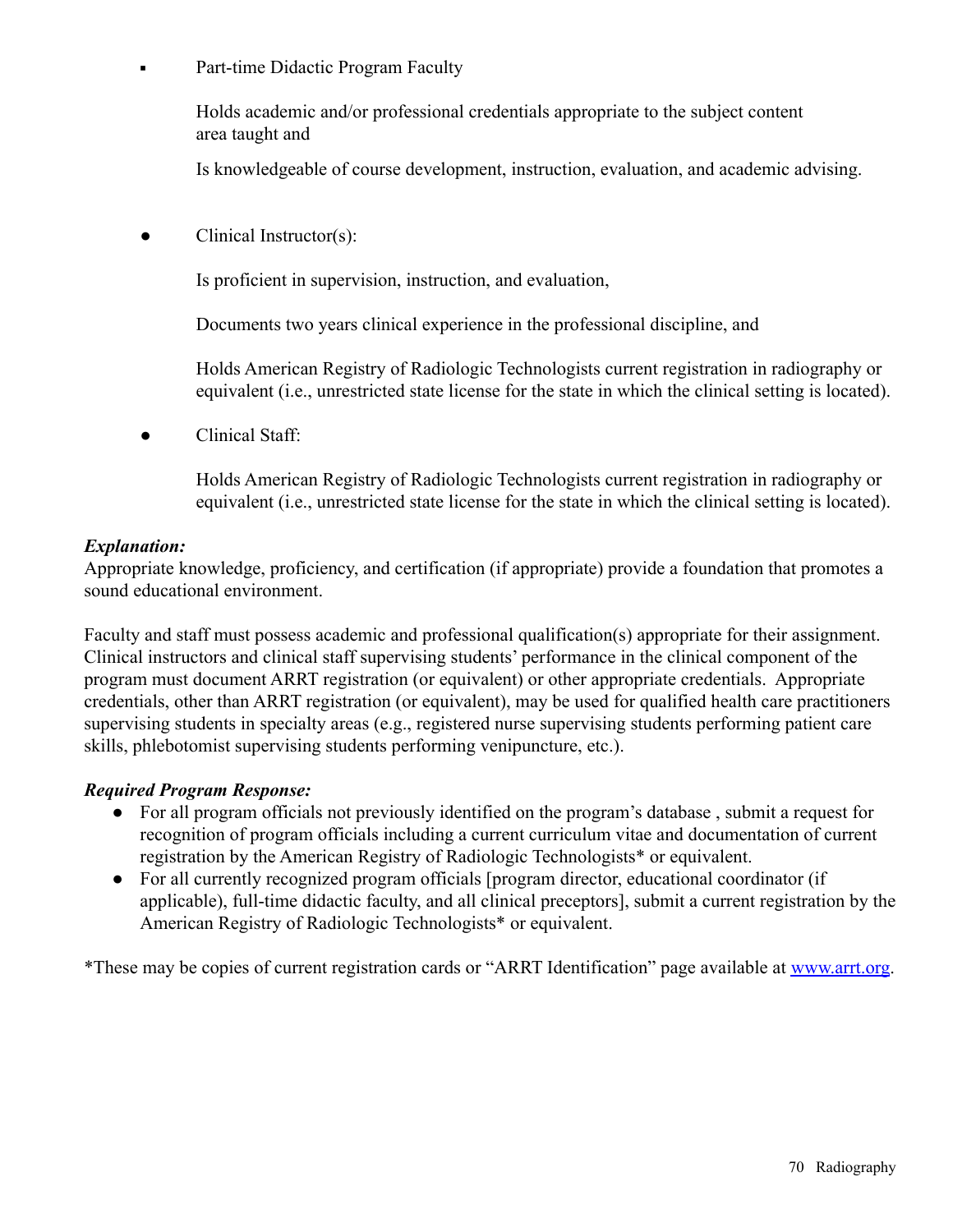### **6.4 Establishes and maintains affiliation agreements with clinical settings.**

### *Explanation:*

Formalizing relations between the program and the clinical setting helps assure the quality of clinical education by delineating appropriate responsibilities of the program and the clinical setting. An appropriate termination clause assures that students will have an opportunity to complete the clinical education component. The JRCERT defines an affiliation agreement as a formal written understanding between an institution sponsoring the program and an independent clinical setting.

An affiliation agreement must identify the responsibilities of all parties and, specifically, must address student supervision, student liability, and provide adequate notice of termination of the agreement. An affiliation agreement is not needed for clinical settings owned by the sponsoring institution; however, a memorandum of understanding between the clinical setting and the sponsoring institution is recommended. At a minimum, the memorandum should address responsibilities of both parties and student supervision.

#### *Required Program Response:*

Provide copies of current, signed affiliation agreements with each clinical setting.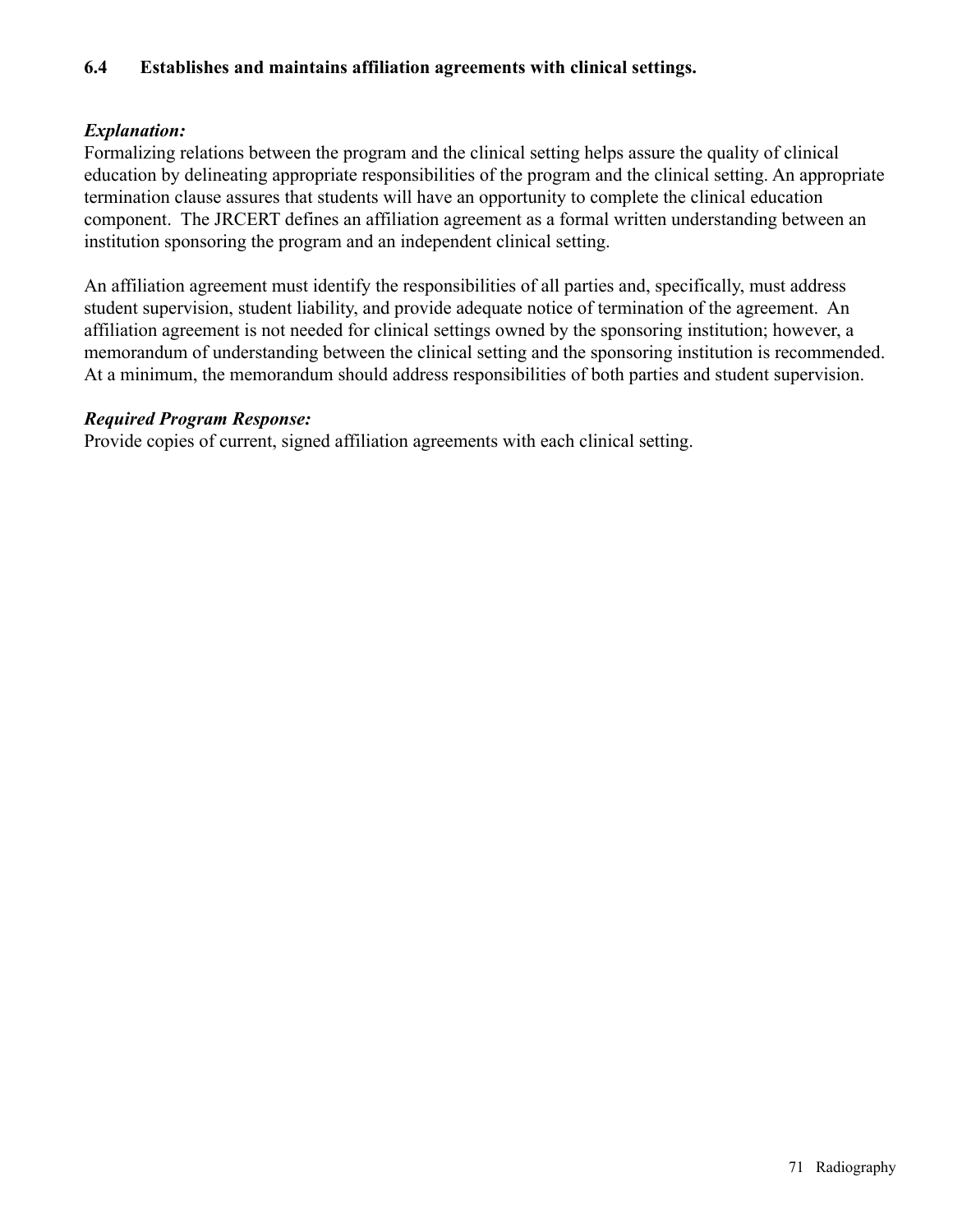### **6.5 Documents that clinical settings are in compliance with applicable state and/or federal radiation safety laws.**

### *Explanation:*

Compliance with applicable laws promotes a safe environment for students and others. Records of compliance must be maintained for each clinical setting. Clinical settings may be recognized by The Joint Commission (TJC), DNV Healthcare, Inc., Healthcare Facilities Accreditation Program (HFAP), or an equivalent agency, or may hold a state-issued license.

# *Required Program Response:*

Provide letters, certificates, or printouts of Web pages demonstrating the current recognition status of each clinical setting.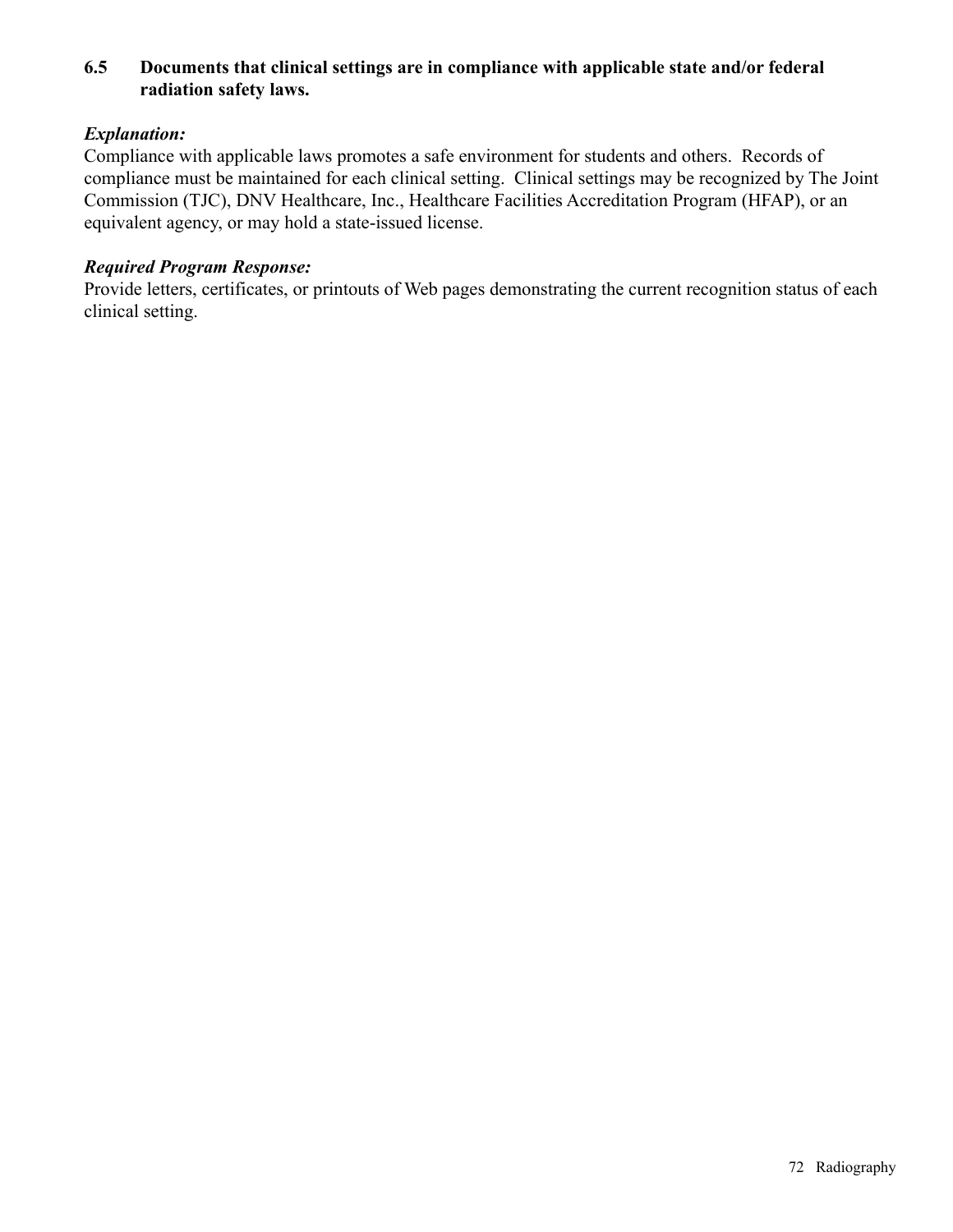# **6.6 Complies with requirements to achieve and maintain JRCERT accreditation.**

# *Explanation:*

Programs must comply with JRCERT policies and procedures to maintain accreditation. JRCERT accreditation requires that the sponsoring institution has primary responsibility for the educational program and grants the terminal award.

Sponsoring institutions may include educational programs established in vocational/technical schools, colleges, universities, hospitals, or military facilities. The JRCERT also recognizes a consortium as an appropriate sponsor of an educational program. A consortium is two or more academic or clinical institutions that have formally agreed to sponsor the development and continuation of an educational program. The consortium must be structured to recognize and perform the responsibilities and functions of a sponsoring institution.

The JRCERT does not recognize branch campuses. The JRCERT requires that each program location have a separate accreditation award.

Additionally, the JRCERT will not recognize a healthcare system as the program sponsor. A healthcare system consists of multiple institutions operating under a common governing body or parent corporation. A specific facility within the healthcare system must be identified as the sponsor.

The JRCERT requires programs to maintain a current and accurate database. Updates should be reflected within thirty (30) days of effective change date. Additionally, the JRCERT requires notification of substantive changes within thirty (30) days of implementation.

## *Required Program Response:*

- Report any database changes.
- Report any substantive change not previously submitted.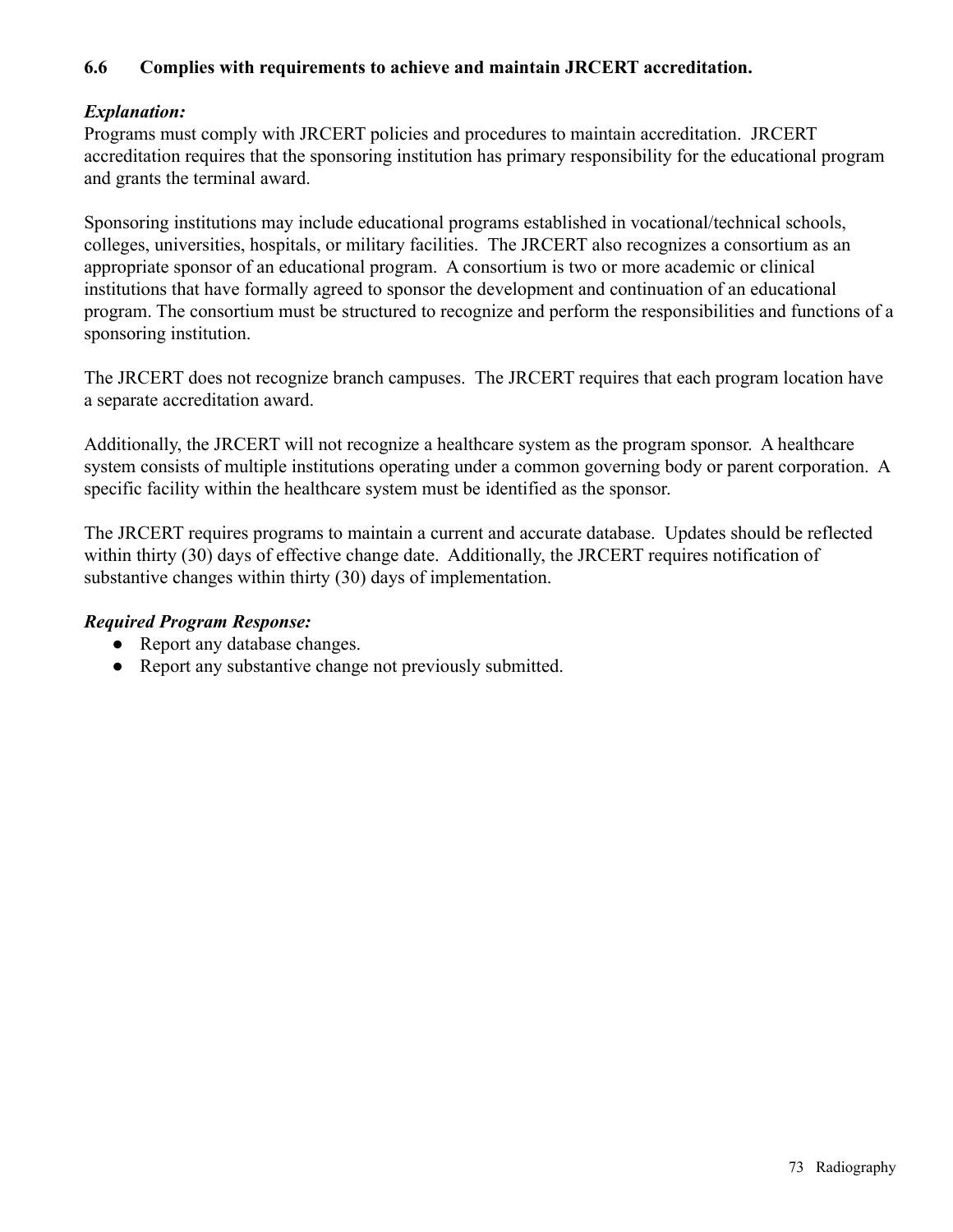# **Summary for Standard Six**

1. List the major strengths of **Standard Six**, in order of importance.

2. List the major concerns of **Standard Six**, in order of importance.

3. Provide the program's plan for addressing each concern identified.

4. Describe any progress already achieved in addressing each concern.

5. Describe any constraints in implementing improvements.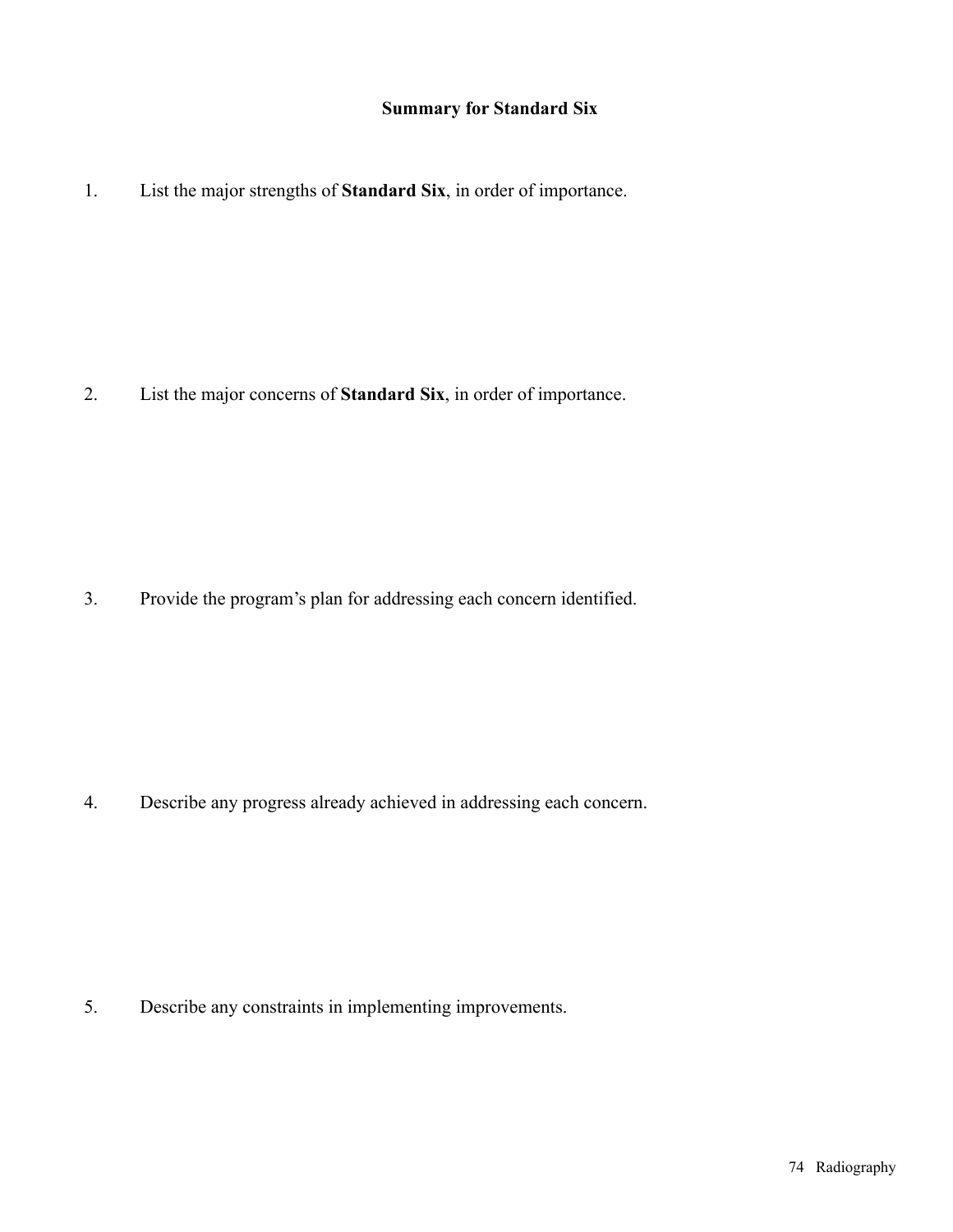## **Awarding, Maintaining, and Administering Accreditation**

#### **A. Program/Sponsoring Institution Responsibilities**

1. Applying for Accreditation

The accreditation review process conducted by the Joint Review Committee on Education in Radiologic Technology (JRCERT) can be initiated only at the written request of the chief executive officer or an officially designated representative of the sponsoring institution.

This process is initiated by submitting an application and self-study report, prepared according to JRCERT guidelines, to:

Joint Review Committee on Education in Radiologic Technology 20 North Wacker Drive, Suite 2850 Chicago, IL 60606-3182

- 2. Administrative Requirements for Maintaining Accreditation
	- a. Submitting the self-study report or a required progress report within a reasonable period of time, as determined by the JRCERT.
	- b. Agreeing to a reasonable site visit date before the end of the period for which accreditation was awarded.
	- c. Informing the JRCERT, within a reasonable period of time, of changes in the institutional or program officials, program director, clinical coordinator, full-time didactic faculty, and clinical instructor(s).
	- d. Paying JRCERT fees within a reasonable period of time.
	- e. Returning, by the established deadline, a completed Annual Report.
	- f. Returning, by the established deadline, any other information requested by the JRCERT.

Programs are required to comply with these and other administrative requirements for maintaining accreditation. Additional information on policies and procedures is available at [www.jrcert.org](http://www.jrcert.org).

Program failure to meet administrative requirements for maintaining accreditation will lead to being placed on Administrative Probationary Accreditation and result in Withdrawal of Accreditation.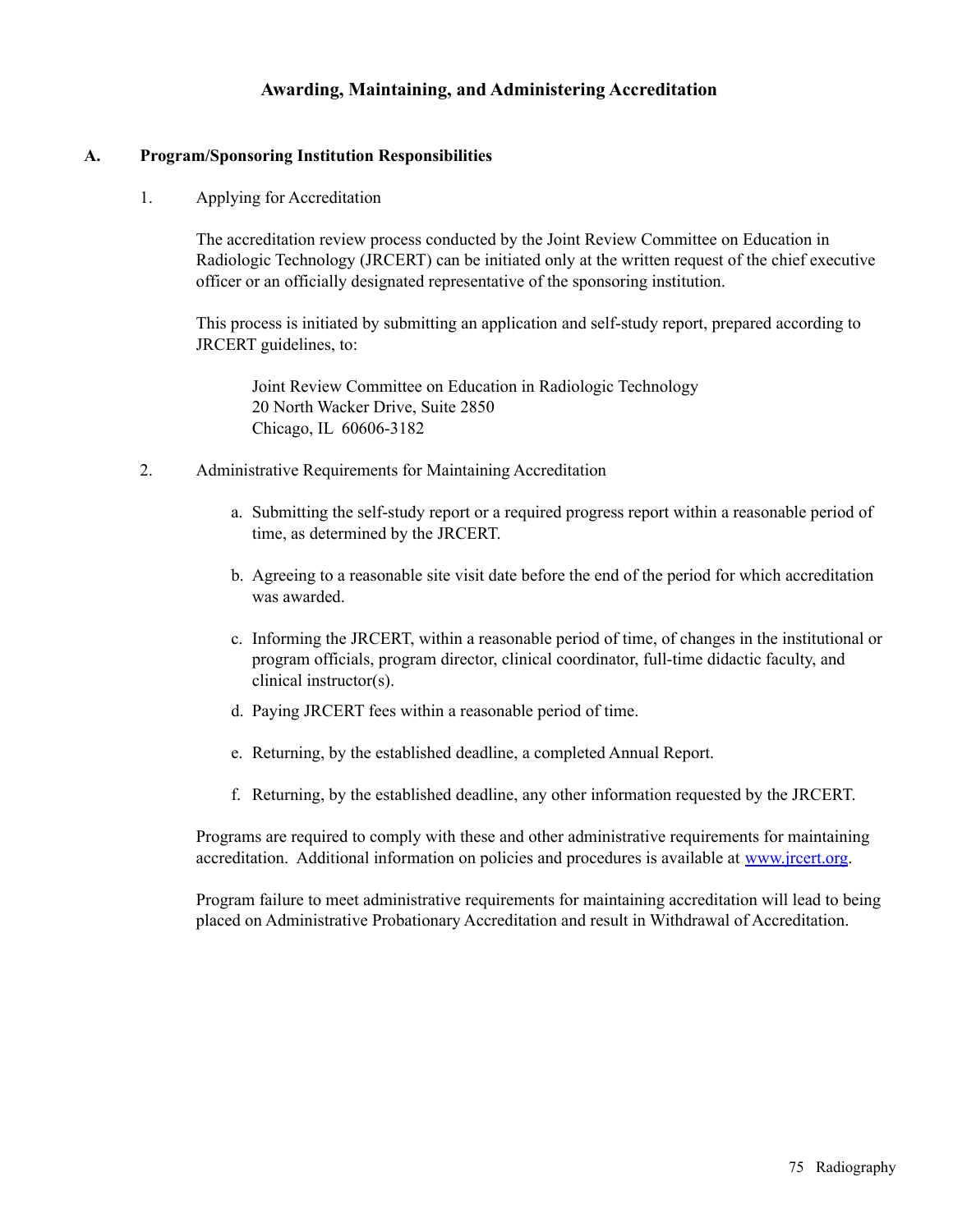### **B. JRCERT Responsibilities**

1. Administering the Accreditation Review Process

The JRCERT reviews educational programs to assess compliance with the **Standards for an Accredited Educational Program in Radiography**.

The accreditation process includes a site visit.

Before the JRCERT takes accreditation action, the program being reviewed must respond to the report of findings.

The JRCERT is responsible for recognition of clinical settings.

2. Accreditation Actions

JRCERT accreditation actions for Probation may be reconsidered following the established procedure.

JRCERT accreditation actions for Accreditation Withheld or Accreditation Withdrawn may be appealed following the established procedure. Procedures for appeal are available at [www.jrcert.org](http://www.jrcert.org).

All other JRCERT accreditation actions are final.

A program or sponsoring institution may, at any time prior to the final accreditation action, withdraw its request for initial or continuing accreditation.

Educators may wish to contact the following organizations for additional information and materials:

Joint Review Committee on Education in Radiologic Technology 20 North Wacker Drive, Suite 2850 Chicago, IL 60606-3182 (312) 704-5300 [www.jrcert.org](http://www.jrcert.org)

curriculum: American Society of Radiologic Technologists 15000 Central Avenue, S.E. Albuquerque, NM 87123-3909 (505) 298-4500 [www.asrt.org](http://www.asrt.org)

certification: American Registry of Radiologic Technologists 1255 Northland Drive St. Paul, MN 55120-1155 (651) 687-0048 [www.arrt.org](http://www.arrt.org)